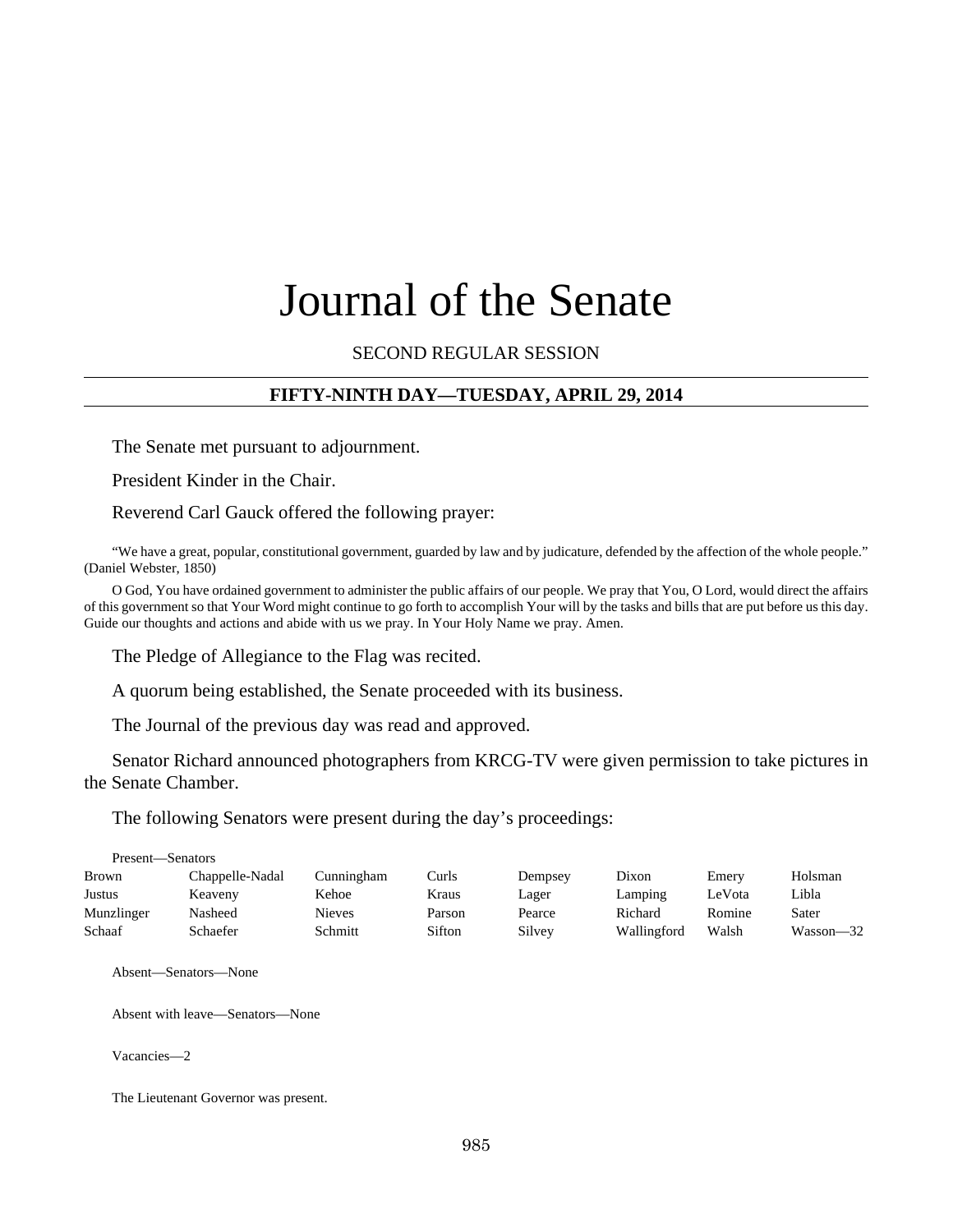#### **RESOLUTIONS**

Senator Lamping offered Senate Resolution No. 1957, regarding Reverend John Kennehan, St. Louis, which was adopted.

Senator Romine offered Senate Resolution No. 1958, regarding Sherry Golterman, which was adopted.

Senator Romine offered Senate Resolution No. 1959, regarding Patti Cates, which was adopted.

Senator Romine offered Senate Resolution No. 1960, regarding Dora Weiss, which was adopted.

Senator Romine offered Senate Resolution No. 1961, regarding Paulette DeGonia, which was adopted.

Senator Romine offered Senate Resolution No. 1962, regarding Vernon "Red" White, Farmington, which was adopted.

Senator Romine offered Senate Resolution No. 1963, regarding Teresa Owen, Bonne Terre, which was adopted.

Senator Romine offered Senate Resolution No. 1964, regarding Mike Henderson, which was adopted.

Senator Romine offered Senate Resolution No. 1965, regarding Kathy Holdman, which was adopted.

Senator Romine offered Senate Resolution No. 1966, regarding Cheri Henderson, which was adopted.

Senator Romine offered Senate Resolution No. 1967, regarding Kim Pope, which was adopted.

#### **HOUSE BILLS ON THIRD READING**

#### **HCS** for **HB 2006**, with **SCS**, entitled:

An Act to appropriate money for the expenses, grants, refunds, and distributions of the Department of Agriculture, Department of Natural Resources, Department of Conservation, and the several divisions and programs thereof and for the expenses, grants, refunds, distributions, and capital improvements projects involving the repair, replacement, and maintenance of state buildings and facilities of the Department of Natural Resources and the several divisions and programs thereof to be expended only as provided in Article IV, Section 28 of the Constitution of Missouri, and to transfer money among certain funds, for the period beginning July 1, 2014 and ending June 30, 2015; provided that no funds from these sections shall be expended for the purpose of costs associated with the offices of the Governor, Lieutenant Governor, Secretary of State, State Auditor, State Treasurer, or Attorney General, and further provided that the Department of Agriculture shall employ no more than 88.25 full-time equivalent employees (FTE) from the General Revenue Fund, 34.26 FTE from federal funds, and 298.74 FTE from all other funds, and further provided that the Department of Natural Resources shall employ no more than 134.84 full-time equivalent employees (FTE) from the General Revenue Fund, 388.35 FTE from federal funds, and 1,164.88 FTE from all other funds, and further provided that the Department of Conservation shall employ no full-time equivalent employees (FTE) from the General Revenue Fund or Federal Funds, and no more than 1,794.68 FTE from the Conservation Commission Fund.

Was taken up by Senator Schaefer.

**SCS** for **HCS** for **HB 2006**, entitled: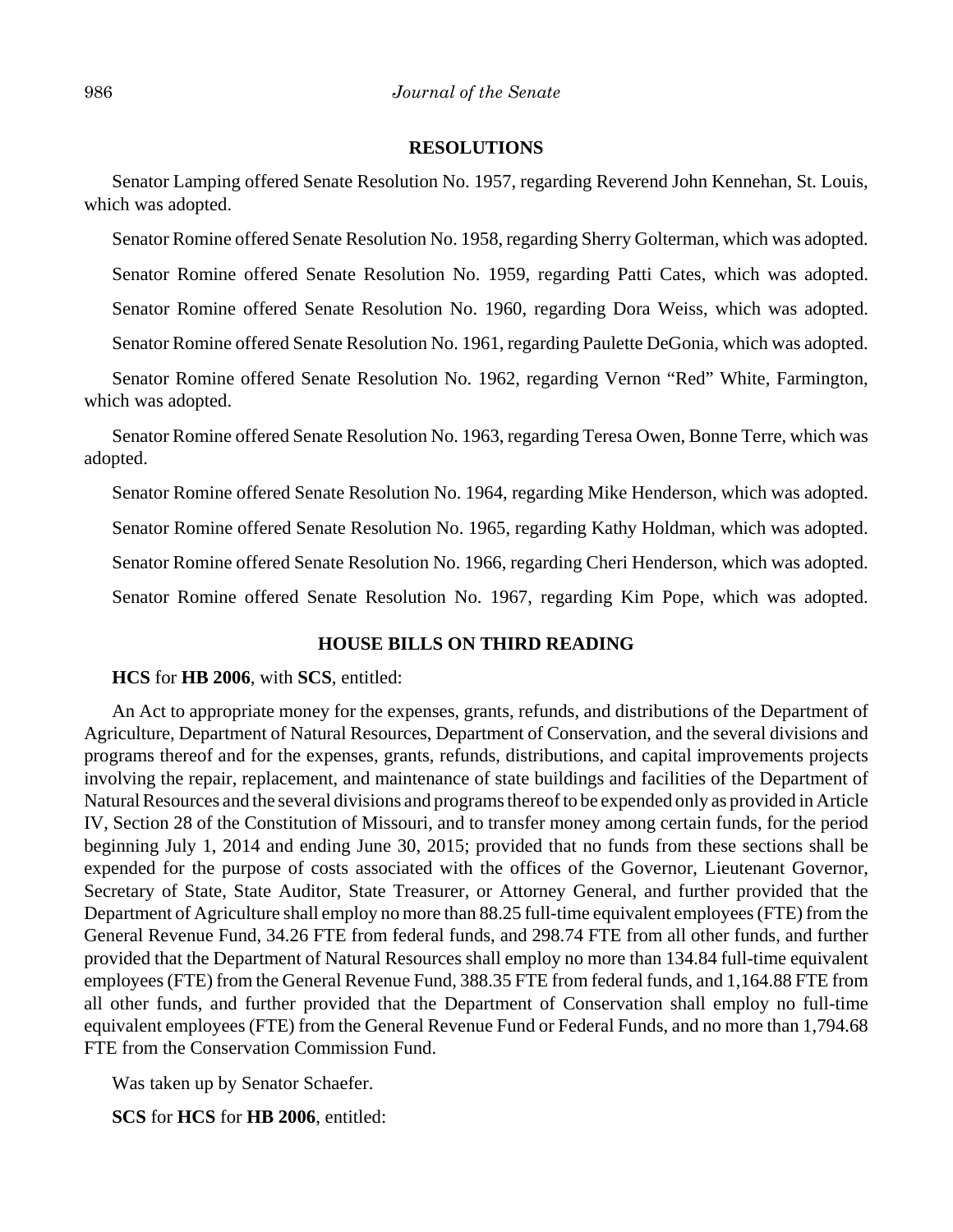## SENATE COMMITTEE SUBSTITUTE FOR HOUSE COMMITTEE SUBSTITUTE FOR HOUSE BILL NO. 2006

An Act to appropriate money for the expenses, grants, refunds, and distributions of the Department of Agriculture, Department of Natural Resources, Department of Conservation, and the several divisions and programs thereof and for the expenses, grants, refunds, distributions, and capital improvements projects involving the repair, replacement, and maintenance of state buildings and facilities of the Department of Natural Resources and the several divisions and programs thereof to be expended only as provided in Article IV, Section 28 of the Constitution of Missouri, and to transfer money among certain funds, for the period beginning July 1, 2014 and ending June 30, 2015; provided that no funds from these sections shall be expended for the purpose of costs associated with the offices of the Governor, Lieutenant Governor, Secretary of State, State Auditor, State Treasurer, or Attorney General.

Was taken up.

Senator Lager assumed the Chair.

Senator Schaefer moved that **SCS** for **HCS** for **HB 2006** be adopted, which motion prevailed.

On motion of Senator Schaefer, **SCS** for **HCS** for **HB 2006** was read the 3rd time and passed by the following vote:

#### YEAS—Senators

| Brown         | Chappelle-Nadal | Cunningham | Curls       | Dempsey | Dixon     | Emery      | Holsman  |
|---------------|-----------------|------------|-------------|---------|-----------|------------|----------|
| Justus        | Keaveny         | Kehoe      | Kraus       | LeVota  | Libla     | Munzlinger | Nasheed  |
| <b>Nieves</b> | Parson          | Pearce     | Richard     | Romine  | Sater     | Schaaf     | Schaefer |
| Schmitt       | Sifton          | Silvey     | Wallingford | Walsh   | Wasson—30 |            |          |

NAYS—Senators

Lager Lamping—2

Absent—Senators—None

Absent with leave—Senators—None

Vacancies—2

The President declared the bill passed.

On motion of Senator Schaefer, title to the bill was agreed to.

Senator Schaefer moved that the vote by which the bill passed be reconsidered.

Senator Richard moved that motion lay on the table, which motion prevailed.

#### **HCS** for **HB 2007**, with **SCS**, entitled:

An Act to appropriate money for the expenses, grants, refunds, and distributions of the Department of Economic Development, Department of Insurance, Financial Institutions and Professional Registration, Department of Labor and Industrial Relations and the several divisions and programs thereof to be expended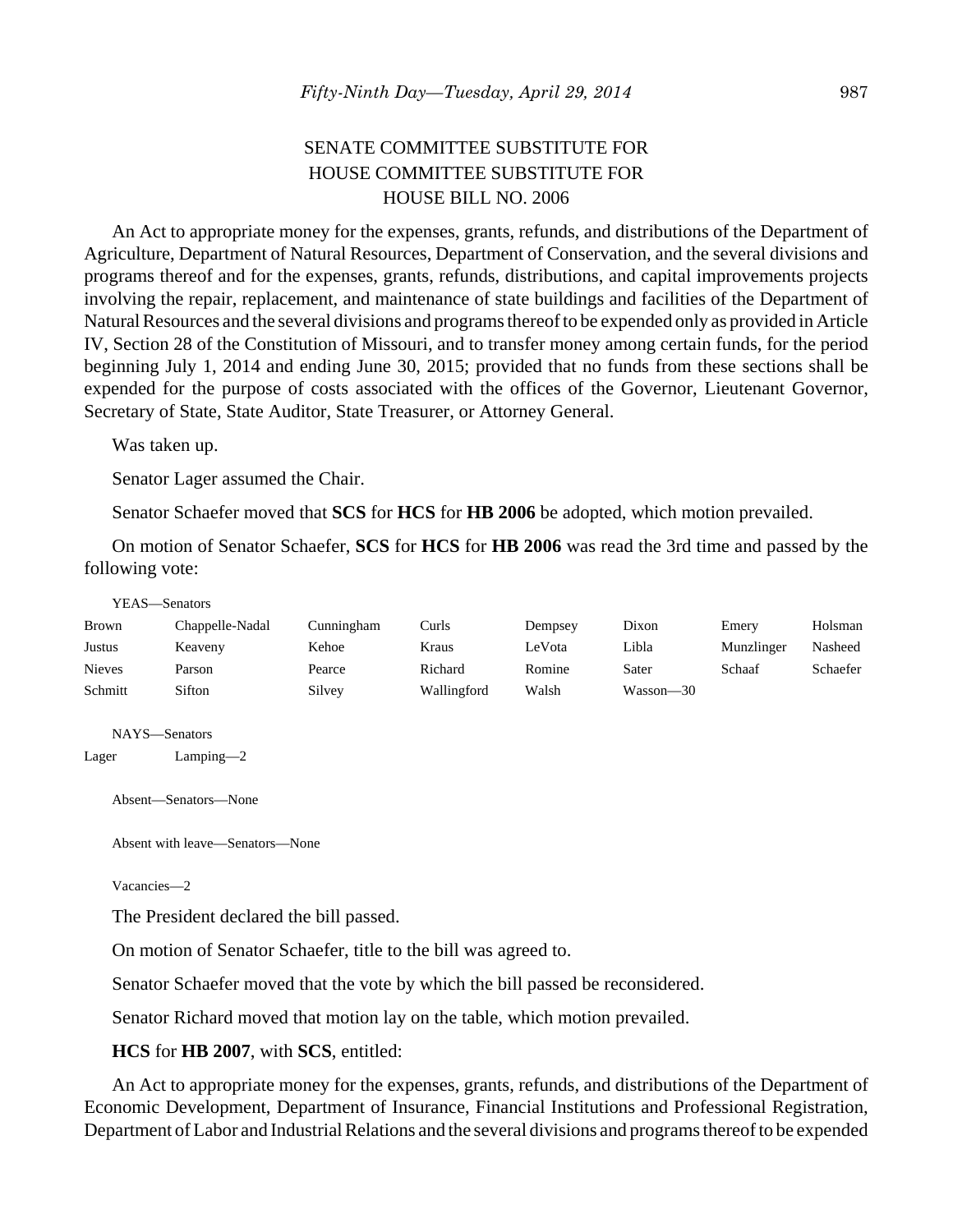only as provided in Article IV, Section 28 of the Constitution of Missouri, and to transfer money among certain funds for the period beginning July 1, 2014 and ending June 30, 2015; provided that no funds from these sections shall be expended for the purpose of costs associated with the offices of the Governor, Lieutenant Governor, Secretary of State, State Auditor, State Treasurer, or Attorney General, and further provided that the Department of Economic Development shall employ no more than 72.66 full-time equivalent employees (FTE) from the General Revenue Fund, 571.04 FTE from federal funds, and 296.55 FTE from all other funds, and further provided that the Department of Insurance, Financial Institutions and Professional Registration shall employ no more than zero full-time equivalent employees (FTE) from the General Revenue Fund, 20.79 FTE from federal funds, and 559.68 FTE from all other funds, and further provided that the Department of Labor and Industrial Relations shall employ no more than 28.62 full-time equivalent employees (FTE) from the General Revenue Fund, 596.85 FTE from federal funds, and 192.33 FTE from all other funds.

Was taken up by Senator Schaefer.

## **SCS** for **HCS** for **HB 2007**, entitled:

## SENATE COMMITTEE SUBSTITUTE FOR HOUSE COMMITTEE SUBSTITUTE FOR HOUSE BILL NO. 2007

An Act to appropriate money for the expenses, grants, refunds, and distributions of the Department of Economic Development, Department of Insurance, Financial Institutions and Professional Registration, Department of Labor and Industrial Relations and the several divisions and programs thereof to be expended only as provided in Article IV, Section 28 of the Constitution of Missouri, and to transfer money among certain funds for the period beginning July 1, 2014 and ending June 30, 2015; provided that no funds from these sections shall be expended for the purpose of costs associated with the offices of the Governor, Lieutenant Governor, Secretary of State, State Auditor, State Treasurer, or Attorney General.

Was taken up.

 $Y_{\text{H}}$   $\alpha$ 

Senator Schaefer moved that **SCS** for **HCS** for **HB 2007** be adopted, which motion prevailed.

On motion of Senator Schaefer, **SCS** for **HCS** for **HB 2007** was read the 3rd time and passed by the following vote:

| YEAS—Senators |                 |            |             |         |           |            |          |
|---------------|-----------------|------------|-------------|---------|-----------|------------|----------|
| <b>Brown</b>  | Chappelle-Nadal | Cunningham | Curls       | Dempsey | Dixon     | Emery      | Holsman  |
| Justus        | Keaveny         | Kehoe      | Lager       | LeVota  | Libla     | Munzlinger | Nasheed  |
| <b>Nieves</b> | Parson          | Pearce     | Richard     | Romine  | Sater     | Schaaf     | Schaefer |
| Schmitt       | Sifton          | Silvey     | Wallingford | Walsh   | Wasson-30 |            |          |

NAYS—Senator Lamping—1

Absent—Senator Kraus—1

Absent with leave—Senators—None

Vacancies—2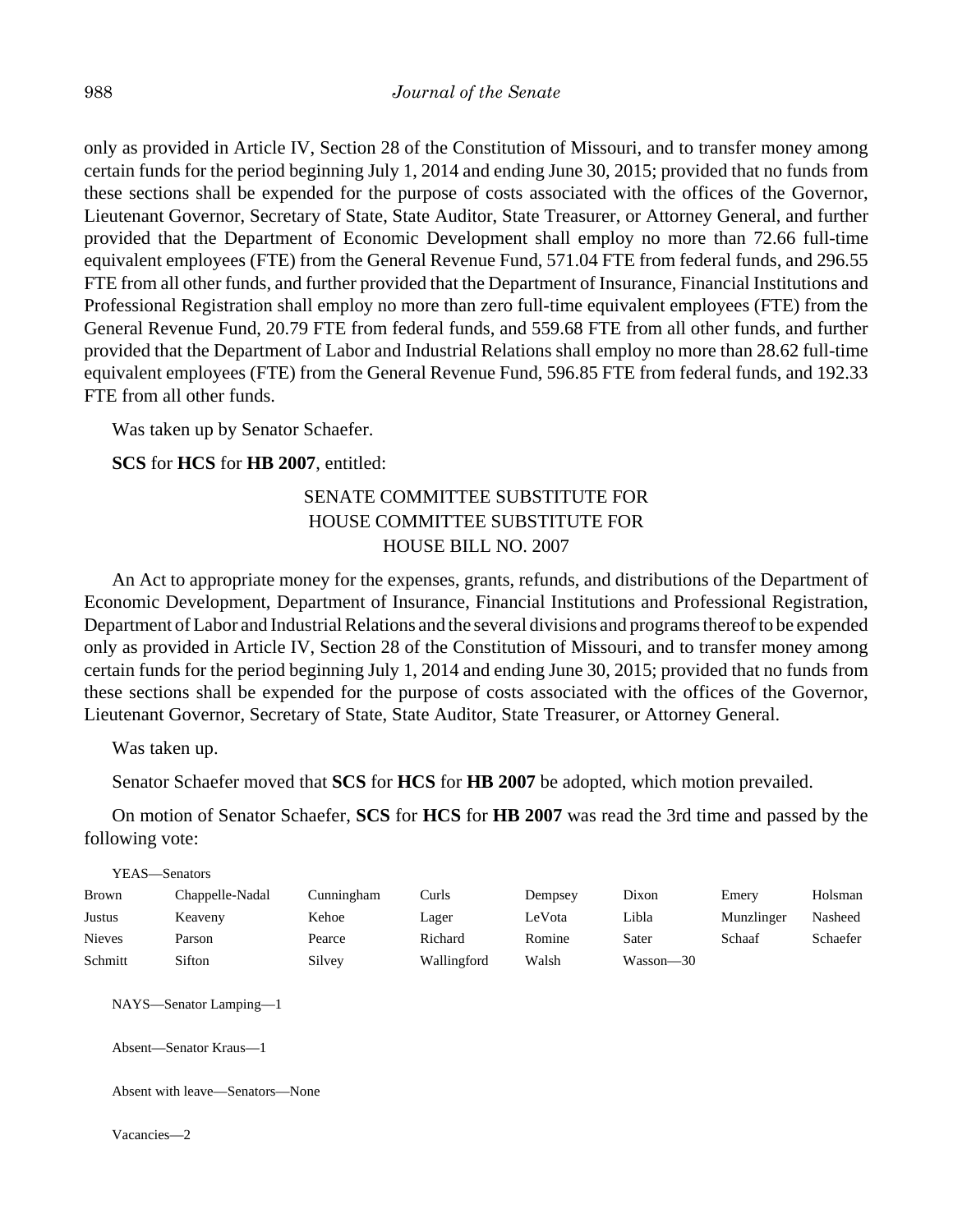The President declared the bill passed.

On motion of Senator Schaefer, title to the bill was agreed to.

Senator Schaefer moved that the vote by which the bill passed be reconsidered.

Senator Richard moved that motion lay on the table, which motion prevailed.

#### **HCS** for **HB 2008**, with **SCS**, entitled:

An Act to appropriate money for the expenses, grants, refunds, and distributions of the Department of Public Safety and the several divisions and programs thereof to be expended only as provided in Article IV, Section 28 of the Constitution of Missouri, and to transfer money among certain funds for the period beginning July 1, 2014 and ending June 30, 2015; provided that the Department of Public Safety shall employ no more than 475.02 full-time equivalent employees (FTE) from the General Revenue Fund, 434.44 FTE from federal funds, and 4,071.92 FTE from all other funds.

Was taken up by Senator Schaefer.

**SCS** for **HCS** for **HB 2008**, entitled:

## SENATE COMMITTEE SUBSTITUTE FOR HOUSE COMMITTEE SUBSTITUTE FOR HOUSE BILL NO. 2008

An Act to appropriate money for the expenses, grants, refunds, and distributions of the Department of Public Safety and the several divisions and programs thereof to be expended only as provided in Article IV, Section 28 of the Constitution of Missouri, and to transfer money among certain funds for the period beginning July 1, 2014 and ending June 30, 2015; and further provided that no funds shall be expended, loaned or granted for the purchase, leasing, operation or maintenance of license plate readers unless authorized specifically by the legislature.

Was taken up.

Senator Schaefer moved that **SCS** for **HCS** for **HB 2008** be adopted.

Senator Schaefer offered **SA 1**, which was read:

#### SENATE AMENDMENT NO. 1

Amend Senate Committee Substitute for House Committee Substitute for House Bill No. 2008, Page 4, Section 8.040, Line 4, by striking the number "\$7,500,000" and inserting in lieu thereof the number "\$9,000,000"; and

Further amend bill totals accordingly.

Senator Schaefer moved that the above amendment be adopted, which motion prevailed.

Senator Justus offered **SA 2**:

#### SENATE AMENDMENT NO. 2

Amend Senate Committee Substitute for House Committee Substitute for House Bill No. 2008, Page 1, Section 8.005, Line 6, by inserting immediately after said line the following: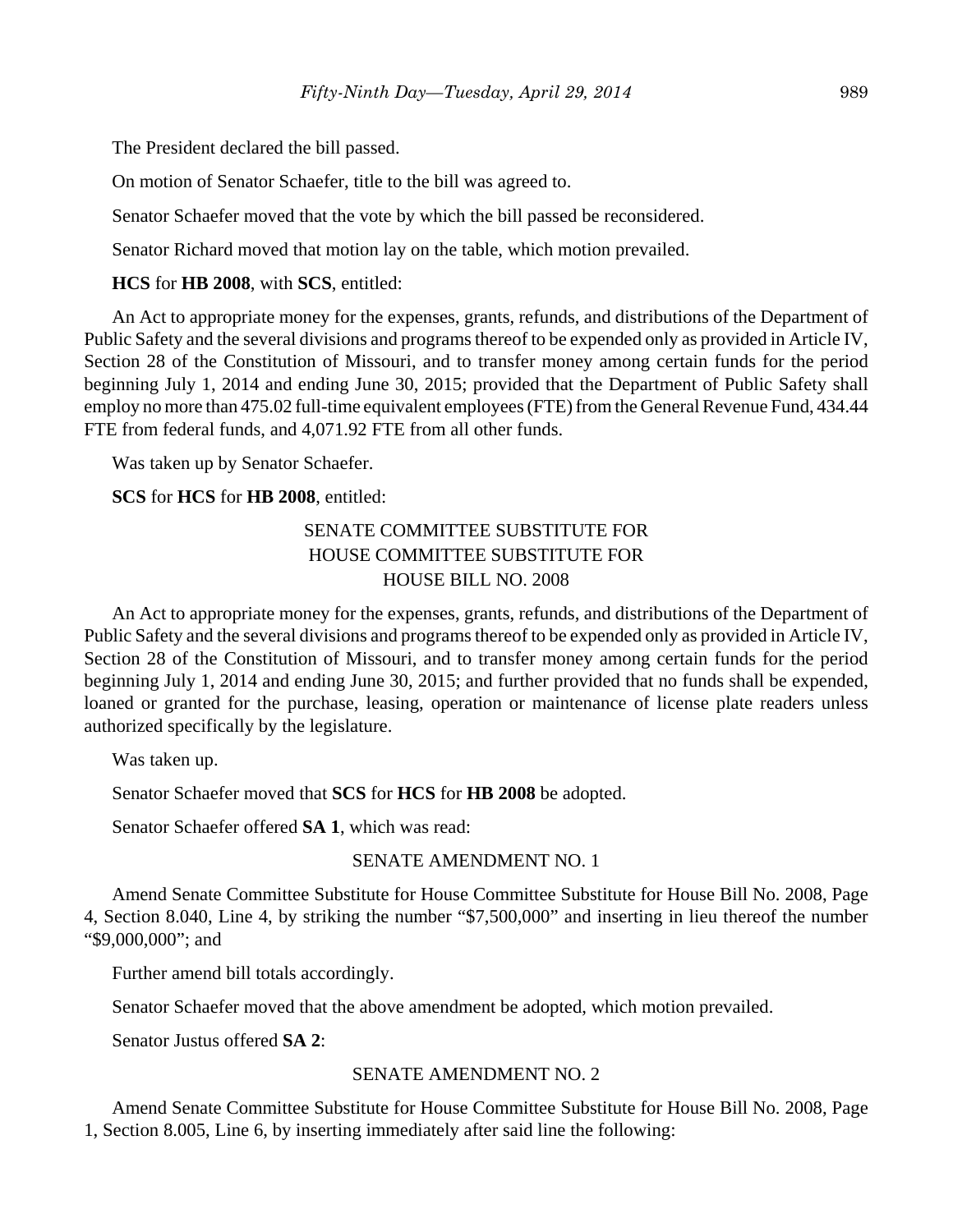"For the purpose of purchasing a facsimile machine for communication between the department and the General Assembly

From General Revenue . . . . . . . . . . . . . . . . . . . . . . . . . . . . . . . . . . . . . . . . . . . . . . . . . . . . . . . . . . \$150";

and

Further amend section and bill totals accordingly.

Senator Justus moved that the above amendment be adopted.

Senator Schaaf offered **SA 1** to **SA 2**, which was read:

## SENATE AMENDMENT NO. 1 TO SENATE AMENDMENT NO. 2

Amend Senate Amendment No. 2 to Senate Committee Substitute for House Committee Substitute for House Bill No. 2008, Page 1, Line 5, by deleting the amount "\$150" and inserting therein the amount "\$143".

Senator Schaaf moved that the above amendment be adopted, which motion prevailed.

**SA 2**, as amended, was again taken up.

Senator Justus moved that the above amendment be adopted, which motion prevailed.

Senator Schaefer offered **SA 3**, which was read:

## SENATE AMENDMENT NO. 3

Amend Senate Committee Substitute for House Committee Substitute for House Bill No. 2008, Page 2, Section 8.010, Line 3, by inserting immediately after said line the following:

"From Federal Funds .................................................... \$1,240,042"; and

Further amend said section, page 3, line 14 by striking all of said line from the bill and inserting in lieu thereof the following:

"From General Revenue . . . . . . . . . . . . . . . . . . . . . . . . . . . . . . . . . . . . . . . . . . . . . . . . . . 1,000,000"; and

Further amend section and bill totals accordingly.

Senator Schaefer moved that the above amendment be adopted, which motion prevailed.

Senator Nieves assumed the Chair.

Senator Schaefer moved that **SCS** for **HCS** for **HB 2008**, as amended, be adopted, which motion prevailed.

On motion of Senator Schaefer, **SCS** for **HCS** for **HB 2008**, as amended, was read the 3rd time and passed by the following vote:

YEAS—Senators

| Brown   | Chappelle-Nadal | Cunningham | ∑urls  | Dempsev | Dixon  | Emerv | Holsman    |
|---------|-----------------|------------|--------|---------|--------|-------|------------|
| Justus  | Keavenv         | Kehoe      | Kraus  | Lager   | LeVota | Libla | Munzlinger |
| Nasheed | Nieves          | Parson     | Pearce | Richard | Romine | Sater | Schaaf     |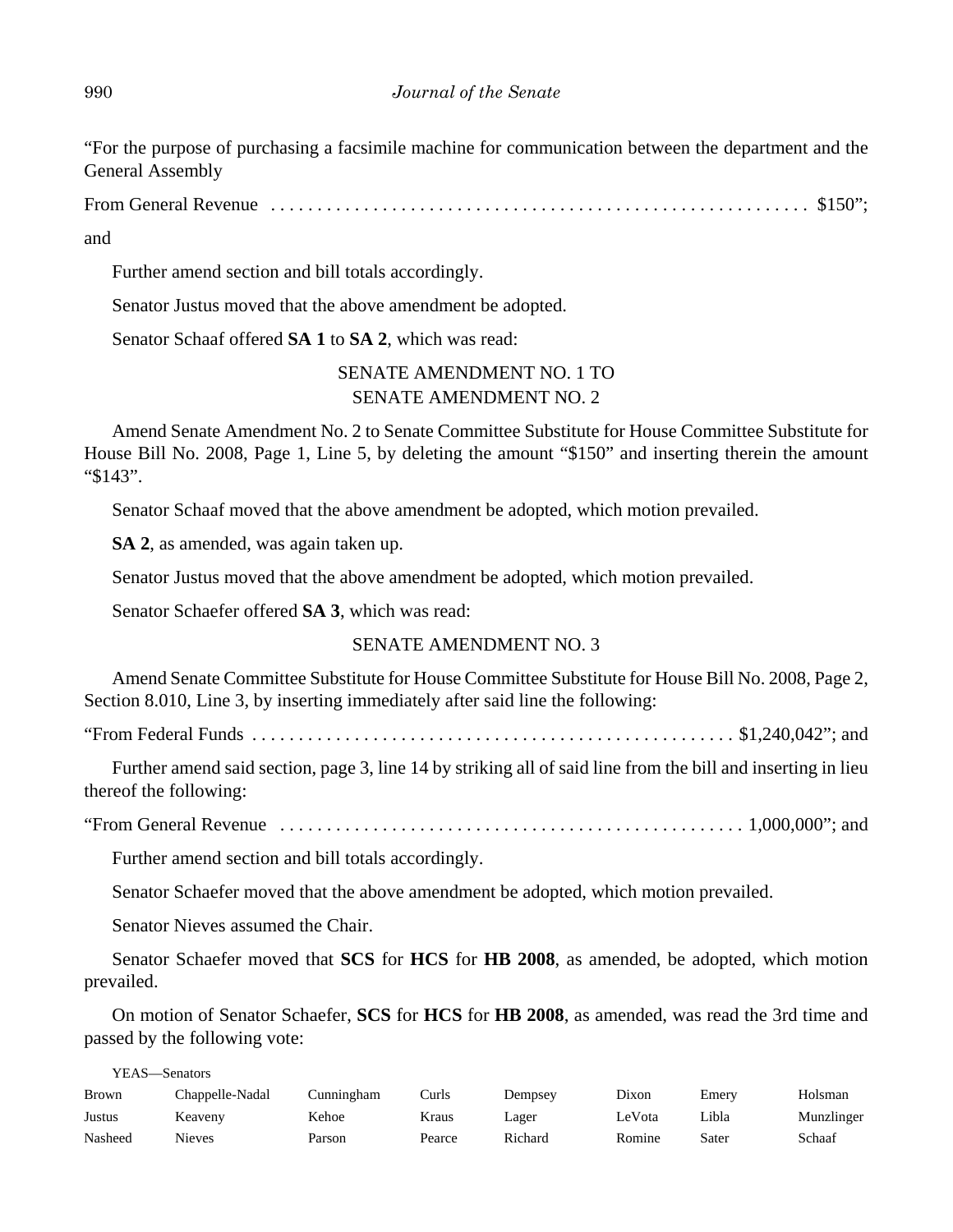| Schaefer    | Schmitt                                                         | Sifton | Silvey | Wallingford | Walsh | $Wasson - 31$ |
|-------------|-----------------------------------------------------------------|--------|--------|-------------|-------|---------------|
|             | NAYS—Senator Lamping—1                                          |        |        |             |       |               |
|             | Absent—Senators—None                                            |        |        |             |       |               |
|             | Absent with leave—Senators—None                                 |        |        |             |       |               |
| Vacancies-2 |                                                                 |        |        |             |       |               |
|             | The President declared the bill passed.                         |        |        |             |       |               |
|             | On motion of Senator Schaefer, title to the bill was agreed to. |        |        |             |       |               |

Senator Schaefer moved that the vote by which the bill passed be reconsidered.

Senator Richard moved that motion lay on the table, which motion prevailed.

## **HCS** for **HB 2009**, with **SCS**, entitled:

An Act to appropriate money for the expenses, grants, refunds, and distributions of the Department of Corrections and the several divisions and programs thereof to be expended only as provided in Article IV, Section 28 of the Constitution of Missouri, for the period beginning July 1, 2014 and ending June 30, 2015; provided that no funds from these sections shall be expended for the purpose of costs associated with the offices of the Governor, Lieutenant Governor, Secretary of State, State Auditor, State Treasurer, or Attorney General, and further provided that the Department of Corrections shall employ no more than 10,852.83 full-time equivalent employees (FTE) from the General Revenue Fund, 44.06 FTE from federal funds, and 250.87 FTE from all other funds.

Was taken up by Senator Schaefer.

**SCS** for **HCS** for **HB 2009**, entitled:

## SENATE COMMITTEE SUBSTITUTE FOR HOUSE COMMITTEE SUBSTITUTE FOR HOUSE BILL NO. 2009

An Act to appropriate money for the expenses, grants, refunds, and distributions of the Department of Corrections and the several divisions and programs thereof to be expended only as provided in Article IV, Section 28 of the Constitution of Missouri, for the period beginning July 1, 2014 and ending June 30, 2015; provided that no funds from these sections shall be expended for the purpose of costs associated with the offices of the Governor, Lieutenant Governor, Secretary of State, State Auditor, State Treasurer, or Attorney General.

Was taken up.

Senator Schaefer moved that **SCS** for **HCS** for **HB 2009** be adopted.

Senator Munzlinger offered **SA 1**, which was read:

## SENATE AMENDMENT NO. 1

Amend Senate Committee Substitute for House Committee Substitute for House Bill No. 2009, Page 14,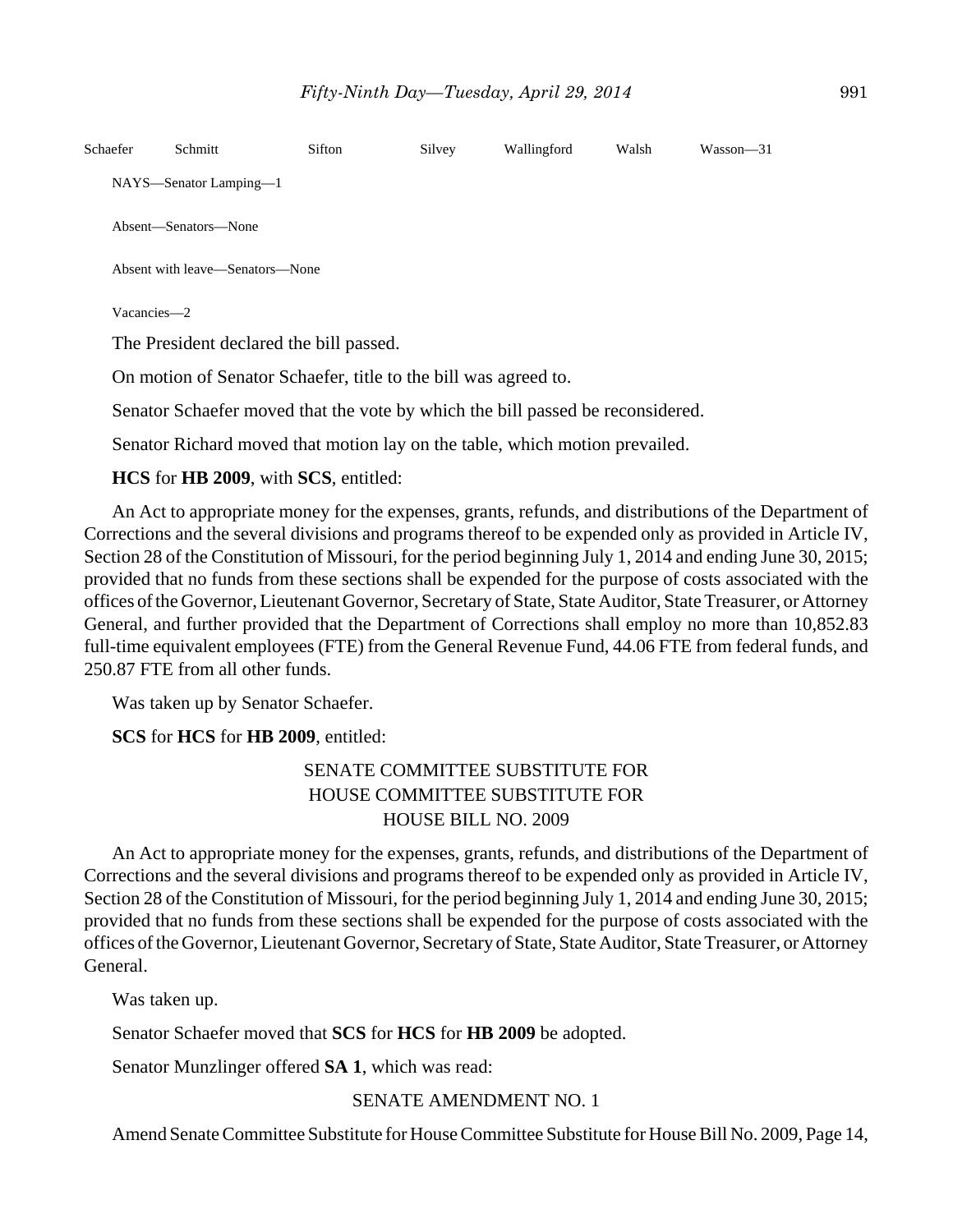Section 9.270, Line 7, by inserting immediately after the word "RSMo" the following:

"Provided that such funds shall only be deposited into the Inmate Prisoner Detainee Security Fund for the county in which the jail is located"

Senator Munzlinger moved that the above amendment be adopted, which motion prevailed.

Senator Schaefer moved that **SCS** for **HCS** for **HB 2009**, as amended, be adopted, which motion prevailed.

On motion of Senator Schaefer, **SCS** for **HCS** for **HB 2009**, as amended, was read the 3rd time and passed by the following vote:

| YEAS—Senators |                 |            |             |         |           |       |            |
|---------------|-----------------|------------|-------------|---------|-----------|-------|------------|
| <b>Brown</b>  | Chappelle-Nadal | Cunningham | Curls       | Dempsey | Dixon     | Emery | Holsman    |
| Justus        | Keaveny         | Kehoe      | Kraus       | Lager   | LeVota    | Libla | Munzlinger |
| Nasheed       | <b>Nieves</b>   | Parson     | Pearce      | Richard | Romine    | Sater | Schaaf     |
| Schaefer      | Sifton          | Silvey     | Wallingford | Walsh   | Wasson—30 |       |            |

NAYS—Senator Lamping—1

Absent—Senator Schmitt—1

Absent with leave—Senators—None

Vacancies—2

The President declared the bill passed.

On motion of Senator Schaefer, title to the bill was agreed to.

Senator Schaefer moved that the vote by which the bill passed be reconsidered.

Senator Richard moved that motion lay on the table, which motion prevailed.

#### **HCS** for **HB 2010**, with **SCS**, entitled:

An Act to appropriate money for the expenses, grants, refunds, and distributions of the Department of Mental Health, the Department of Health and Senior Services, and the several divisions and programs thereof, and the Missouri Health Facilities Review Committee to be expended only as provided in Article IV, Section 28 of the Constitution of Missouri, and to transfer money among certain funds for the period beginning July 1, 2014 and ending June 30, 2015; provided that no funds from these sections shall be expended for the purpose of costs associated with the offices of the Governor, Lieutenant Governor, Secretary of State, State Auditor, State Treasurer, or Attorney General, and further provided that the Department of Mental Health shall employ no more than 4,878.20 full-time equivalent employees (FTE) from the General Revenue Fund, 2,414.03 FTE from federal funds, and 85.21 FTE from all other funds, and further provided that the Department of Health and Senior Services shall employ no more than 654.09 full-time equivalent employees (FTE) from the General Revenue Fund, 972.13 FTE from federal funds, and 125.25 FTE from all other funds.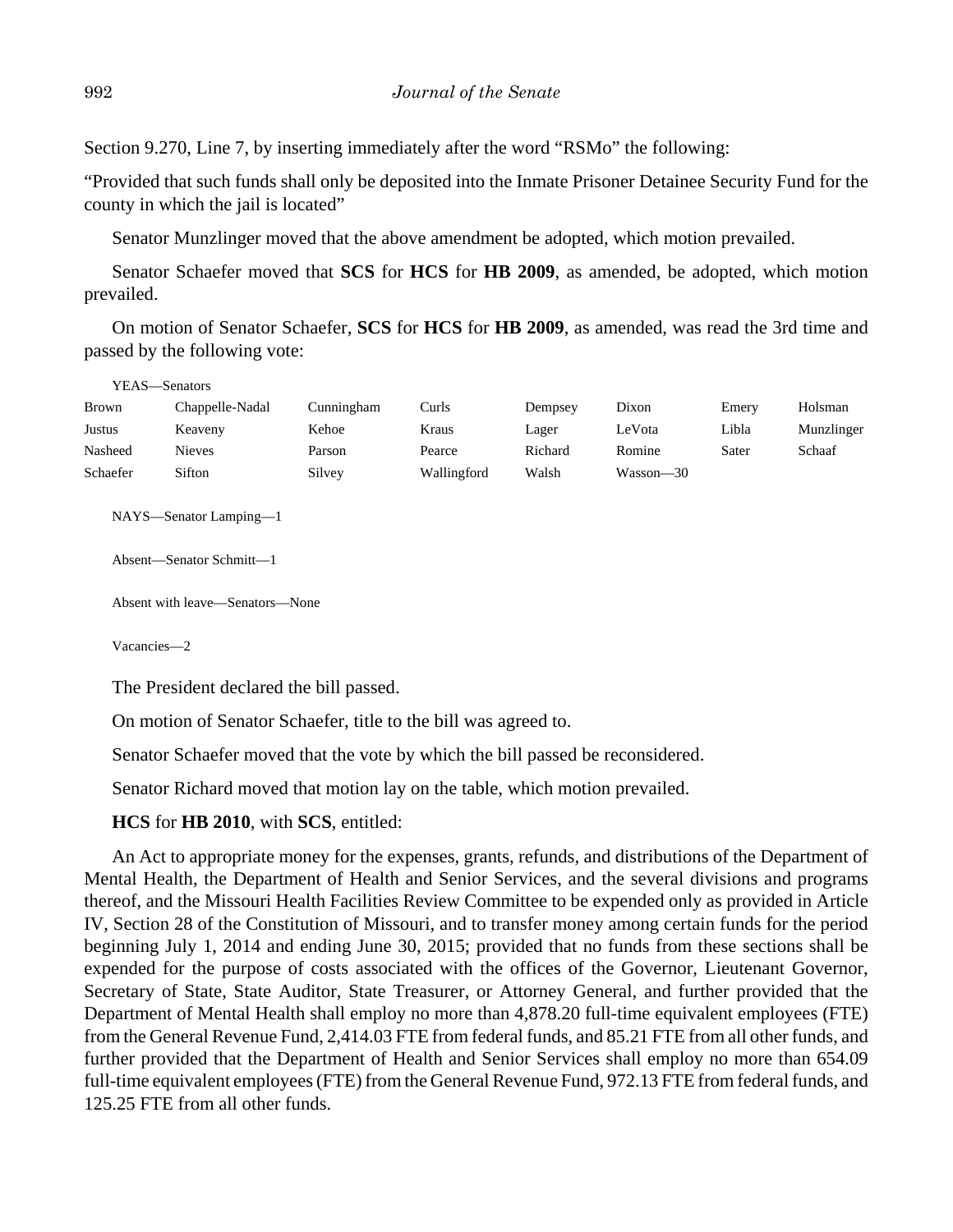Was taken up by Senator Schaefer.

**SCS** for **HCS** for **HB 2010**, entitled:

## SENATE COMMITTEE SUBSTITUTE FOR HOUSE COMMITTEE SUBSTITUTE FOR HOUSE BILL NO. 2010

An Act to appropriate money for the expenses, grants, refunds, and distributions of the Department of Mental Health, the Department of Health and Senior Services, and the several divisions and programs thereof, and the Missouri Health Facilities Review Committee to be expended only as provided in Article IV, Section 28 of the Constitution of Missouri, and to transfer money among certain funds for the period beginning July 1, 2014 and ending June 30, 2015; provided that no funds from these sections shall be expended for the purpose of costs associated with the offices of the Governor, Lieutenant Governor, Secretary of State, State Auditor, State Treasurer, or Attorney General.

Was taken up.

Senator Schaefer moved that **SCS** for **HCS** for **HB 2010** be adopted, which motion prevailed.

On motion of Senator Schaefer, **SCS** for **HCS** for **HB 2010** was read the 3rd time and passed by the following vote:

| YEAS—Senators |                      |            |            |          |               |         |             |
|---------------|----------------------|------------|------------|----------|---------------|---------|-------------|
| Brown         | Chappelle-Nadal      | Cunningham | Dempsey    | Dixon    | Emery         | Keaveny | Kehoe       |
| Kraus         | Lager                | Libla      | Munzlinger | Nasheed  | <b>Nieves</b> | Parson  | Pearce      |
| Richard       | Romine               | Sater      | Schaaf     | Schaefer | Schmitt       | Silvey  | Wallingford |
| Walsh         | Wasson-26            |            |            |          |               |         |             |
|               |                      |            |            |          |               |         |             |
| NAYS-Senators |                      |            |            |          |               |         |             |
| Curls         | Holsman              | Justus     | Lamping    | LeVota   | $Sifton - 6$  |         |             |
|               |                      |            |            |          |               |         |             |
|               | Absent—Senators—None |            |            |          |               |         |             |

Absent with leave—Senators—None

Vacancies—2

The President declared the bill passed.

On motion of Senator Schaefer, title to the bill was agreed to.

Senator Schaefer moved that the vote by which the bill passed be reconsidered.

Senator Richard moved that motion lay on the table, which motion prevailed.

**HCS** for **HB 2011**, with **SCS**, entitled:

An Act to appropriate money for the expenses, grants, and distributions of the Department of Social Services and the several divisions and programs thereof to be expended only as provided in Article IV,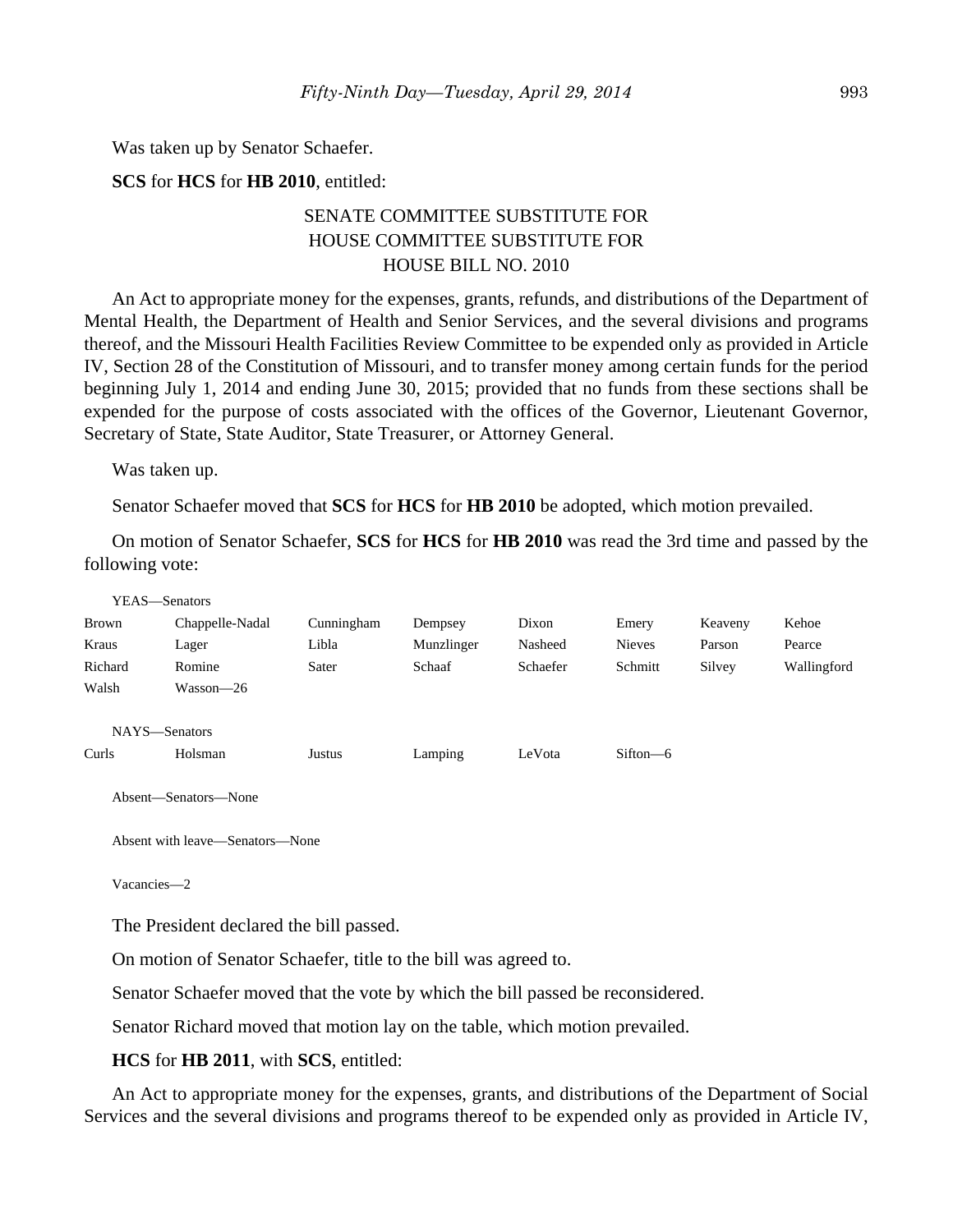Section 28 of the Constitution of Missouri, and to transfer money among certain funds for the period beginning July 1, 2014 and ending June 30, 2015; provided that no funds from these sections shall be expended for the purpose of costs associated with the offices of the Governor, Lieutenant Governor, Secretary of State, State Auditor, State Treasurer, or Attorney General, and further provided that the Department of Social Services shall employ no more than 1,753.87 full-time equivalent (FTE) employees from the General Revenue Fund, 4,658.30 FTE from federal funds, and 479.28 FTE from all other funds.

Was taken up by Senator Schaefer.

## **SCS** for **HCS** for **HB 2011**, entitled:

## SENATE COMMITTEE SUBSTITUTE FOR HOUSE COMMITTEE SUBSTITUTE FOR HOUSE BILL NO. 2011

An Act to appropriate money for the expenses, grants, and distributions of the Department of Social Services and the several divisions and programs thereof to be expended only as provided in Article IV, Section 28 of the Constitution of Missouri, and to transfer money among certain funds for the period beginning July 1, 2014 and ending June 30, 2015; provided that no funds from these sections shall be expended for the purpose of costs associated with the offices of the Governor, Lieutenant Governor, Secretary of State, State Auditor, State Treasurer, or Attorney General.

Was taken up.

Senator Schaefer moved that **SCS** for **HCS** for **HB 2011** be adopted.

Senator Schaefer offered **SS** for **SCS** for **HCS** for **HB 2011**, entitled:

## SENATE SUBSTITUTE FOR SENATE COMMITTEE SUBSTITUTE FOR HOUSE COMMITTEE SUBSTITUTE FOR HOUSE BILL NO. 2011

An Act to appropriate money for the expenses, grants, and distributions of the Department of Social Services and the several divisions and programs thereof to be expended only as provided in Article IV, Section 28 of the Constitution of Missouri, and to transfer money among certain funds for the period beginning July 1, 2014 and ending June 30, 2015; provided that no funds from these sections shall be expended for the purpose of costs associated with the offices of the Governor, Lieutenant Governor, Secretary of State, State Auditor, State Treasurer, or Attorney General.

Senator Schaefer moved that **SS** for **SCS** for **HCS** for **HB 2011** be adopted.

At the request of Senator Schaefer, **HCS** for **HB 2011**, with **SCS** and **SS** for **SCS** (pending), was placed on the Informal Calendar.

## **REFERRALS**

President Pro Tem Dempsey referred **HB 1506** to the Committee on Governmental Accountability and Fiscal Oversight.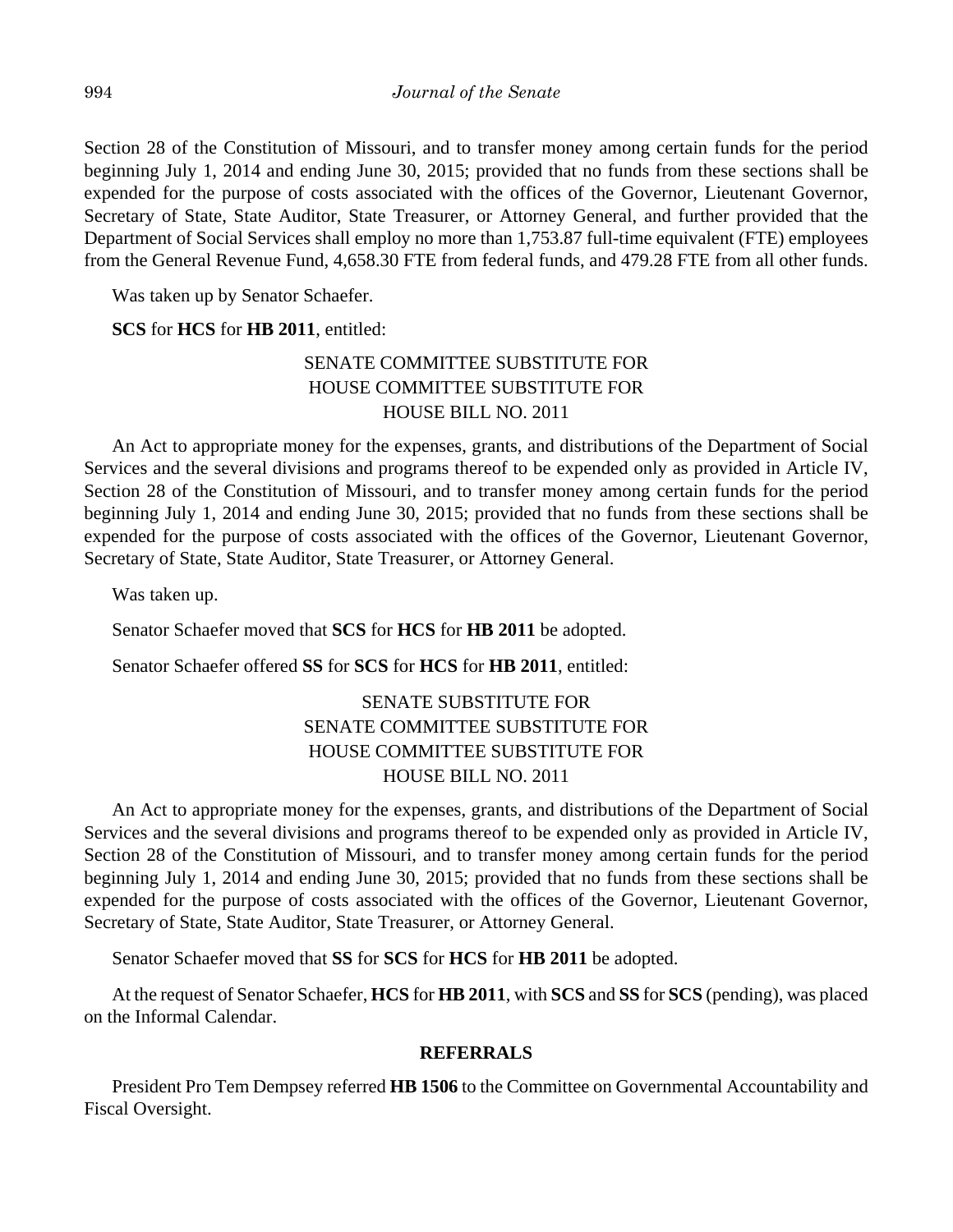## **HOUSE BILLS ON SECOND READING**

The following Bills were read the 2nd time and referred to the Committees indicated:

**HB 1713**––Seniors, Families and Pensions.

**HCS** for **HB 1304**––Jobs, Economic Development and Local Government.

**HCS** for **HB 1952**––Agriculture, Food Production and Outdoor Resources.

**HB 2126**––Judiciary and Civil and Criminal Jurisprudence.

**HCS** for **HB 2238**––Judiciary and Civil and Criminal Jurisprudence.

**HCS** for **HB 1655**––Transportation and Infrastructure.

**HCS** for **HB 1936**––Financial and Governmental Organizations and Elections.

**HCS for HB 2085**––Judiciary and Civil and Criminal Jurisprudence.

**HB 1684**––Jobs, Economic Development and Local Government.

**HB 1647**––General Laws.

**HB 1358**––Commerce, Consumer Protection, Energy and the Environment.

**HB 2079**––Commerce, Consumer Protection, Energy and the Environment.

**HCS** for **HB 2116**––Judiciary and Civil and Criminal Jurisprudence.

**HCS** for **HB 1867**––Commerce, Consumer Protection, Energy and the Environment.

**HCS** for **HB 1231**––Judiciary and Civil and Criminal Jurisprudence.

**HCS** for **HB 1612**––Judiciary and Civil and Criminal Jurisprudence.

**HCS** for **HB 1937**––Agriculture, Food Production and Outdoor Resources.

Photographers from KMIZ/ABC 17 were given permission to take pictures in the Senate Chamber.

## **MESSAGES FROM THE HOUSE**

The following messages were received from the House of Representatives through its Chief Clerk:

Mr. President: I am instructed by the House of Representatives to inform the Senate that the House has taken up and passed **HCS** for **SS** for **SB 694**, entitled:

An Act to repeal sections 408.500, 408.505, and 408.506, RSMo, and to enact in lieu thereof three new sections relating to unsecured loans of five hundred dollars or less, with penalty provisions.

In which the concurrence of the Senate is respectfully requested.

Also,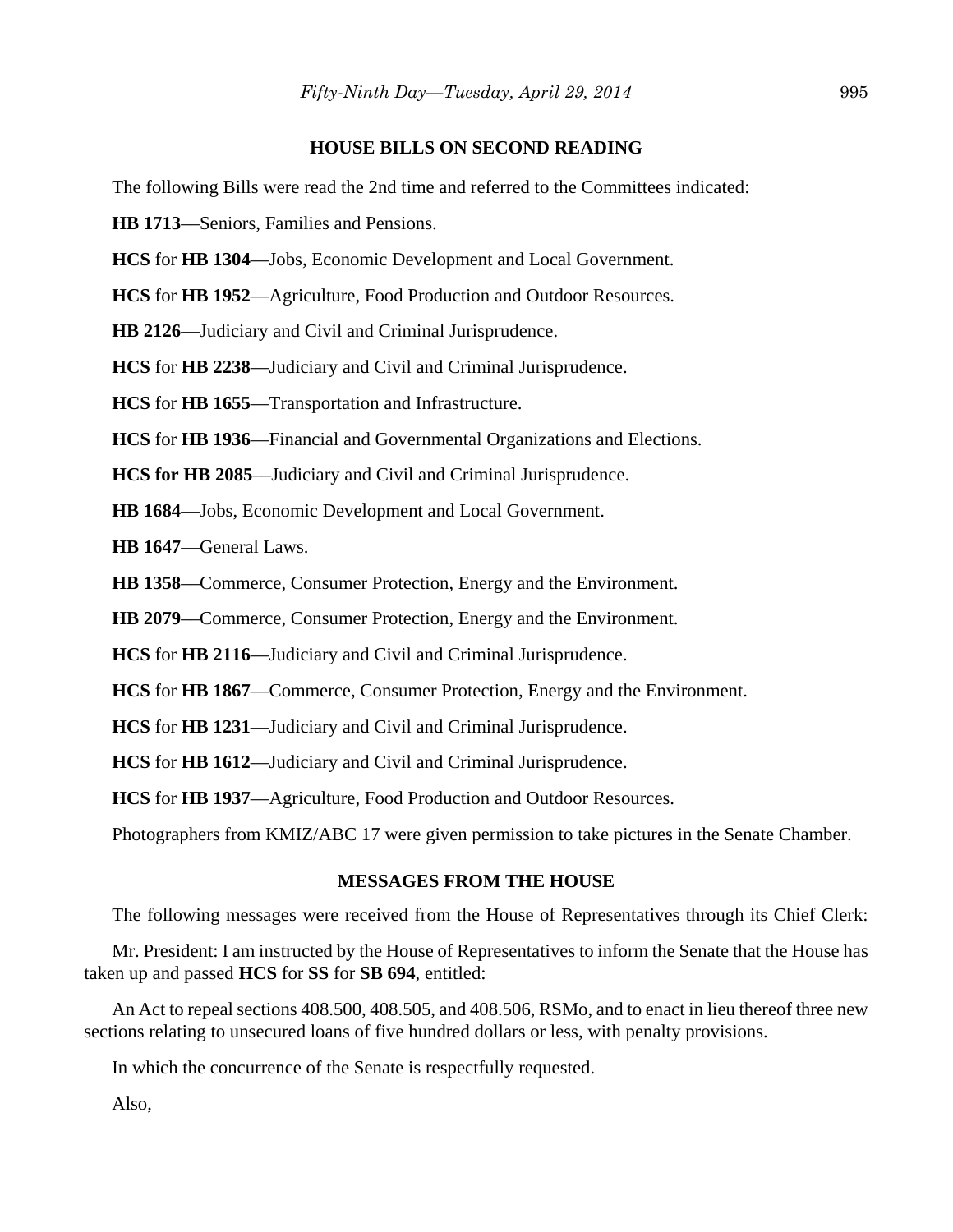Mr. President: I am instructed by the House of Representatives to inform the Senate that the House has taken up and passed **SS** for **SB 741**.

Bill ordered enrolled.

## **HOUSE BILLS ON THIRD READING**

Senator Schaefer moved that **HCS** for **HB 2011**, with **SCS** and **SS** for **SCS** (pending), be called from the Informal Calendar and again taken up for 3rd reading and final passage, which motion prevailed.

**SS** for **SCS** for **HCS** for **HB 2011** was again taken up.

Senator Pearce assumed the Chair.

Senator LeVota offered **SA 1**:

## SENATE AMENDMENT NO. 1

Amend Senate Substitute for Senate Committee Substitute for House Committee Substitute for House Bill No. 2011, Page 38, Section 11.555, Line 29, by inserting immediately after said line the following:

"Section 11.560. To the Department of Social Services

For the MO HealthNet Division

For Medicaid services for low-income adults

From Federal Funds . . . . . . . . . . . . . . . . . . . . . . . . . . . . . . . . . . . . . . . . . . . . . . . . . . . . . . . . . . . \$1E"; and

Further amend bill totals accordingly.

Senator LeVota moved that the above amendment be adopted, which motion failed on a standing division vote.

Senator Schaefer moved that **SS** for **SCS** for **HCS** for **HB 2011** be adopted, which motion prevailed.

On motion of Senator Schaefer, **SS** for **SCS** for **HCS** for **HB 2011** was read the 3rd time and passed by the following vote:

| YEAS—Senators |                        |               |        |         |             |           |           |
|---------------|------------------------|---------------|--------|---------|-------------|-----------|-----------|
| Brown         | Chappelle-Nadal        | Cunningham    | Curls  | Dempsey | Dixon       | Keaveny   | Kehoe     |
| Libla         | Munzlinger             | <b>Nieves</b> | Parson | Pearce  | Richard     | Romine    | Sater     |
| Schaaf        | Schaefer               | Schmitt       | Sifton | Silvey  | Wallingford | Walsh     | Wasson-24 |
| NAYS-Senators |                        |               |        |         |             |           |           |
| Emery         | Holsman                | Justus        | Kraus  | Lamping | LeVota      | Nasheed-7 |           |
|               |                        |               |        |         |             |           |           |
|               | Absent—Senator Lager—1 |               |        |         |             |           |           |

Absent with leave—Senators—None

Vacancies—2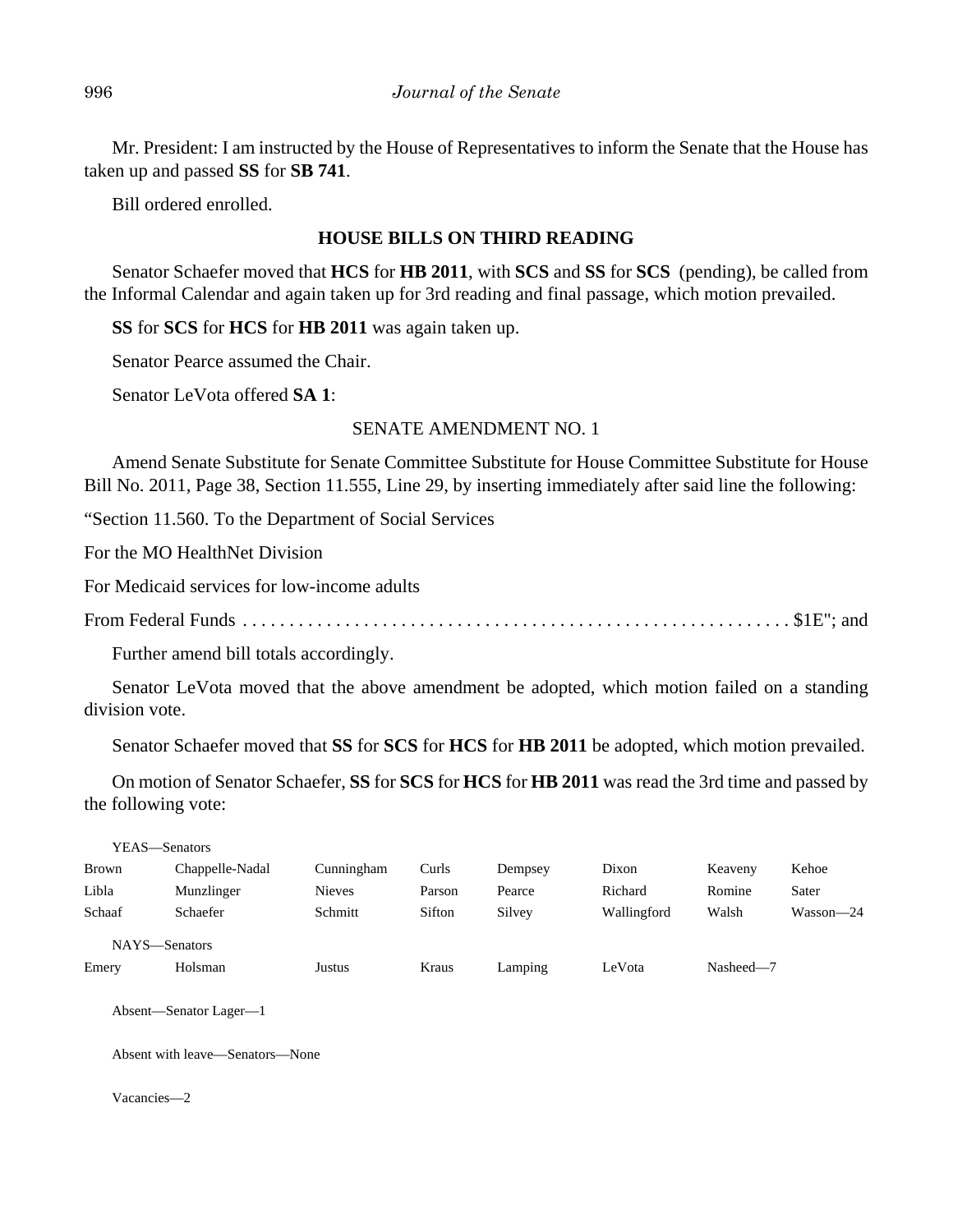The President declared the bill passed.

On motion of Senator Schaefer, title to the bill was agreed to.

Senator Schaefer moved that the vote by which the bill passed be reconsidered.

Senator Richard moved that motion lay on the table, which motion prevailed.

#### **HCS** for **HB 2012**, with **SCS**, entitled:

An Act to appropriate money for the expenses, grants, refunds, and distributions of the Chief Executive's Office and Mansion, Lieutenant Governor, Secretary of State, State Auditor, State Treasurer, Attorney General, Missouri Prosecuting Attorneys and Circuit Attorneys Retirement Systems, and the Judiciary and the Office of the State Public Defender, and the several divisions and programs thereof, and for the payment of salaries and mileage of members of the State Senate and the House of Representatives and contingent expenses of the General Assembly, including salaries and expenses of elective and appointive officers and necessary capital improvements expenditures; for salaries and expenses of members and employees and other necessary operating expenses of the Committee on Legislative Research, various joint committees, for the expenses of the interim committees established by the General Assembly, and to transfer money among certain funds, to be expended only as provided in Article IV, Section 28 of the Constitution of Missouri, for the period beginning July 1, 2014 and ending June 30, 2015.

Was taken up by Senator Schaefer.

## **SCS** for **HCS** for **HB 2012**, entitled:

## SENATE COMMITTEE SUBSTITUTE FOR HOUSE COMMITTEE SUBSTITUTE FOR HOUSE BILL NO. 2012

An Act to appropriate money for the expenses, grants, refunds, and distributions of the Chief Executive's Office and Mansion, Lieutenant Governor, Secretary of State, State Auditor, State Treasurer, Attorney General, Missouri Prosecuting Attorneys and Circuit Attorneys Retirement Systems, and the Judiciary and the Office of the State Public Defender, and the several divisions and programs thereof, and for the payment of salaries and mileage of members of the State Senate and the House of Representatives and contingent expenses of the General Assembly, including salaries and expenses of elective and appointive officers and necessary capital improvements expenditures; for salaries and expenses of members and employees and other necessary operating expenses of the Committee on Legislative Research, various joint committees, for the expenses of the interim committees established by the General Assembly, and to transfer money among certain funds, to be expended only as provided in Article IV, Section 28 of the Constitution of Missouri, for the period beginning July 1, 2014 and ending June 30, 2015.

Was taken up.

Senator Schaefer moved that **SCS** for **HCS** for **HB 2012** be adopted, which motion prevailed.

On motion of Senator Schaefer, **SCS** for **HCS** for **HB 2012** was read the 3rd time and passed by the following vote: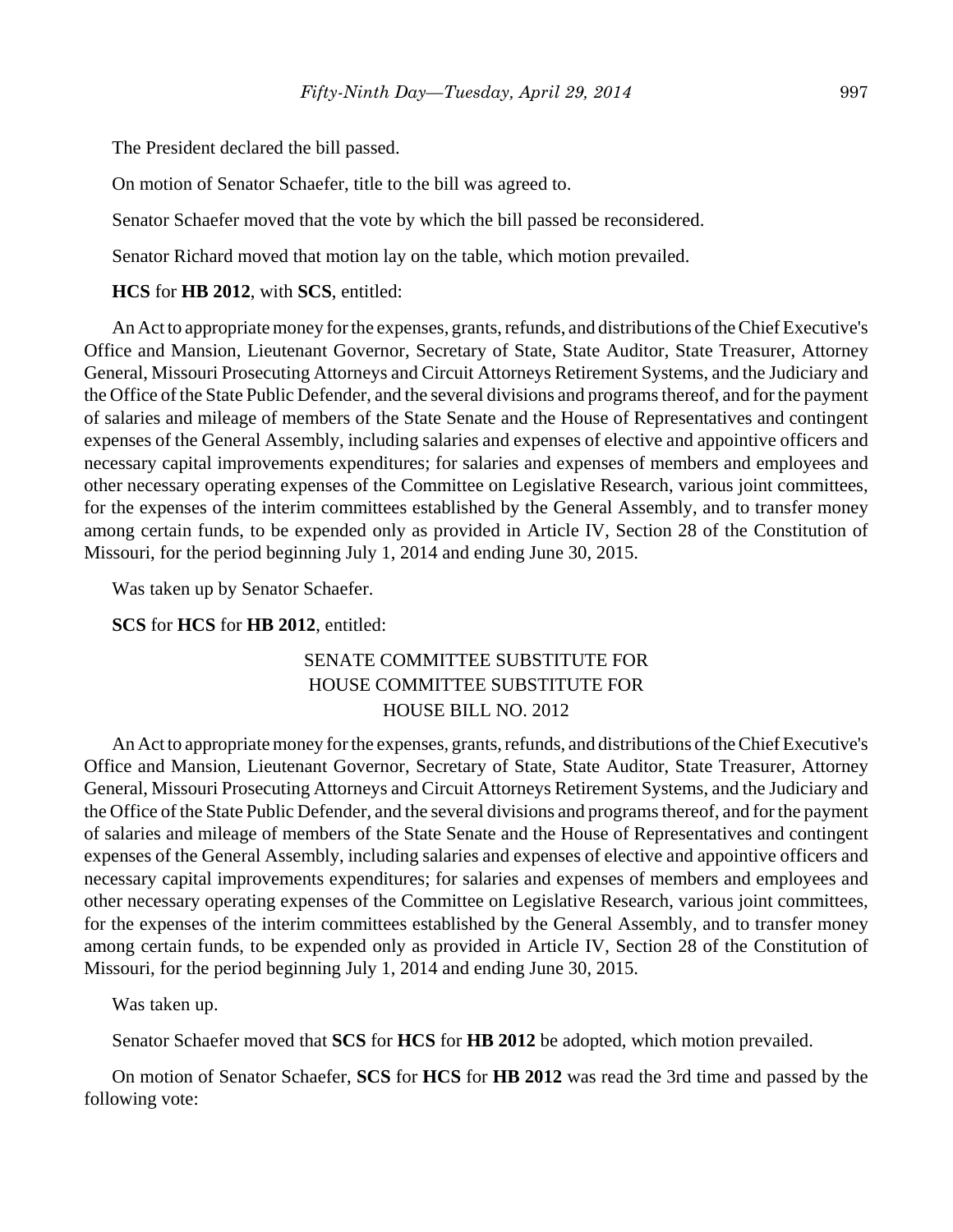| Chappelle-Nadal | Cunningham | Curls       | Dempsey | Dixon     | Emery      | Justus   |
|-----------------|------------|-------------|---------|-----------|------------|----------|
| Kehoe           | Kraus      | Lager       | LeVota  | Libla     | Munzlinger | Nasheed  |
| Parson          | Pearce     | Richard     | Romine  | Sater     | Schaaf     | Schaefer |
| Sifton          | Silvey     | Wallingford | Walsh   | Wasson—30 |            |          |
|                 |            |             |         |           |            |          |

YEAS—Senators

NAYS—Senator Lamping—1

Absent—Senator Holsman—1

Absent with leave—Senators—None

Vacancies—2

The President declared the bill passed.

On motion of Senator Schaefer, title to the bill was agreed to.

Senator Schaefer moved that the vote by which the bill passed be reconsidered.

Senator Richard moved that motion lay on the table, which motion prevailed.

**HCS** for **HB 2013**, with **SCS**, entitled:

An Act to appropriate money for real property leases, related services, utilities, systems furniture, structural modifications, and related expenses for the several departments of state government and the divisions and programs thereof to be expended only as provided in Article IV, Section 28 of the Constitution of Missouri, and to appropriate money for capital improvements and the other expenses of the Office of Administration and the divisions and programs thereof, and to transfer money among certain funds for the period beginning July 1, 2014 and ending June 30, 2015; provided that no funds from these sections shall be expended for the purpose of costs associated with travel or staffing for the offices of the Governor, Lieutenant Governor, Secretary of State, State Auditor, State Treasurer, or Attorney General.

Was taken up by Senator Schaefer.

**SCS** for **HCS** for **HB 2013**, entitled:

## SENATE COMMITTEE SUBSTITUTE FOR HOUSE COMMITTEE SUBSTITUTE FOR HOUSE BILL NO. 2013

An Act to appropriate money for real property leases, related services, utilities, systems furniture, structural modifications, and related expenses for the several departments of state government and the divisions and programs thereof to be expended only as provided in Article IV, Section 28 of the Constitution of Missouri, and to appropriate money for capital improvements and the other expenses of the Office of Administration and the divisions and programs thereof, and to transfer money among certain funds for the period beginning July 1, 2014 and ending June 30, 2015; provided that no funds from these sections shall be expended for the purpose of costs associated with travel or staffing for the offices of the Governor, Lieutenant Governor, Secretary of State, State Auditor, State Treasurer, or Attorney General.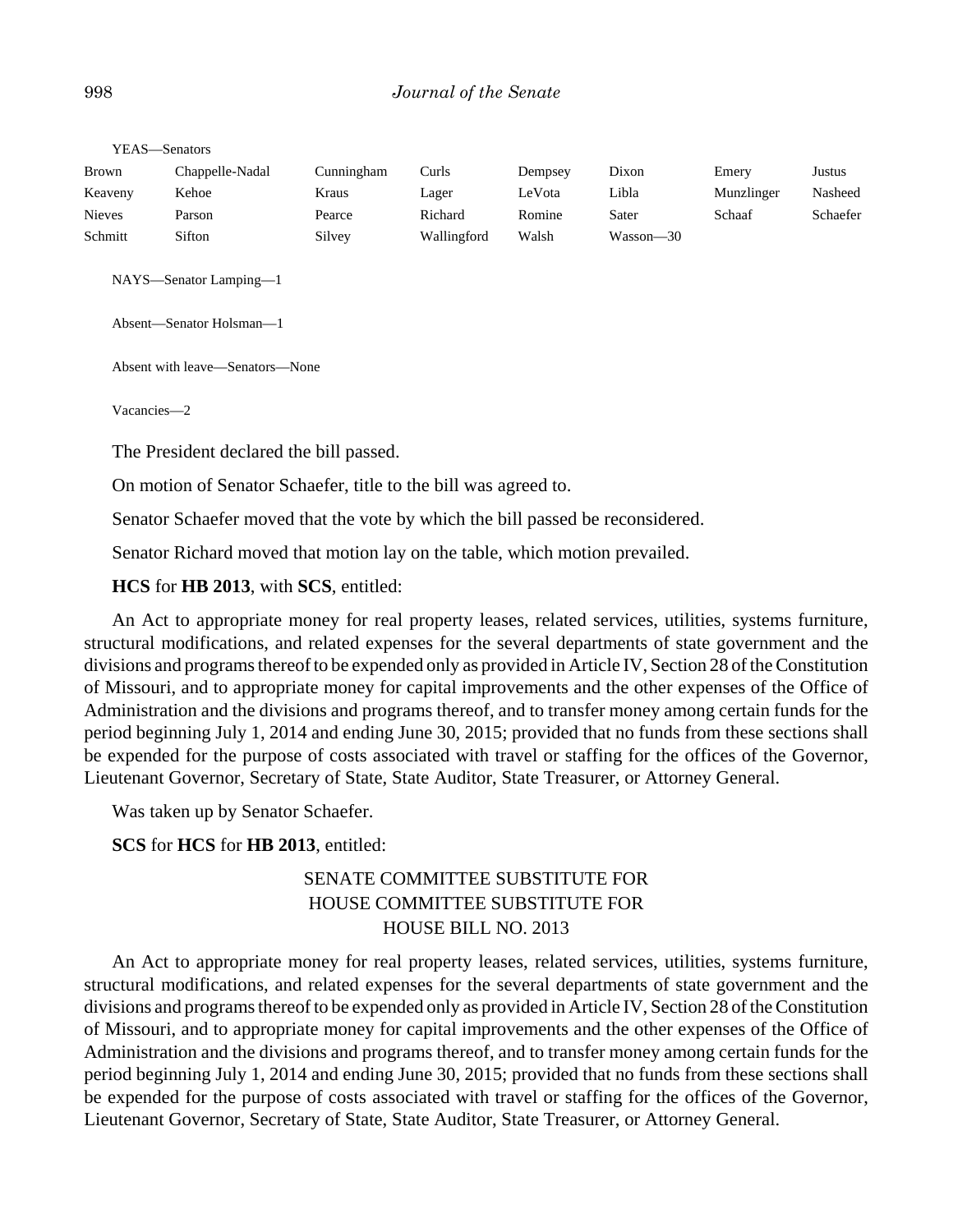Was taken up.

Senator Schaefer moved that **SCS** for **HCS** for **HB 2013** be adopted, which motion prevailed.

On motion of Senator Schaefer, **SCS** for **HCS** for **HB 2013** was read the 3rd time and passed by the following vote:

| YEAS—Senators |                 |            |        |             |        |               |            |
|---------------|-----------------|------------|--------|-------------|--------|---------------|------------|
| Brown         | Chappelle-Nadal | Cunningham | Curls  | Dempsey     | Dixon  | Emery         | Holsman    |
| Justus        | Keaveny         | Kehoe      | Kraus  | Lager       | LeVota | Libla         | Munzlinger |
| Nasheed       | <b>Nieves</b>   | Parson     | Pearce | Richard     | Romine | Sater         | Schaaf     |
| Schaefer      | Schmitt         | Sifton     | Silvey | Wallingford | Walsh  | $Wasson - 31$ |            |

NAYS—Senator Lamping—1

Absent—Senators—None

Absent with leave—Senators—None

Vacancies—2

The President declared the bill passed.

On motion of Senator Schaefer, title to the bill was agreed to.

Senator Schaefer moved that the vote by which the bill passed be reconsidered.

Senator Richard moved that motion lay on the table, which motion prevailed.

On motion of Senator Richard, the Senate recessed until 3:00 p.m.

#### **RECESS**

The time of recess having expired, the Senate was called to order by Senator Dixon.

## **HOUSE BILLS ON THIRD READING**

**HJR 68**, introduced by Representatives Hinson and Schatz, entitled:

Joint Resolution submitting to the qualified voters of Missouri an amendment repealing section 30(d) of article IV of the Constitution of Missouri, and adopting two new sections in lieu thereof relating to a temporary tax to improve the state highway system, city streets, county roads, and the state transportation system.

Was taken up by Senator Kehoe.

Senator Kehoe offered **SS** for **HJR 68**, entitled:

SENATE SUBSTITUTE FOR HOUSE JOINT RESOLUTION NO. 68

Joint Resolution submitting to the qualified voters of Missouri, an amendment repealing section 30(d)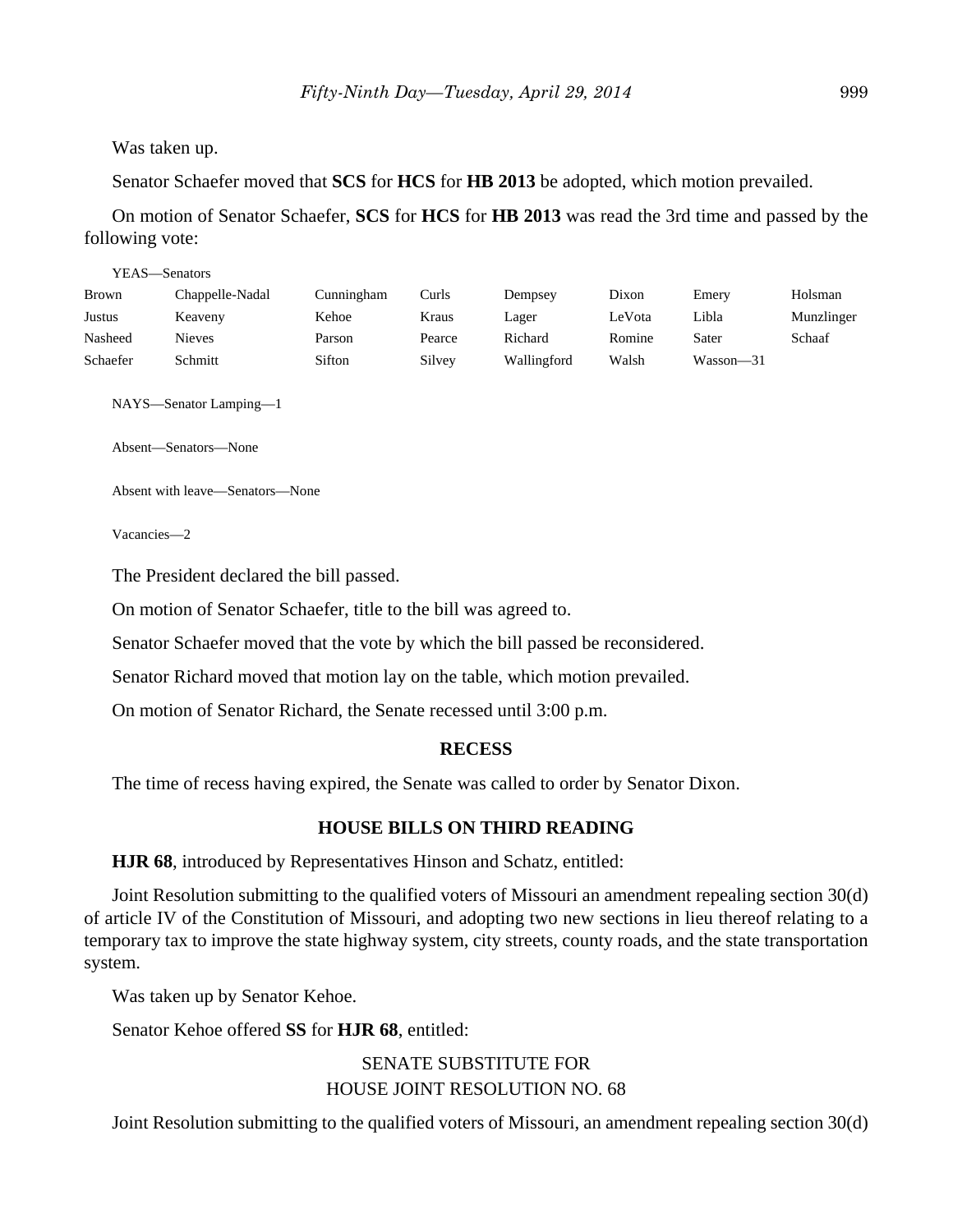of article IV of the Constitution of Missouri, and adopting two new sections in lieu thereof relating to a temporary tax to improve the state highway system, city streets, county roads, and the state transportation system.

Senator Kehoe moved that **SS** for **HJR 68** be adopted.

Senator Libla offered **SA 1**:

## SENATE AMENDMENT NO. 1

Amend Senate Substitute for House Joint Resolution No. 68, Page 3, Section 30 (e), Line 13, by inserting immediately at the end of said line the following: "**Transactions occurring in a city of the third classification with more than seventeen thousand but fewer than nineteen thousand inhabitants and located in any county of the third classification without a township form of government and with more than forty-one thousand but fewer than forty-five thousand inhabitants shall only be subject to the additional state sales tax and additional state use tax at a rate of twenty-five hundredths of one percent.**".

Senator Libla moved that the above amendment be adopted, which motion failed on a standing division vote.

Senator Kehoe moved that **SS** for **HJR 68** be adopted, which motion prevailed.

On motion of Senator Kehoe, **SS** for **HJR 68** was read the 3rd time and passed by the following vote:

| YEAS—Senators   |            |            |             |        |               |               |        |
|-----------------|------------|------------|-------------|--------|---------------|---------------|--------|
| Chappelle-Nadal | Cunningham | Curls      | Dempsey     | Dixon  | Holsman       | Keaveny       | Kehoe  |
| LeVota          | Libla      | Munzlinger | Nasheed     | Parson | Pearce        | Richard       | Romine |
| Sater           | Sifton     | Silvey     | Wallingford | Walsh  | $Wasson - 22$ |               |        |
|                 |            |            |             |        |               |               |        |
| NAYS-Senators   |            |            |             |        |               |               |        |
| <b>Brown</b>    | Emery      | Justus     | Kraus       | Lager  | Lamping       | <b>Nieves</b> | Schaaf |
| Schaefer        | Schmitt-10 |            |             |        |               |               |        |

Absent—Senators—None

Absent with leave—Senators—None

Vacancies—2

The President declared the joint resolution passed.

On motion of Senator Kehoe, title to the joint resolution was agreed to.

Senator Kehoe moved that the vote by which the joint resolution passed be reconsidered.

Senator Richard moved that motion lay on the table, which motion prevailed.

## **HCS** for **HB 1201**, with **SCS**, entitled:

An Act to repeal section 444.772, RSMo, and to enact in lieu thereof one new section relating to surface mining.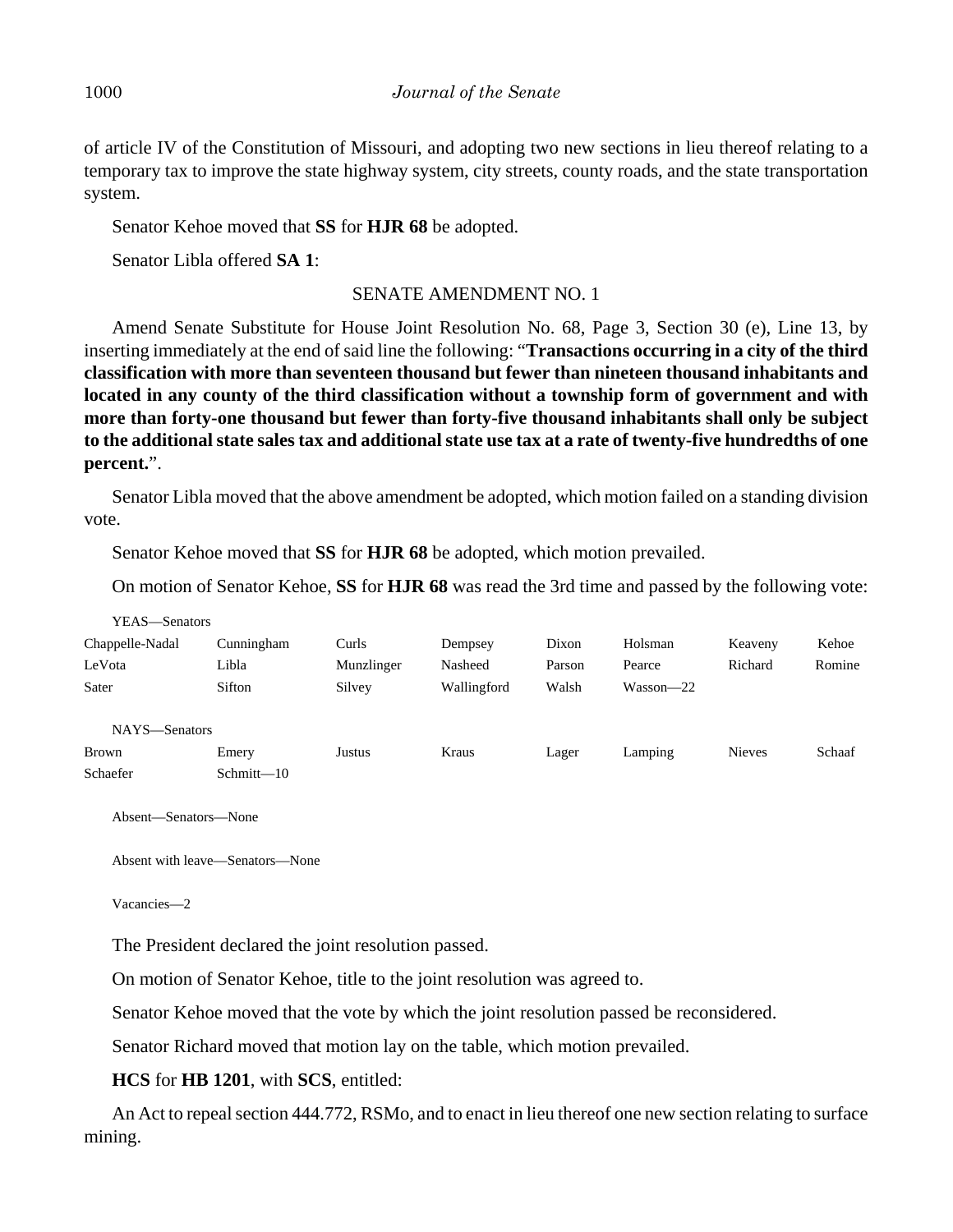Was taken up by Senator Romine.

**SCS** for **HCS** for **HB 1201**, entitled:

## SENATE COMMITTEE SUBSTITUTE FOR HOUSE COMMITTEE SUBSTITUTE FOR HOUSE BILL NO. 1201

An Act to repeal sections 444.772 and 444.773, RSMo, and to enact in lieu thereof two new sections relating to surface mining.

Was taken up.

Senator Romine moved that **SCS** for **HCS** for **HB 1201** be adopted, which motion prevailed.

On motion of Senator Romine, **SCS** for **HCS** for **HB 1201** was read the 3rd time and passed by the following vote:

YEAS—Senators

| <b>Brown</b> | Chappelle-Nadal | Cunningham    | Curls  | Dempsey | Dixon       | Emery  | Holsman   |
|--------------|-----------------|---------------|--------|---------|-------------|--------|-----------|
| Justus       | Keaveny         | Kehoe         | Kraus  | Lager   | Lamping     | LeVota | Libla     |
| Munzlinger   | Nasheed         | <b>Nieves</b> | Parson | Pearce  | Richard     | Romine | Sater     |
| Schaaf       | Schaefer        | Schmitt       | Sifton | Silvey  | Wallingford | Walsh  | Wasson—32 |

NAYS—Senators—None

Absent—Senators—None

Absent with leave—Senators—None

Vacancies—2

The President declared the bill passed.

On motion of Senator Romine, title to the bill was agreed to.

Senator Romine moved that the vote by which the bill passed be reconsidered.

Senator Richard moved that motion lay on the table, which motion prevailed.

**HB 1490**, introduced by Representative Bahr, et al, with **SCS**, entitled:

An Act to repeal sections 160.514 and 161.022, RSMo, and to enact in lieu thereof three new sections relating to elementary and secondary education.

Was taken up by Senator Emery.

**SCS** for **HB 1490**, entitled:

## SENATE COMMITTEE SUBSTITUTE FOR HOUSE BILL NO. 1490

An Act to repeal sections 160.514 and 161.022, RSMo, and to enact in lieu thereof three new sections relating to elementary and secondary education.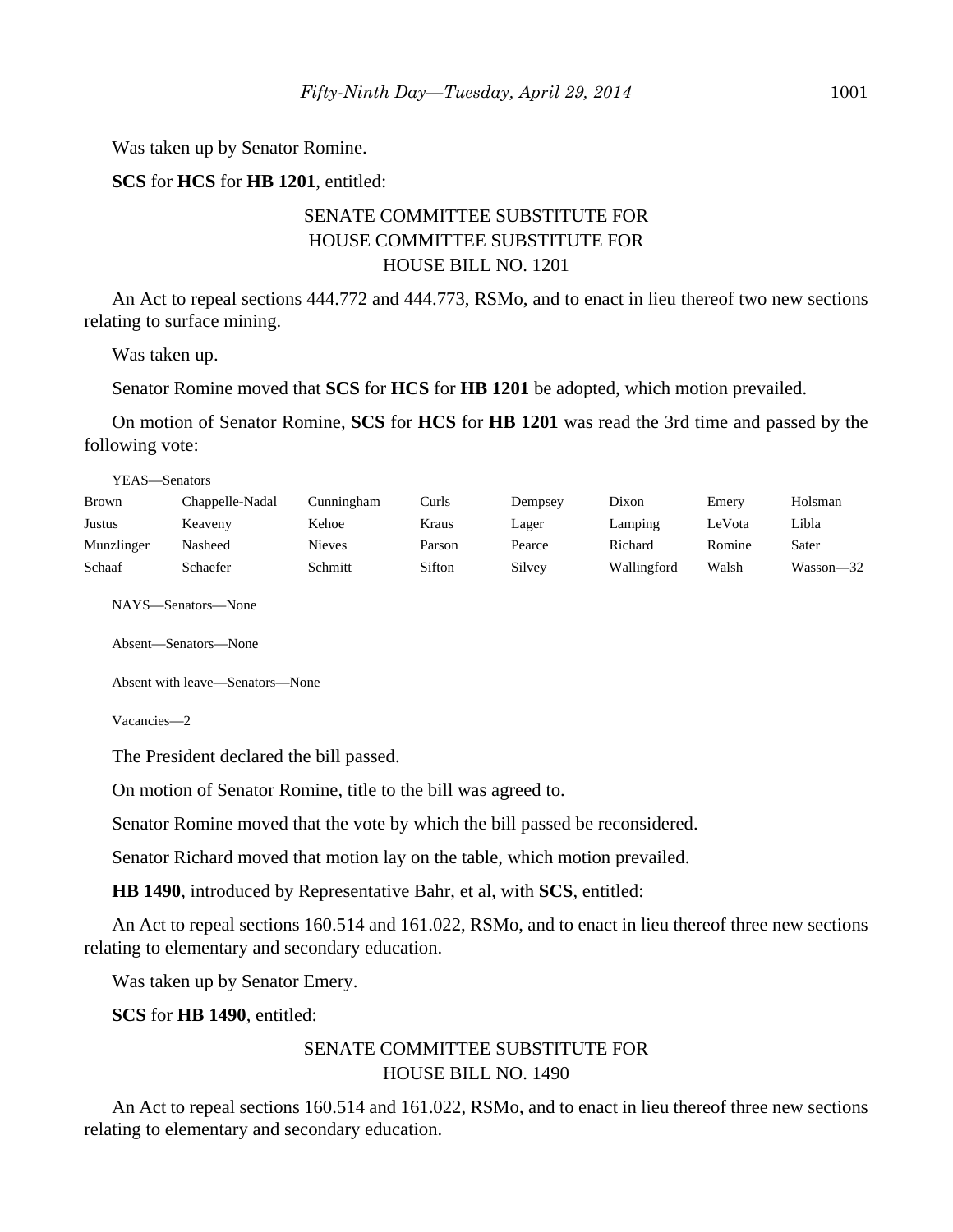Was taken up.

Senator Emery offered **SS** for **SCS** for **HB 1490**, entitled:

# SENATE SUBSTITUTE FOR SENATE COMMITTEE SUBSTITUTE FOR HOUSE BILL NO. 1490

An Act to repeal sections 160.514, 160.518, 160.526, 160.820, and 161.092, RSMo, and to enact in lieu thereof eight new sections relating to elementary and secondary education standards, with an emergency clause.

Senator Emery moved that **SS** for **SCS** for **HB 1490** be adopted.

Senator Emery offered **SA 1**:

## SENATE AMENDMENT NO. 1

Amend Senate Substitute for Senate Committee Substitute for House Bill No. 1490, Page 19, Section 161.096, Line 10 of said page, by striking the word "and" as it appears the second time on said line and inserting in lieu thereof the following: "**, including provisions that prohibit private vendors from selling student data or from using student data in furtherance of advertising,**"; and further amend line 11 of said page, by striking the word "include" and inserting in lieu thereof the word "**with**"; and further amend lines 13-17 of said page, by striking all of said lines and inserting in lieu thereof the following: "**district whose access to student data, if**".

Senator Emery moved that the above amendment be adopted, which motion prevailed.

Senator Pearce offered **SA 2**:

## SENATE AMENDMENT NO. 2

Amend Senate Substitute for Senate Committee Substitute for House Bill No. 1490, Pages 13-17, Section 161.092, by striking all of said section from the bill; and

Further amend the title and enacting clause accordingly.

Senator Pearce moved that the above amendment be adopted, which motion failed on a standing division vote.

Senator Sifton offered **SA 3**:

## SENATE AMENDMENT NO. 3

Amend Senate Substitute for Senate Committee Substitute for House Bill No. 1490, Page 13, Section 160.820, Line 20 of said page, by inserting after all of said line the following:

"**161.086. When the state board of education assigns classification designations to school districts and individual school buildings pursuant to its authority to classify the public schools of the state in section 161.092, the state board shall only use the following classification designations based on the standards adopted by the state board:**

**(1) Unaccredited;**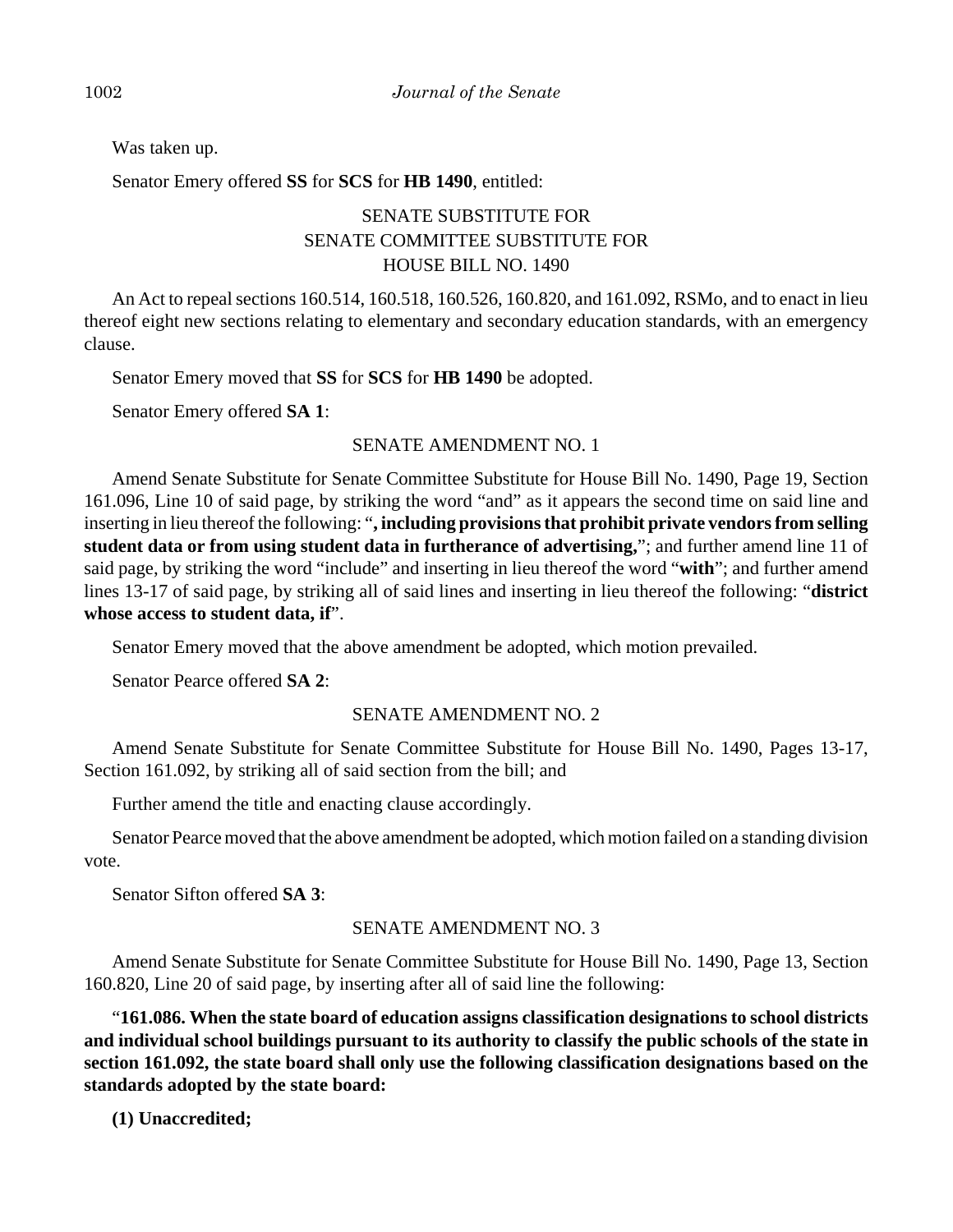- **(2) Provisionally accredited;**
- **(3) Accredited; and**

#### **(4) Accredited with distinction.**"; and

Further amend said bill, page 20, section 161.096, line 24 of said page, by inserting immediately after said line the following:

"**161.238. 1. As authorized under its duty to classify the schools of the state under section 161.092, the state board of education shall adopt a system of classification that accredits individual school buildings within a district separately from the district as a whole using the classification designations provided in section 161.086.**

**2. Any rule or portion of a rule, as that term is defined in section 536.010 that is created under the authority delegated in this section shall become effective only if it complies with and is subject to all of the provisions of chapter 536, and, if applicable, section 536.028. This section and chapter 536 are nonseverable and if any of the powers vested with the general assembly pursuant to chapter 536, to review, to delay the effective date, or to disapprove and annul a rule are subsequently held unconstitutional, then the grant of rulemaking authority and any rule proposed or adopted after the effective date of this section shall be invalid and void.**"; and

Further amend said bill, Page 22, Section 161.855, Line 8 of said page, by inserting after all of said line the following:

"162.081. 1. Whenever any school district in this state fails or refuses in any school year to provide for the minimum school term required by section 163.021 or is classified unaccredited, the state board of education shall, upon a district's initial classification or reclassification as unaccredited:

(1) Review the governance of the district to establish the conditions under which the existing school board shall continue to govern; or

(2) Determine the date the district shall lapse and determine an alternative governing structure for the district.

2. If at the time any school district in this state shall be classified as unaccredited, the department of elementary and secondary education shall conduct at least two public hearings at a location in the unaccredited school district regarding the accreditation status of the school district. The hearings shall provide an opportunity to convene community resources that may be useful or necessary in supporting the school district as it attempts to return to accredited status, continues under revised governance, or plans for continuity of educational services and resources upon its attachment to a neighboring district. The department may request the attendance of stakeholders and district officials to review the district's plan to return to accredited status, if any; offer technical assistance; and facilitate and coordinate community resources. Such hearings shall be conducted at least twice annually for every year in which the district remains unaccredited or provisionally accredited.

3. Upon classification of a district as unaccredited, the state board of education may:

(1) Allow continued governance by the existing school district board of education under terms and conditions established by the state board of education; or

(2) Lapse the corporate organization of the unaccredited district and: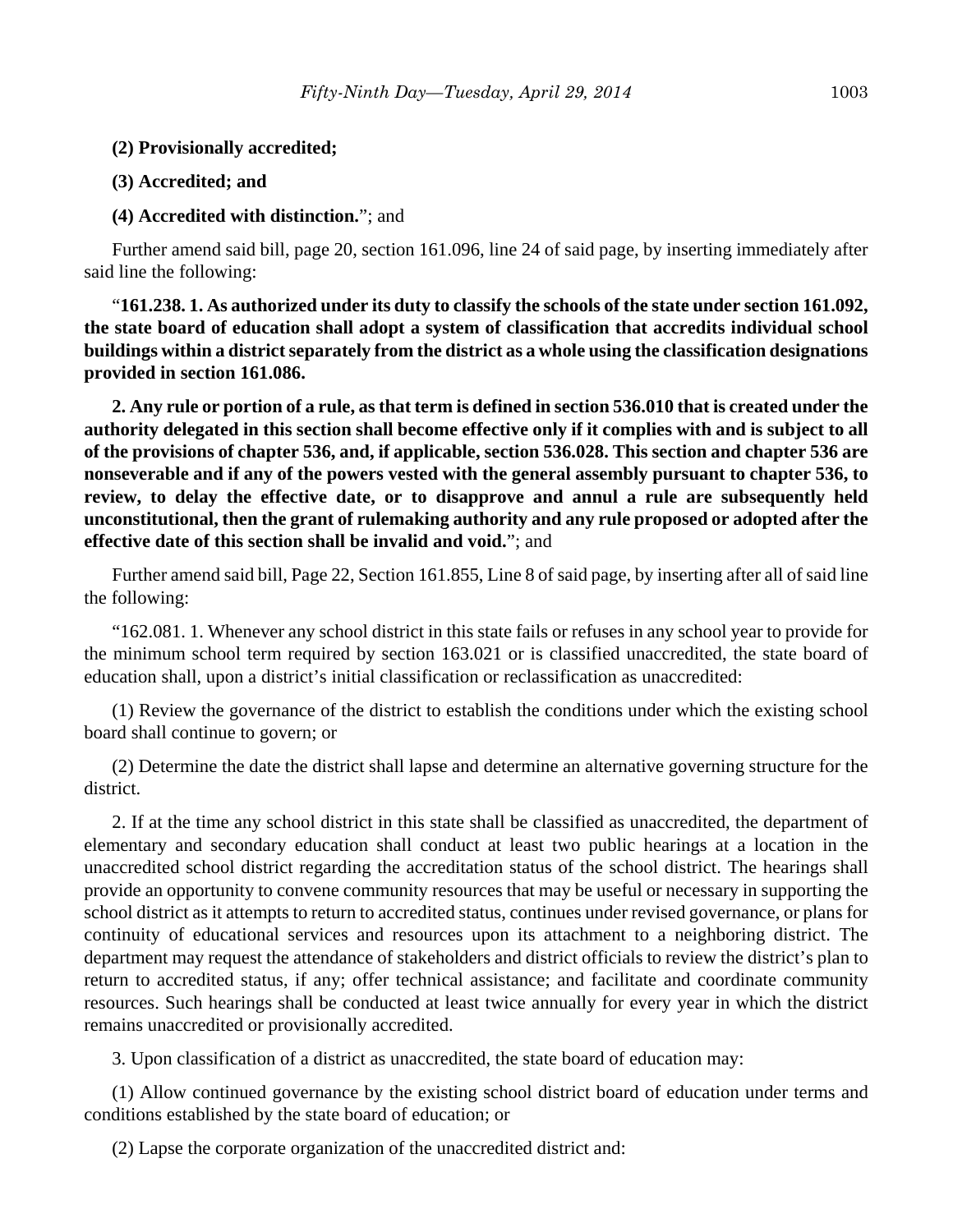(a) Appoint a special administrative board for the operation of all or part of the district. The number of members of the special administrative board shall not be less than five, the majority of whom shall be residents of the district. The members of the special administrative board shall reflect the population characteristics of the district and shall collectively possess strong experience in school governance, management and finance, and leadership. **The state board of education may appoint members of the district's elected school board to the special administrative board but members of the elected school board shall not comprise more than forty-nine percent of the special administrative board's membership.** Within fourteen days after the appointment by the state board of education, the special administrative board shall organize by the election of a president, vice president, secretary and a treasurer, with their duties and organization as enumerated in section 162.301. The special administrative board shall appoint a superintendent of schools to serve as the chief executive officer of the school district and to have all powers and duties of any other general superintendent of schools in a seven-director school district. Any special administrative board appointed under this section shall be responsible for the operation of the district until such time that the district is classified by the state board of education as provisionally accredited for at least two successive academic years, after which time the state board of education may provide for a transition pursuant to section 162.083; or

(b) Determine an alternative governing structure for the district including, at a minimum:

a. A rationale for the decision to use an alternative form of governance and in the absence of the district's achievement of full accreditation, the state board of education shall review and recertify the alternative form of governance every three years;

b. A method for the residents of the district to provide public comment after a stated period of time or upon achievement of specified academic objectives;

c. Expectations for progress on academic achievement, which shall include an anticipated time line for the district to reach full accreditation; and

d. Annual reports to the general assembly and the governor on the progress towards accreditation of any district that has been declared unaccredited and is placed under an alternative form of governance, including a review of the effectiveness of the alternative governance; or

(c) Attach the territory of the lapsed district to another district or districts for school purposes; or

(d) Establish one or more school districts within the territory of the lapsed district, with a governance structure specified by the state board of education, with the option of permitting a district to remain intact for the purposes of assessing, collecting, and distributing property taxes, to be distributed equitably on a weighted average daily attendance basis, but to be divided for operational purposes, which shall take effect sixty days after the adjournment of the regular session of the general assembly next following the state board's decision unless a statute or concurrent resolution is enacted to nullify the state board's decision prior to such effective date.

4. If a district remains under continued governance by the school board under subdivision (1) of subsection 3 of this section and either has been unaccredited for three consecutive school years and failed to attain accredited status after the third school year or has been unaccredited for two consecutive school years and the state board of education determines its academic progress is not consistent with attaining accredited status after the third school year, then the state board of education shall proceed under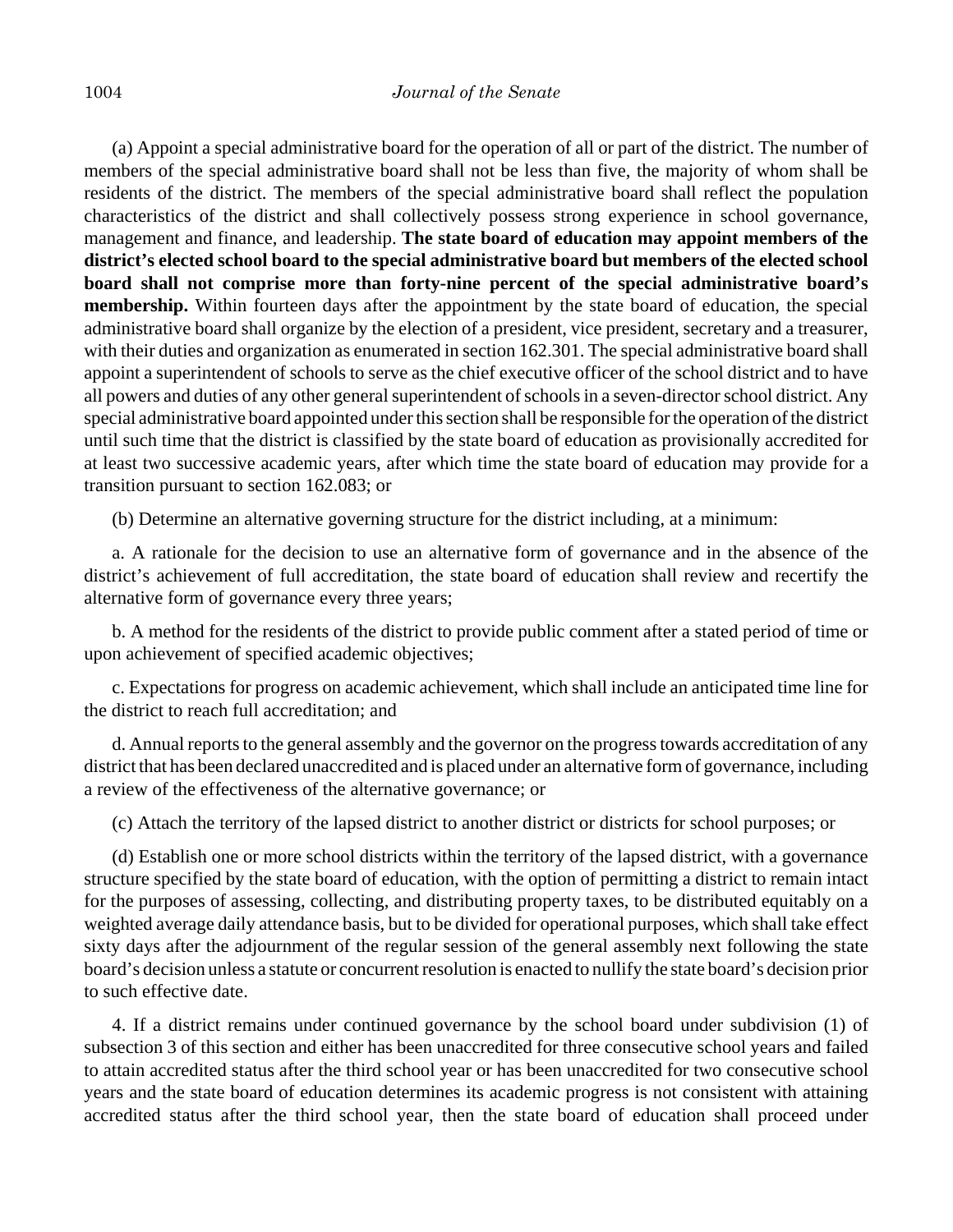subdivision (2) of subsection 3 of this section in the following school year.

5. A special administrative board appointed under this section shall retain the authority granted to a board of education for the operation of the lapsed school district under the laws of the state in effect at the time of the lapse and may enter into contracts with accredited school districts or other education service providers in order to deliver high-quality educational programs to the residents of the district. If a student graduates while attending a school building in the district that is operated under a contract with an accredited school district as specified under this subsection, the student shall receive his or her diploma from the accredited school district. The authority of the special administrative board shall expire at the end of the third full school year following its appointment, unless extended by the state board of education. If the lapsed district is reassigned, the special administrative board shall provide an accounting of all funds, assets and liabilities of the lapsed district and transfer such funds, assets, and liabilities of the lapsed district as determined by the state board of education. Neither the special administrative board nor its members or employees shall be deemed to be the state or a state agency for any purpose, including section 105.711, et seq. The state of Missouri, its agencies and employees shall be absolutely immune from liability for any and all acts or omissions relating to or in any way involving the lapsed district, the special administrative board, its members or employees. Such immunities, and immunity doctrines as exist or may hereafter exist benefitting boards of education, their members and their employees shall be available to the special administrative board, its members and employees.

6. Neither the special administrative board nor any district or other entity assigned territory, assets or funds from a lapsed district shall be considered a successor entity for the purpose of employment contracts, unemployment compensation payment pursuant to section 288.110, or any other purpose.

7. If additional teachers are needed by a district as a result of increased enrollment due to the annexation of territory of a lapsed or dissolved district, such district shall grant an employment interview to any permanent teacher of the lapsed or dissolved district upon the request of such permanent teacher.

8. In the event that a school district with an enrollment in excess of five thousand pupils lapses, no school district shall have all or any part of such lapsed school district attached without the approval of the board of the receiving school district.

**9. If the state board of education reasonably believes that a school district is unlikely to provide for the minimum school term required by section 163.021 because of financial difficulty, the state board of education may, prior to the start of the school term:**

**(1) Allow continued governance by the existing district school board under terms and conditions established by the state board of education; or**

**(2) Lapse the corporate organization of the district and implement one of the options available under subdivision (2) of subsection 3 of this section.**

**162.432. Notwithstanding any provision of section 163.011 to the contrary, when a change in a school district's boundary lines occurs because of a boundary line change, annexation, attachment, consolidation, reorganization, or dissolution under sections 162.071, 162.081, 162.171 to 162.201, 162.221, 162.223, 162.431, 162.441, or 162.451, or in the event that a school district assumes any territory from a district that ceases to exist for any reason, the department of elementary and secondary education shall make a proper adjustment to each affected district's local effort, so that**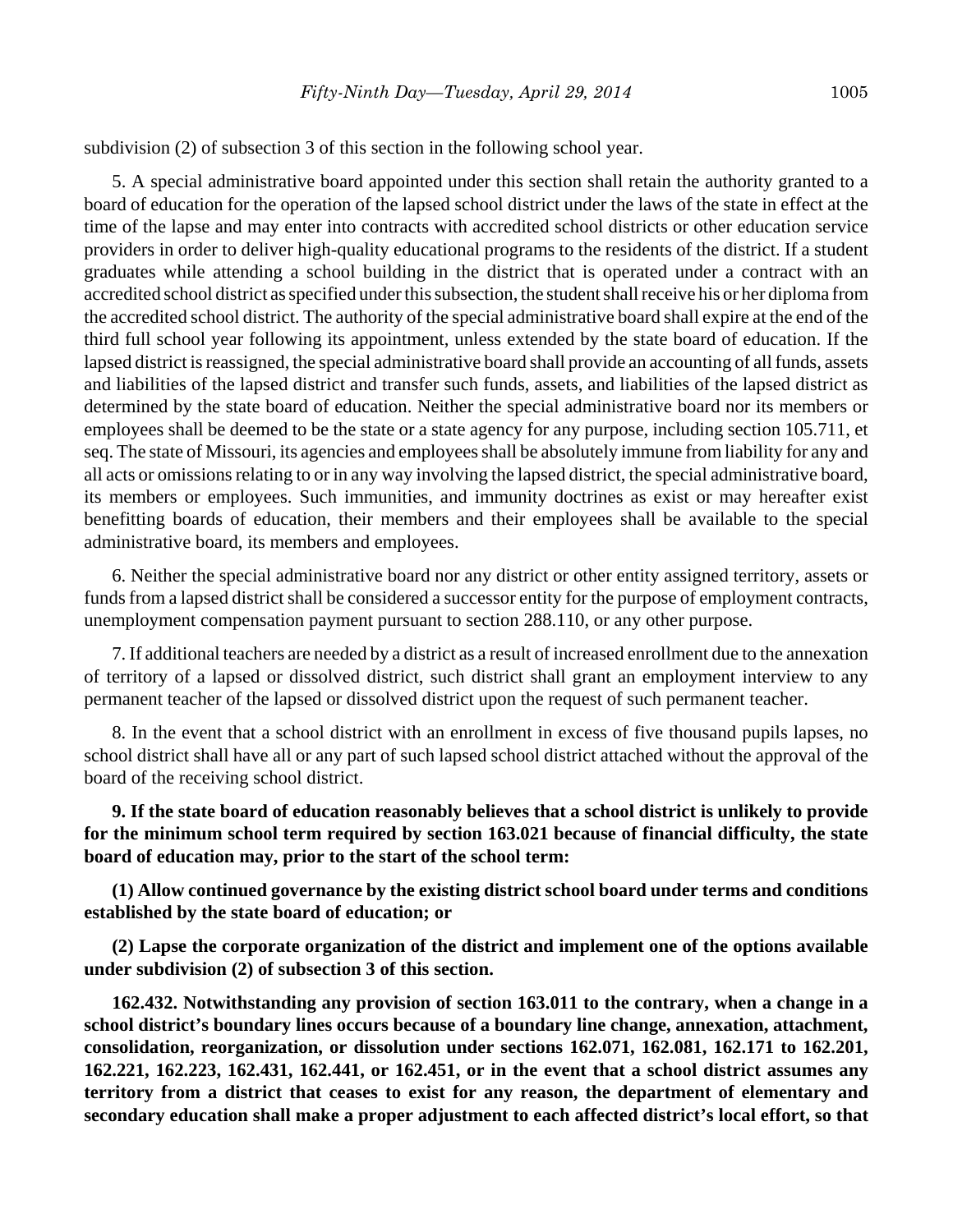**each district's local effort figure conforms to the new boundary lines of the district. The department shall compute the local effort figure by applying the calendar year 2004 assessed valuation data to the new land areas resulting from the boundary line change, annexation, attachment, consolidation, reorganization, or dissolution and otherwise follow the procedures described in subdivision (10) of section 163.011.**

**162.1310. 1. When the state board of education classifies any district or school building as unaccredited, the district shall notify the parent or guardian of any student enrolled in the unaccredited district or unaccredited school and any district taxpayer of the loss of accreditation within seven business days. The district's notice shall include an explanation of the option to transfer students to another accredited school in the district or to another accredited district, and any services students may be entitled to receive. The district's notice shall be written in a clear, concise, and easy to understand manner. The district shall post the notice in a conspicuous and accessible place in each district school. The district shall also send the notice to each political subdivision located within the boundaries of the district.**

**2. The school board of any district that operates an unaccredited school, provisionally accredited school, or school with a three year average annual performance report score consistent with a classification of unaccredited or provisionally accredited shall adopt a policy regarding the availability of home visits by school personnel. Pursuant to such policy, the school shall offer to the parent or guardian of a student enrolled in any such school the opportunity to have at least one annual home visit.**

**3. For purposes of this section, the following terms shall mean:**

**(1) "Provisionally accredited school", a school building that is classified as provisionally accredited by the state board of education pursuant to the authority of the state board of education to classify schools as established in sections 161.086, 161.092, and 161.238;**

**(2) "Unaccredited school", a school building that is classified as unaccredited by the state board of education pursuant to the authority of the state board of education to classify schools as established in sections 161.086, 161.092, and 161.238.**

 167.131. 1. The board of education of each district in this state that does not maintain **[**an accredited**] a high** school **[**pursuant to the authority of the state board of education to classify schools as established in section 161.092**] offering work through the twelfth grade** shall pay **[**the**]** tuition **[**of**] as calculated by the receiving district under subsection 2 of this section** and provide transportation consistent with the provisions of section 167.241 for each pupil resident therein **who has completed the work of the highest grade offered in the schools of the district and** who attends **[**an accredited**] a public high** school in another district of the same or an adjoining county.

2. The rate of tuition to be charged by the district attended and paid by the sending district is the per pupil cost of maintaining the district's grade level grouping which includes the school attended. The cost of maintaining a grade level grouping shall be determined by the board of education of the district but in no case shall it exceed all amounts spent for teachers' wages, incidental purposes, debt service, maintenance and replacements. The term "debt service", as used in this section, means expenditures for the retirement of bonded indebtedness and expenditures for interest on bonded indebtedness. Per pupil cost of the grade level grouping shall be determined by dividing the cost of maintaining the grade level grouping by the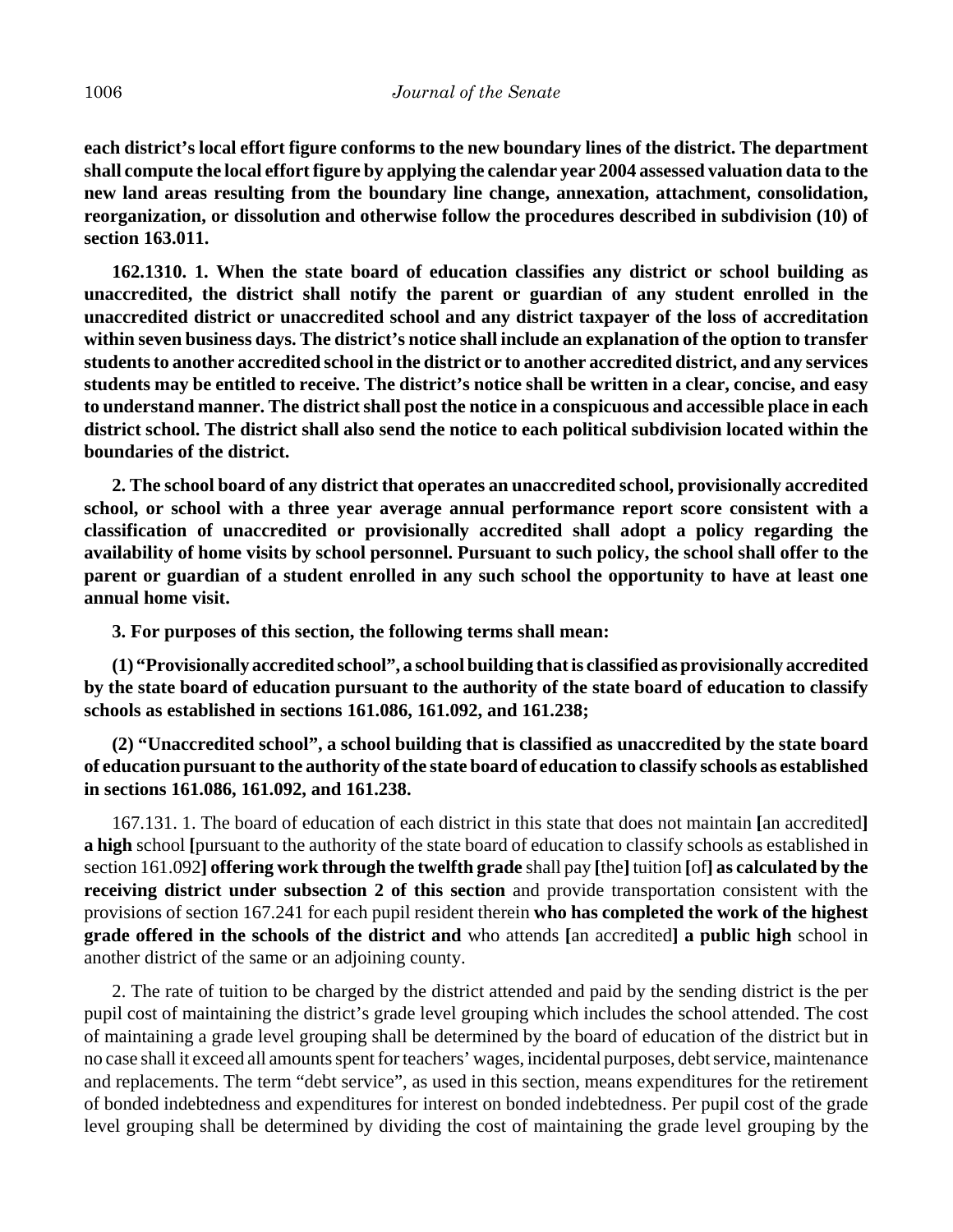average daily pupil attendance. If there is disagreement as to the amount of tuition to be paid, the facts shall be submitted to the state board of education, and its decision in the matter shall be final. Subject to the limitations of this section, each pupil shall be free to attend the public school of his or her choice.

**167.685. 1. Any unaccredited district, any provisionally accredited district, or any district with a three year average annual performance report score consistent with a classification of unaccredited or provisionally accredited shall offer free tutoring and supplemental education services to students who are performing below grade level or identified by the district as struggling, using funds from the school district improvement fund.**

**2. There is hereby created in the state treasury the "School District Improvement Fund". The fund shall consist of any gifts, bequests or public or private donations to such fund. Any person or entity that makes a gift, bequest, or donation to the fund may specify the district that shall be the recipient of such gift, bequest, or donation.**

**3. The state treasurer shall be custodian of the fund. In accordance with sections 30.170 and 30.180, the state treasurer may approve disbursements. The fund shall be a dedicated fund and, upon appropriation, money in the fund shall be used solely for the administration of this section.**

**4. Notwithstanding the provisions of section 33.080 to the contrary, any moneys remaining in the fund at the end of the biennium shall not revert to the credit of the general revenue fund.**

**5. The state treasurer shall invest moneys in the fund in the same manner as other funds are invested. Any interest and moneys earned on such investments shall be credited to the fund.**

**6. For purposes of this section, the following terms shall mean:**

**(1) "Provisionally accredited district", a school district classified as provisionally accredited by the state board of education pursuant to the authority of the state board of education to classify schools as established in sections 161.086 and 161.092;**

**(2) "Unaccredited district", a school district classified as unaccredited by the state board of education pursuant to the authority of the state board of education to classify schools as established in sections 161.086 and 161.092.**

**167.687. 1. Any unaccredited district, any provisionally accredited district, or any district with a three year average annual performance report score consistent with a classification of unaccredited or provisionally accredited may perform any or all of the following actions:**

**(1) Implement a new curriculum, including appropriate professional development, based on scientifically-based research that offers substantial promise of improving educational achievement of low-achieving students;**

**(2) Retain an outside expert to advise the district or school on its progress toward regaining accreditation;**

**(3) Enter into a contract with an education management company or education services provider to operate a school or schools within the district that has a demonstrated record of effectiveness;**

**(4) For any unaccredited school, enter into a collaborative relationship and agreement with an accredited district in which teachers from the unaccredited school may exchange positions with**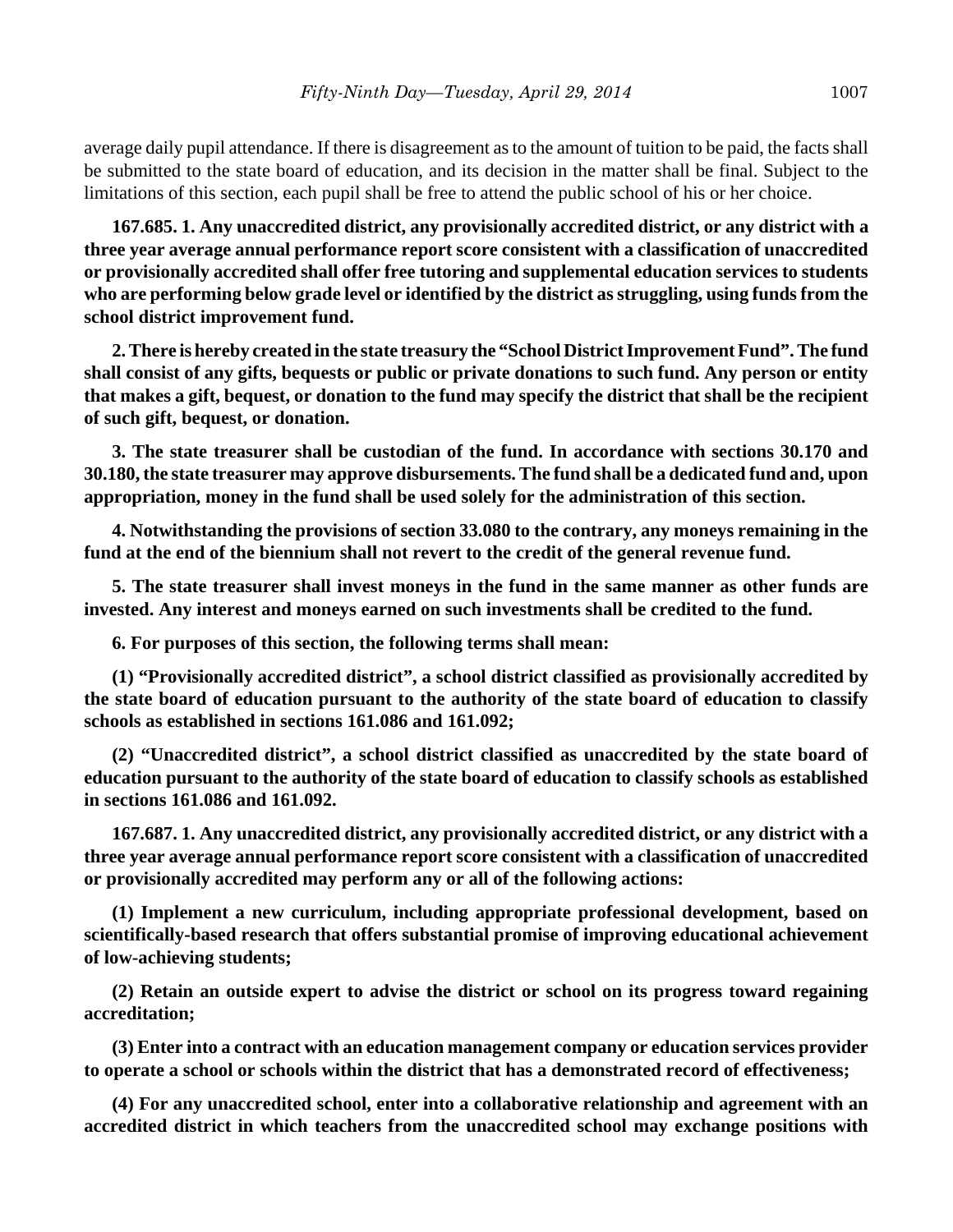**teachers from an accredited school in an accredited district for a period of two school weeks.**

**2. For purposes of this section, the following terms shall mean:**

**(1) "Accredited district", a school district that is accredited by the state board of education pursuant to the authority of the state board of education to classify schools as established in sections 161.086 and 161.092;**

**(2) "Accredited school", a school building that is accredited by the state board of education pursuant to the authority of the state board of education to classify schools as established in sections 161.086, 161.092, and 161.238;**

**(3) "Provisionally accredited district", a school district classified as provisionally accredited by the state board of education pursuant to the authority of the state board of education to classify schools as established in sections 161.086 and 161.092;**

**(4) "Provisionally accredited school", a school building that is provisionally accredited by the state board of education pursuant to the authority of the state board of education to classify schools as established in sections 161.086, 161.092, and 161.238;**

**(5) "Unaccredited district", a school district classified as unaccredited by the state board of education pursuant to the authority of the state board of education to classify schools as established in sections 161.086 and 161.092;**

**(6) "Unaccredited school", a school building that is classified as unaccredited by the state board of education pursuant to the authority of the state board of education to classify schools as established in sections 161.086, 161.092, and 161.238.**

**167.730. 1. Beginning July 1, 2015, every public school in the metropolitan school district or in any urban school district containing most or all of a home rule city with more than four hundred thousand inhabitants and located in more than one county, including charter schools, shall incorporate a response-to-intervention tiered approach to reading instruction to focus resources on students who are determined by their school to need additional or changed instruction to make progress as readers. At a minimum, the reading levels of students in kindergarten through tenth grade shall be assessed at the beginning and middle of the school year, and students who score below district benchmarks shall be provided with intensive, systematic reading instruction.**

**2. Beginning January 1, 2015, and every January first thereafter, every public school in the metropolitan school district or in any urban school district containing most or all of a home rule city with more than four hundred thousand inhabitants and located in more than one county, including charter schools, shall prepare a personalized learning plan for any kindergarten or first grade student whose most recent school-wide reading assessment result shows the student is working below grade level unless the student has been determined by other means in the current school year to be working at grade level or above. The provisions of this section shall not apply to students otherwise served under an individualized education program, to students receiving services through a plan prepared under Section 504 of the Rehabilitation Act of 1973 that includes an element addressing reading below grade level, or to students determined to have limited English proficiency.**

**3. For any student in a metropolitan school district or in any urban school district containing most or all of a home rule city with more than four hundred thousand inhabitants and located in more than**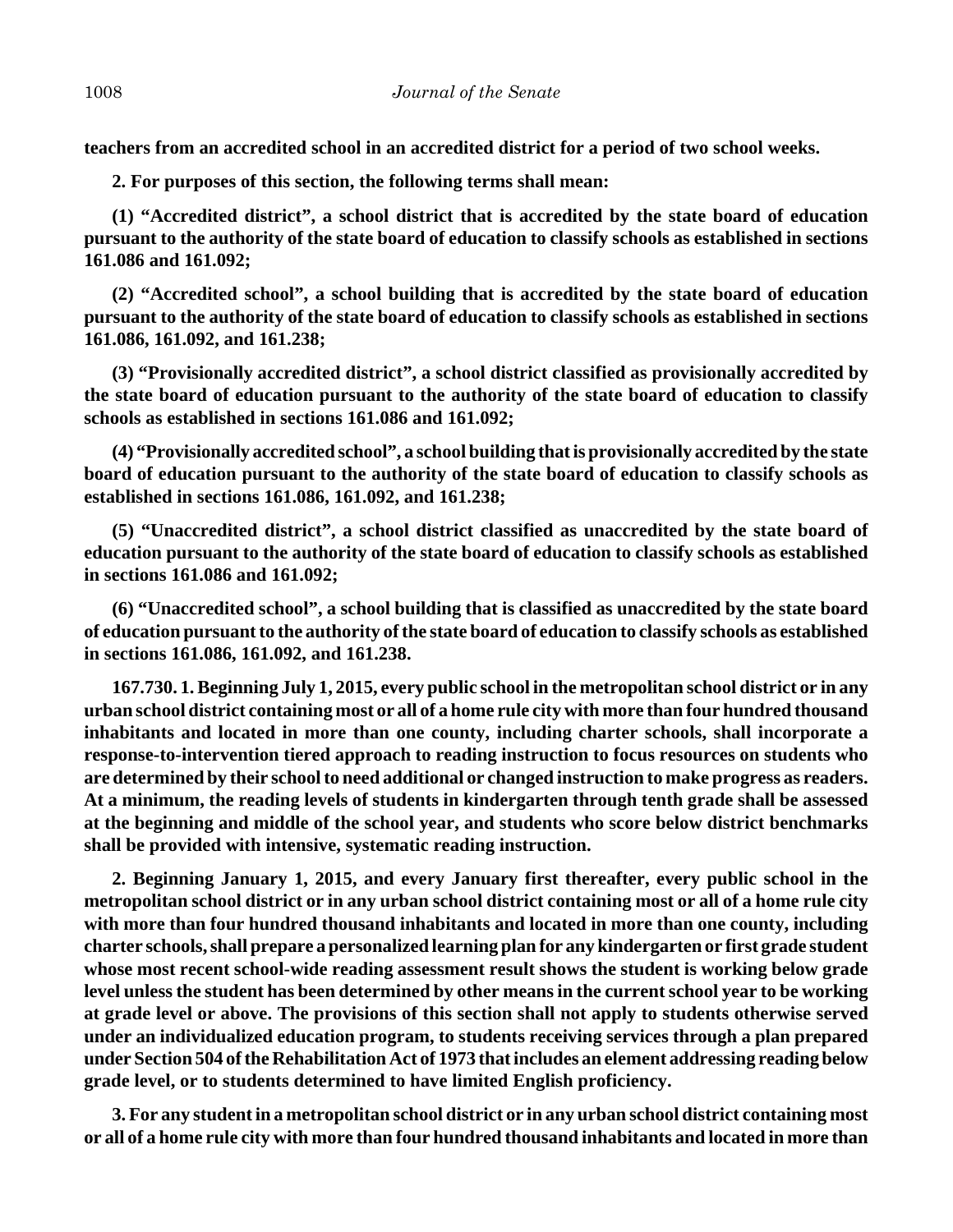**one county that is required by this section to have a personalized learning plan, the student's main teacher shall consult with the student's parent or guardian during the preparation of the plan and shall consult, as appropriate, any district personnel or department of elementary and secondary education personnel with necessary expertise to develop such a plan. The school shall require the written consent of the parent or guardian to implement the plan; however, if the school is unsuccessful in contacting the parent or guardian by January fifteenth, the school may send a letter by certified mail to the student's last known address stating its intention to implement the plan by February first.**

**4. After implementing the personalized learning plan through the end of the student's first grade year, the school shall refer any student who still performs below grade level for assessment to determine if an individualized education program is necessary for the student. A student who is assessed as not needing an individualized education program but who is reading below grade level at the end of the first grade shall continue to be required to have a personalized learning plan until the student is reading at grade level.**

**5. Notwithstanding any provision of law to the contrary, any student in a metropolitan or in any urban school district containing most or all of a home rule city with more than four hundred thousand inhabitants and located in more than one county who is not reading at second-grade level by the end of second grade may be promoted to the third grade only under one of the following circumstances:**

**(1) The school provides additional reading instruction during the summer and demonstrates the student is ready for third grade at the end of the summer school;**

**(2) The school provides a combined classroom in which the student continues with the same teacher, sometimes referred to as "looping". If the student in such a classroom is not reading at thirdgrade level by the end of third grade, the student shall be retained in third grade; or**

**(3) The student's parents or guardians have signed a notice that they prefer to have their student promoted although the student is reading below grade level. The school shall have the final determination on the issue of retention.**

**6. The metropolitan school district, any urban school district containing most or all of a home rule city with more than four hundred thousand inhabitants and located in more than one county, and each charter school located in them shall provide in its annual report card under section 160.522 the numbers and percentages by grade from first grade to tenth grade in each school of any students at any grade level who have been promoted who have been determined as reading below grade level, except that no reporting shall permit the identification of an individual student.**

**167.825. 1. Any student who is enrolled in and attends a public school that is classified as unaccredited by the state board of education under the system of classification enacted under section 161.238 may transfer to another public school in the student's district of residence that offers the student's grade level of enrollment and that is accredited without provisions by the state board of education. However, no such transfer shall result in a class size and assigned enrollment in a receiving school that exceeds the standard level for class size and assigned enrollment as promulgated in the Missouri school improvement program's resource standards.**

**2. If the student chooses to attend a magnet school, an academically selective school, or a school with a competitive entrance process within his or her district of residence that has admissions requirements criteria, the student shall meet such admissions requirements criteria in order to attend.**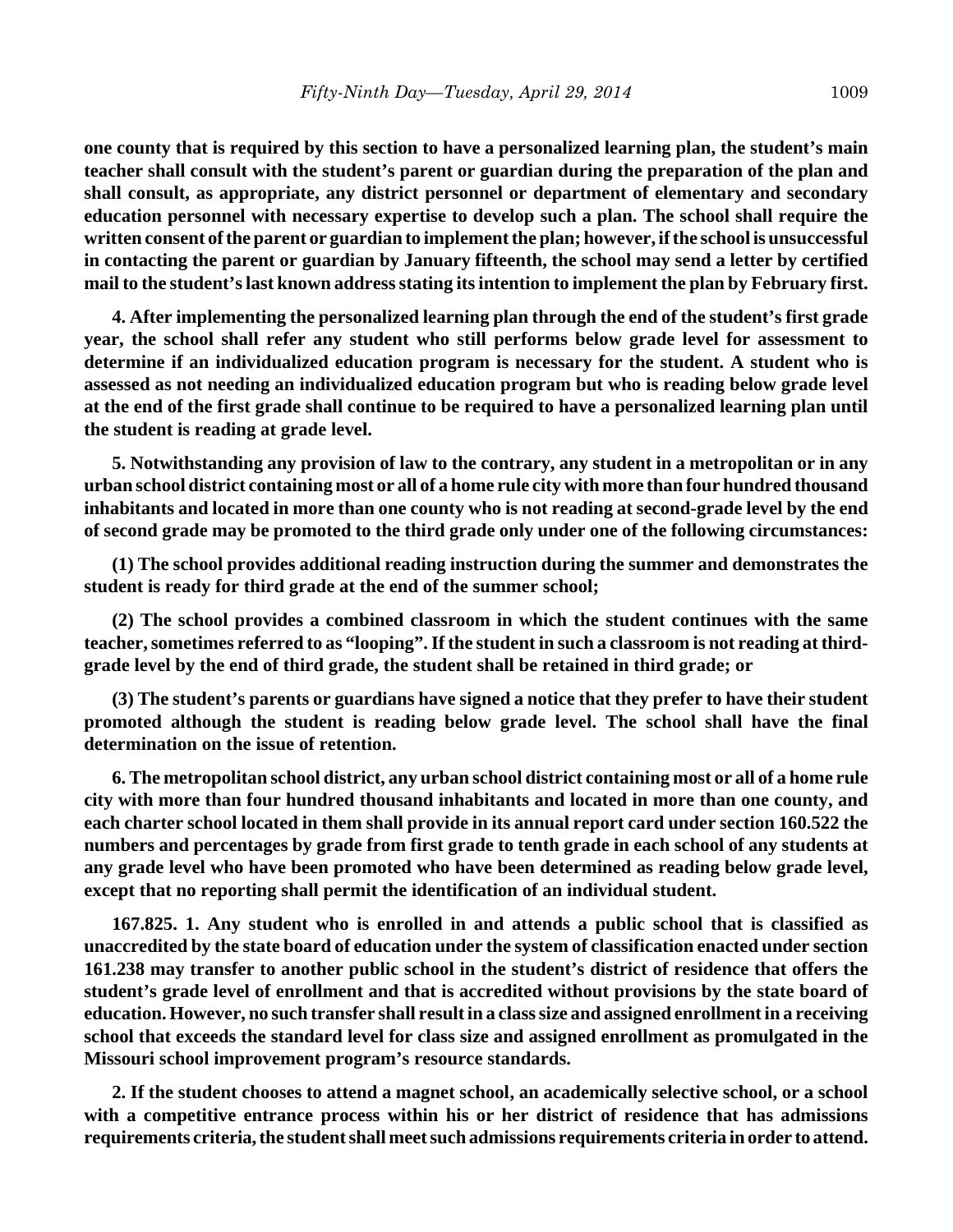**167.826. 1. If a student residing in an unaccredited district and living within the attendance boundaries of an unaccredited school is unable to transfer to another accredited school within his or her district of residence under section 167.825, the student may transfer to an accredited school within an accredited district located in the same or an adjoining county. The student's district of residence shall pay the student's tuition as established in subsection 3 of this section, or, if applicable, subsection 4 of this section shall apply. A student who wishes to transfer to an accredited district shall provide proof that he or she resided in an unaccredited district and within the attendance boundaries of an unaccredited school for a minimum of twelve months prior to applying for a transfer.**

**2. No provisionally accredited district or provisionally accredited school shall be eligible to receive transfer students. No unaccredited district or unaccredited school shall be eligible to receive transfer students.**

**3. The rate of tuition to be charged by the district attended and paid by the sending district is the per pupil cost of maintaining the district's grade level grouping which includes the school attended. The cost of maintaining a grade level grouping shall be determined by the board of education of the district but in no case shall it exceed all amounts spent for teachers' wages, incidental purposes, debt service, maintenance, and replacements. The term "debt service", as used in this section, means expenditures for the retirement of bonded indebtedness and expenditures for interest on bonded indebtedness. Per pupil cost of the grade level grouping shall be determined by dividing the cost of maintaining the grade level grouping by the average daily pupil attendance. If there is disagreement as to the amount of tuition to be paid, the facts shall be submitted to the state board of education, and its decision in the matter shall be final. The school board of a receiving district, upon a majority vote of the board, may choose to charge a rate of tuition less than the amount that would otherwise be calculated under this subsection. If any receiving district chooses to charge a rate of tuition that is at least thirty percent less than the rate of tuition that would otherwise be calculated under this subsection, then the statewide assessment scores and all other performance data for those students whom the district received shall not be used for five school years when calculating the performance of the receiving district for purposes of the Missouri school improvement program.**

**4. If the school board of a receiving district, upon a majority vote of the board, chooses to charge a rate of tuition that is less than ninety percent of the rate that would otherwise be calculated under subsection 3 of this section, ten percent of the receiving district's tuition rate shall be paid from the supplemental tuition fund. There is hereby created in the state treasury the "Supplemental Tuition Fund". The fund shall consist of any moneys appropriated annually by the general assembly from general revenue to such fund, any moneys paid into the state treasury and required by law to be credited to such fund and any gifts, bequests or public or private donations to such fund. The state treasurer shall be custodian of the fund. In accordance with sections 30.170 and 30.180, the state treasurer may approve disbursements. The fund shall be a dedicated fund and, upon appropriation, money in the fund shall be used solely for the administration of this section. Notwithstanding the provisions of section 33.080 to the contrary, any moneys remaining in the fund at the end of the biennium shall not revert to the credit of the general revenue fund. The state treasurer shall invest moneys in the fund in the same manner as other funds are invested. Any interest and moneys earned on such investments shall be credited to the fund.**

**5. Each district shall have the right to establish and adopt, by objective means, a policy for desirable class size and student-teacher ratios. If a district adopts such a policy, it shall not be**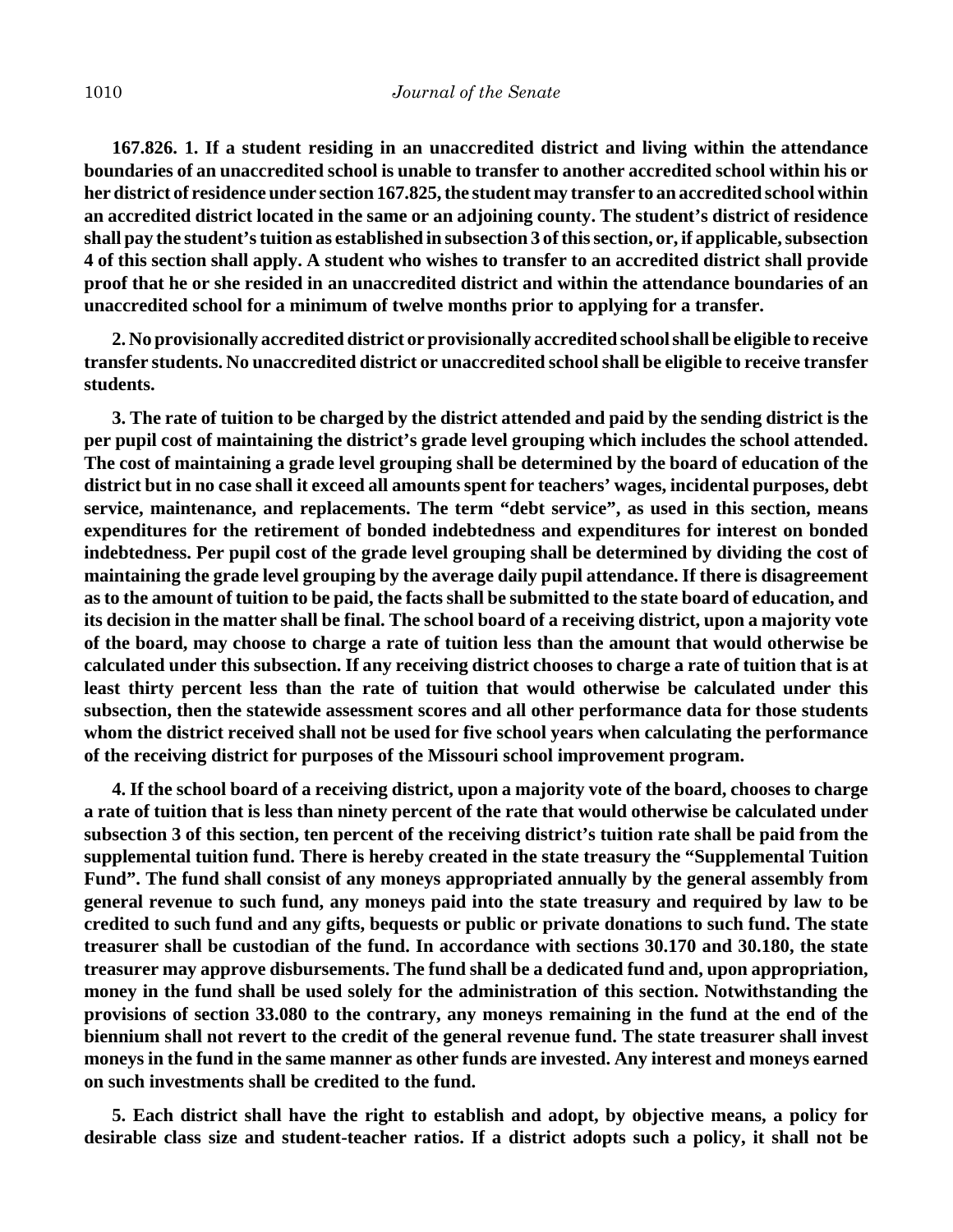**required to accept any transfer students under this section that would violate its class size or studentteacher ratio. If a student seeking to transfer is denied admission to a district based on a lack of space under the district's policy, the student or the student's parent or guardian may appeal the ruling to the state board of education if he or she believes the district's policy is unduly restrictive to student transfers. The state board of education shall review the appropriateness of the district's policy and shall give special consideration to any district with a greater than average population of students that qualify for free and reduced lunch. If the state board of education finds that the district's policy is unduly restrictive to student transfers, it may limit the district's policy. The state board of education's decision shall be final.**

**6. When a district is declared unaccredited, it shall contract with any special school district located in the same or an adjoining county for the reimbursement of special education services provided by the special school district for transfer students who are residents of the unaccredited district.**

**7. The student's district of residence may provide transportation for him or her to attend another accredited district but shall not be required to do so.**

**167.827. 1. By January first annually, each accredited district, any portion of which is located in the same county or in an adjoining county to an unaccredited district shall report to the education authority for the county in which the unaccredited district is located the number of available enrollment slots by grade level.**

**2. Any education authority whose geographic area includes an unaccredited district or unaccredited school shall make information and assistance available to parents or guardians who intend to transfer their child from an unaccredited district to an accredited district under section 167.826.**

**3. The parent or guardian of a student who intends to enroll his or her child in an accredited district under the provisions of section 167.826 shall send initial notification to the education authority for the county in which he or she resides by March first for enrollment in the subsequent school year.**

**4. The education authority whose geographic area includes an unaccredited district shall assign those students who seek to transfer. The authority shall give first priority to students who live in the same household with any family member within the first or second degree of consanguinity who already attends an accredited school and who apply to attend the same accredited school. The authority shall then grant transfer requests in the order in which they were received. If insufficient enrollment slots are available for a student to be able to transfer, that student shall receive first priority the following school year. If sufficient enrollment slots are available, the authority shall provide each student a choice of three accredited schools to which he or she may transfer.**

**5. An education authority may deny a transfer to a student with a demonstrated and documented history of school discipline policy violations.**

**167.830. 1. There is hereby established the "St. Louis Area Education Authority". The authority is hereby constituted a public instrumentality and body politic and corporate, and the exercise by the authority of the powers conferred by this section shall be deemed and held to be the performance of an essential public function. Unless otherwise provided, the authority shall be subject to all general laws pertaining to the operation of seven-director districts as defined in section 160.011.**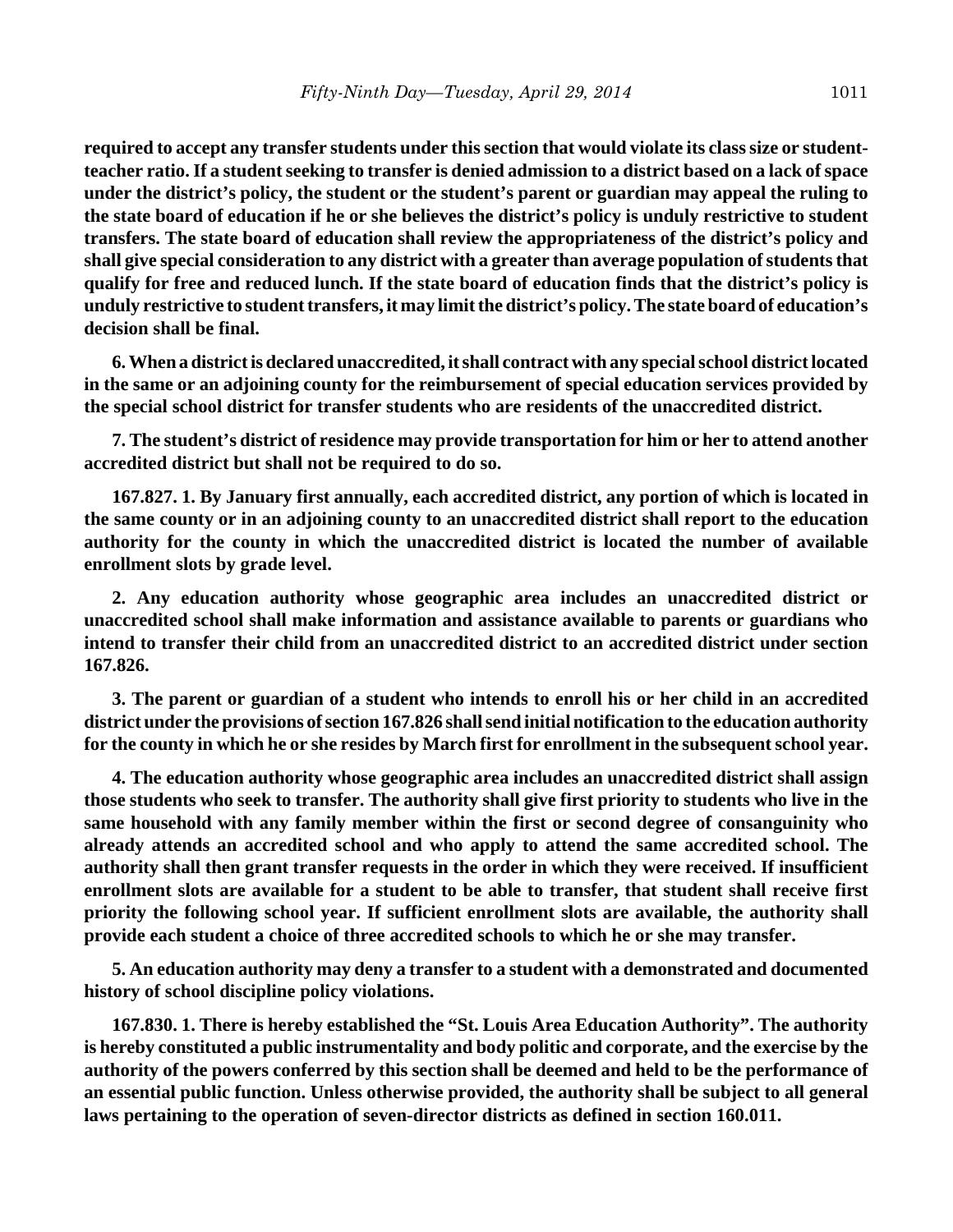**2. Whenever any metropolitan school district or any district located in any county with a charter form of government and with more than nine hundred fifty thousand inhabitants is assigned a classification designation of unaccredited by the state board of education, the authority shall coordinate student transfers from the unaccredited district to accredited districts that are located in the same or an adjoining county as the unaccredited district.**

**3. The authority shall consist of three members to be appointed by the governor, by and with the advice and consent of the senate, each of whom shall be a resident of the state and a resident of any county with a charter form of government and with more than nine hundred fifty thousand inhabitants or any city not within a county. Not more than two out of the three members of the authority shall be of the same political party. The length of term for members shall be six years except for the initial members, who shall be appointed in the following manner:**

**(1) One member shall be appointed for a term of two years;**

**(2) One member shall be appointed for a term of four years; and**

**(3) One member shall be appointed for a term of six years.**

**4. The term length of each initial appointee shall be designated by the governor at the time of making the appointment. Upon the expiration of the initial terms of office, successor members shall be appointed for terms of six years and shall serve until their successors shall have been appointed and shall have qualified. Any member shall be eligible for reappointment. The governor shall fill any vacancy for the remainder of any unexpired term. Any member of the authority may be removed by the governor for misfeasance, malfeasance, willful neglect of duty, or other cause after notice and a public hearing unless the notice or hearing shall be expressly waived in writing.**

**5. Members of the authority shall receive no compensation for services, but shall be entitled to reimbursement for necessary expenses, including traveling and lodging expenses, incurred in the discharge of their duties. Any payment for expenses shall be paid from funds of the authority.**

**6. One member of the authority, designated by the governor for the purpose, shall call and convene the initial organizational meeting of the authority and shall serve as its president pro tempore. At the initial meeting and annually thereafter, the authority shall elect one of its members as president. The authority may appoint an executive director who shall not be a member of the authority and who shall serve at its pleasure. If an executive director is appointed, he or she shall receive such compensation as shall be fixed from time to time by action of the authority. The authority shall appoint a member as secretary who shall keep a record of the proceedings of the authority and shall be the custodian of all books, documents, and papers filed with the authority, the minute books or journal thereof, and its official seal. The secretary may cause copies to be made of all minutes and other records and documents of the authority and may give certificates under the official seal of the authority to the effect that the copies are true and correct copies, and all persons dealing with the authority may rely on such certificates. The authority, by resolution duly adopted, shall fix the powers and duties of its executive director as it may, from time to time, deem proper and necessary.**

**7. Meetings, records, and operations of the authority shall be subject to the provisions of chapter 610.**

**8. The authority shall have the following powers, together with all powers incidental thereto or**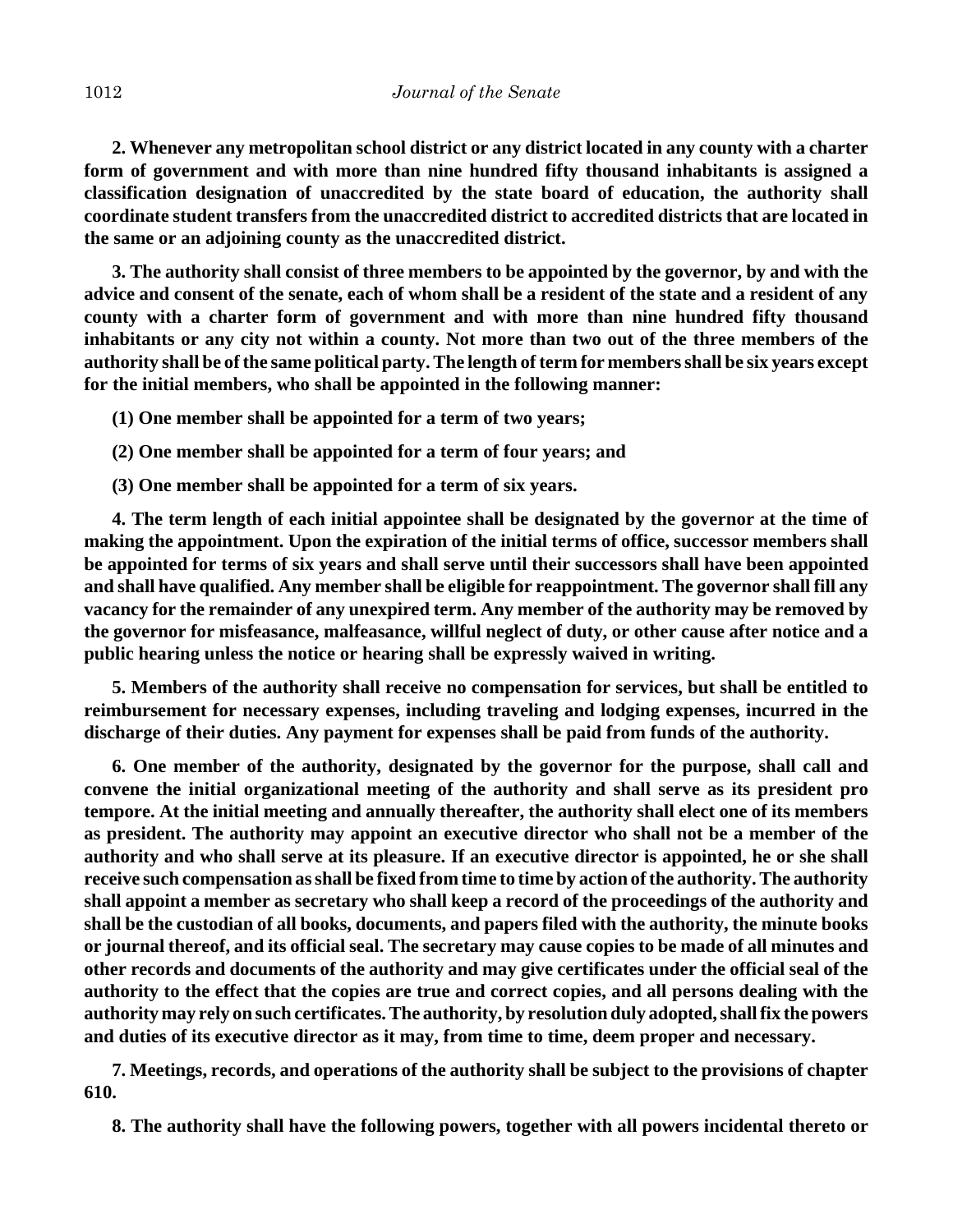**necessary for the performance thereof to:**

**(1) Have perpetual succession as a body politic and corporate;**

**(2) Adopt bylaws for the regulation of its affairs and the conduct of its business;**

**(3) Sue and be sued and to prosecute and defend, at law or in equity, in any court having jurisdiction of the subject matter and of the parties;**

**(4) Establish and use a corporate seal and to alter the same at pleasure;**

**(5) Maintain an office at such place or places in the state of Missouri as it may designate;**

**(6) Employ an executive director and other staff as needed, with compensation fixed by the authority;**

**(7) Coordinate student transfers from unaccredited districts located in any city not within a county or any county with a charter form of government and with more than nine hundred fifty thousand inhabitants to accredited districts in the same or an adjoining county, as provided by law;**

**(8) Coordinate and collaborate with local districts and local governments for the transfer of students from unaccredited districts located in any city not within a county or any county with a charter form of government and with more than nine hundred fifty thousand inhabitants to accredited districts in the same or an adjoining county, as provided by law.**

**167.833. 1. There is hereby created in the state treasury the "St. Louis Area Education Authority Fund". The fund shall consist of any gifts, bequests or public or private donations to such fund. Any moneys in the fund shall be used to fund the operations of the student transfer coordination authority. The state treasurer shall be custodian of the fund. In accordance with sections 30.170 and 30.180, the state treasurer may approve disbursements. The fund shall be a dedicated fund and, upon appropriation, money in the fund shall be used solely for the administration of sections 167.830 and 167.833.**

**2. Notwithstanding the provisions of section 33.080 to the contrary, any moneys remaining in the fund at the end of the biennium shall not revert to the credit of the general revenue fund.**

**3. The state treasurer shall invest moneys in the fund in the same manner as other funds are invested. Any interest and moneys earned on such investments shall be credited to the fund.**

**167.836. 1. There is hereby established the "Jackson County Education Authority". The authority is hereby constituted a public instrumentality and body politic and corporate, and the exercise by the authority of the powers conferred by this section shall be deemed and held to be the performance of an essential public function. Unless otherwise provided, the authority shall be subject to all general laws pertaining to the operation of seven-director districts as defined in section 160.011.**

**2. Whenever any district located in any county with a charter form of government and with more than six hundred thousand but fewer than seven hundred thousand inhabitants is assigned a classification designation of unaccredited by the state board of education, the authority shall coordinate student transfers from the unaccredited district to accredited districts that are located in the same or an adjoining county as the unaccredited district.**

**3. The authority shall consist of three members to be appointed by the governor, by and with the**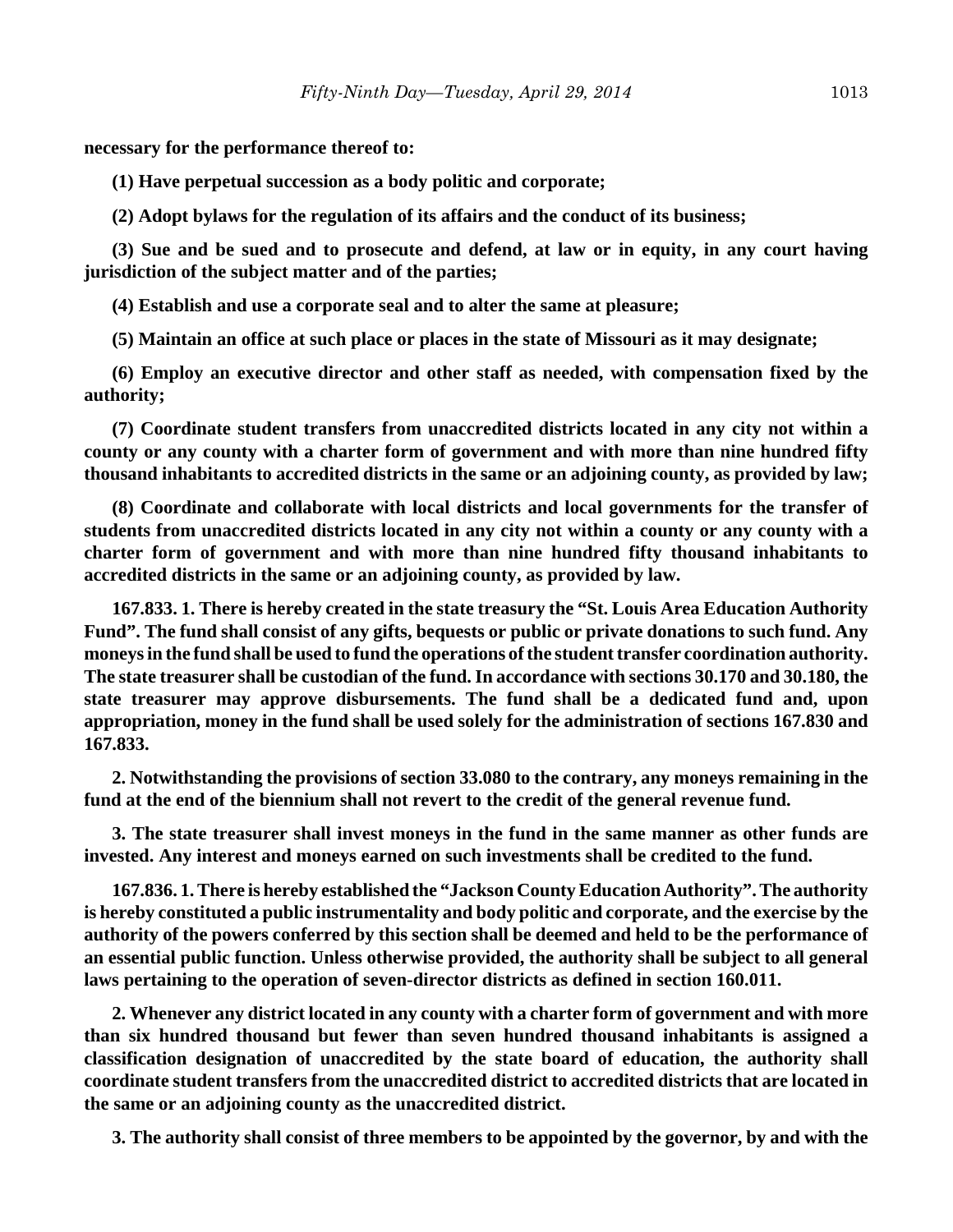**advice and consent of the senate, each of whom shall be a resident of the state and a resident of any county with a charter form of government and with more than six hundred thousand but fewer than seven hundred thousand inhabitants. Not more than two out of the three members of the authority shall be of the same political party. The length of term for members shall be six years except for the initial members, who shall be appointed in the following manner:**

- **(1) One member shall be appointed for a term of two years;**
- **(2) One member shall be appointed for a term of four years; and**
- **(3) One member shall be appointed for a term of six years.**

**4. The term length of each initial appointee shall be designated by the governor at the time of making the appointment. Upon the expiration of the initial terms of office, successor members shall be appointed for terms of six years and shall serve until their successors shall have been appointed and shall have qualified. Any member shall be eligible for reappointment. The governor shall fill any vacancy for the remainder of any unexpired term. Any member of the authority may be removed by the governor for misfeasance, malfeasance, willful neglect of duty, or other cause after notice and a public hearing unless the notice or hearing shall be expressly waived in writing.**

**5. Members of the authority shall receive no compensation for services, but shall be entitled to reimbursement for necessary expenses, including traveling and lodging expenses, incurred in the discharge of their duties. Any payment for expenses shall be paid from funds of the authority.**

**6. One member of the authority, designated by the governor for the purpose, shall call and convene the initial organizational meeting of the authority and shall serve as its president pro tempore. At the initial meeting and annually thereafter, the authority shall elect one of its members as president. The authority may appoint an executive director who shall not be a member of the authority and who shall serve at its pleasure. If an executive director is appointed, he or she shall receive such compensation as shall be fixed from time to time by action of the authority. The authority shall appoint a member as secretary who shall keep a record of the proceedings of the authority and shall be the custodian of all books, documents, and papers filed with the authority, the minute books or journal thereof, and its official seal. The secretary may cause copies to be made of all minutes and other records and documents of the authority and may give certificates under the official seal of the authority to the effect that the copies are true and correct copies, and all persons dealing with the authority may rely on such certificates. The authority, by resolution duly adopted, shall fix the powers and duties of its executive director as it may, from time to time, deem proper and necessary.**

**7. Meetings, records, and operations of the authority shall be subject to the provisions of chapter 610.**

**8. The authority shall have the following powers, together with all powers incidental thereto or necessary for the performance thereof to:**

**(1) Have perpetual succession as a body politic and corporate;**

**(2) Adopt bylaws for the regulation of its affairs and the conduct of its business;**

**(3) Sue and be sued and to prosecute and defend, at law or in equity, in any court having jurisdiction of the subject matter and of the parties;**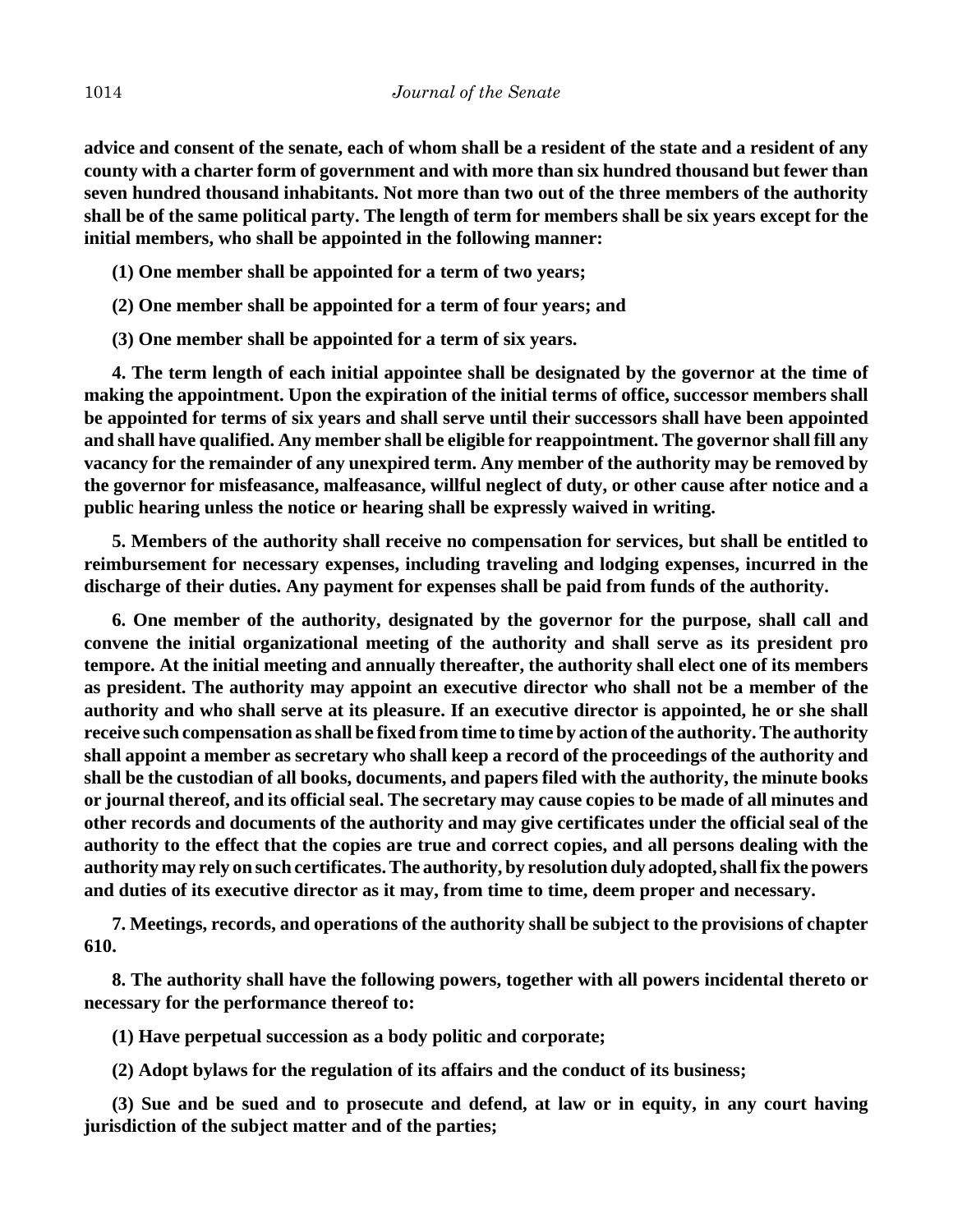**(4) Establish and use a corporate seal and to alter the same at pleasure;**

**(5) Maintain an office at such place or places in the state of Missouri as it may designate;**

**(6) Employ an executive director and other staff as needed, with compensation fixed by the authority;**

**(7) Coordinate student transfers from unaccredited districts located in any county with a charter form of government and with more than six hundred thousand but fewer than seven hundred thousand inhabitants to accredited districts in the same or an adjoining county, as provided by law;**

**(8) Coordinate and collaborate with local districts and local governments for the transfer of students from unaccredited districts located in any county with a charter form of government and with more than six hundred thousand but fewer than seven hundred thousand inhabitants to accredited districts in the same or an adjoining county, as provided by law.**

**167.839. 1. There is hereby created in the state treasury the "Jackson County Education Authority Fund". The fund shall consist of any gifts, bequests or public or private donations to such fund. Any moneys in the fund shall be used to fund the operations of the student transfer coordination authority. The state treasurer shall be custodian of the fund. In accordance with sections 30.170 and 30.180, the state treasurer may approve disbursements. The fund shall be a dedicated fund and, upon appropriation, money in the fund shall be used solely for the administration of sections 167.836 and 167.839.**

**2. Notwithstanding the provisions of section 33.080 to the contrary, any moneys remaining in the fund at the end of the biennium shall not revert to the credit of the general revenue fund.**

**3. The state treasurer shall invest moneys in the fund in the same manner as other funds are invested. Any interest and moneys earned on such investments shall be credited to the fund.**

**167.842. 1. There is hereby established the "Statewide Education Authority". The authority is hereby constituted a public instrumentality and body politic and corporate, and the exercise by the authority of the powers conferred by this section shall be deemed and held to be the performance of an essential public function. Unless otherwise provided, the authority shall be subject to all general laws pertaining to the operation of seven-director districts as defined in section 160.011. The jurisdiction of the statewide education authority shall be all counties except for:**

**(1) Any city not within a county;**

**(2) Any county with a charter form of government and with more than six hundred thousand but fewer than seven hundred thousand inhabitants;**

**(3) Any county with a charter form of government and with more than nine hundred fifty thousand inhabitants;**

**2. Whenever any district located in the statewide education authority's jurisdiction is assigned a classification designation of unaccredited by the state board of education, the authority shall coordinate student transfers from the unaccredited district to accredited districts that are located in the same or an adjoining county as the unaccredited district.**

**3. The authority shall consist of three members to be appointed by the governor, by and with the**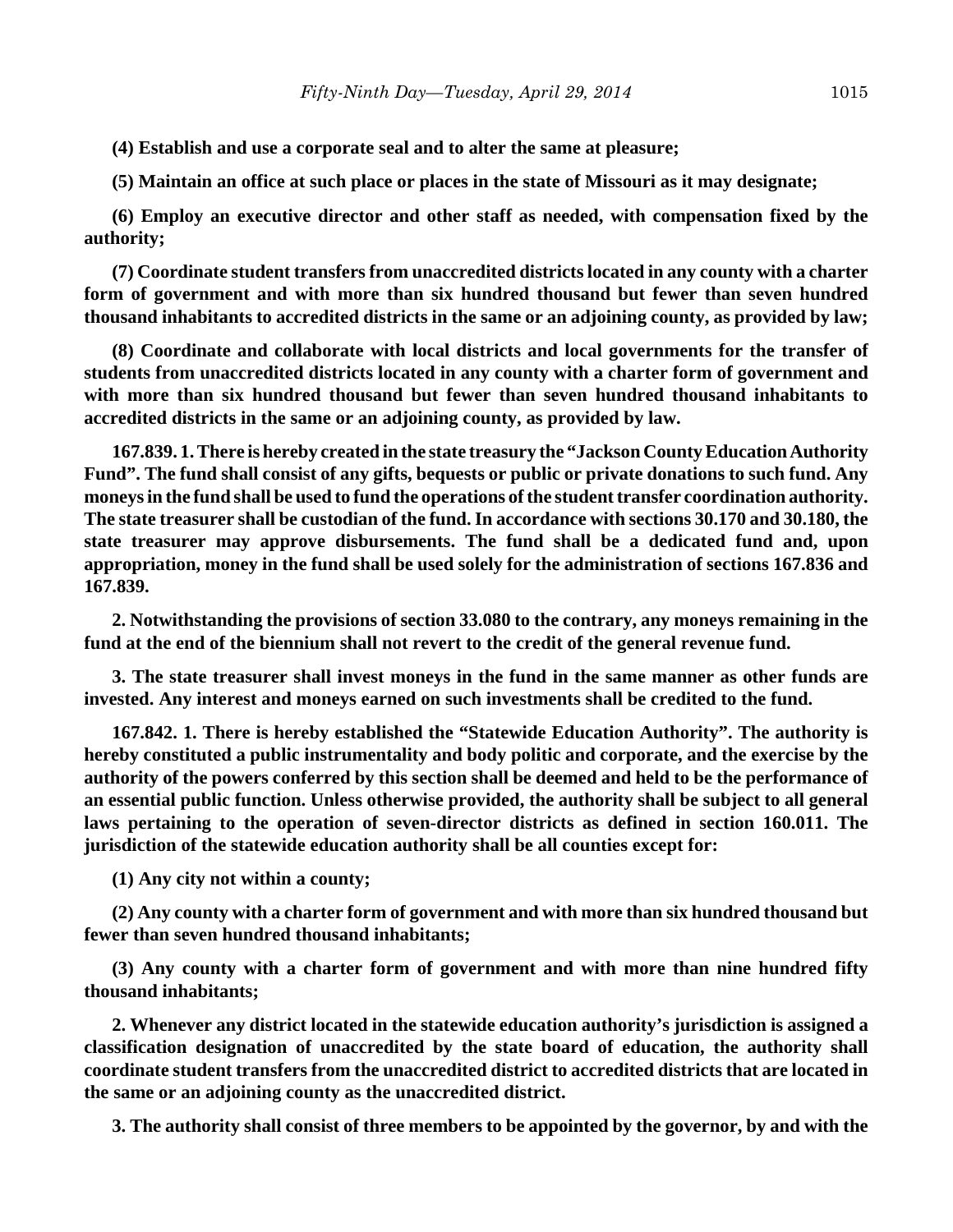**advice and consent of the senate, each of whom shall be a resident of the state and a resident of any county located in the authority's jurisdiction. Not more than two out of the three members of the authority shall be of the same political party. The length of term for members shall be six years except for the initial members, who shall be appointed in the following manner:**

- **(1) One member shall be appointed for a term of two years;**
- **(2) One member shall be appointed for a term of four years; and**
- **(3) One member shall be appointed for a term of six years.**

**4. The term length of each initial appointee shall be designated by the governor at the time of making the appointment. Upon the expiration of the initial terms of office, successor members shall be appointed for terms of six years and shall serve until their successors shall have been appointed and shall have qualified. Any member shall be eligible for reappointment. The governor shall fill any vacancy for the remainder of any unexpired term. Any member of the authority may be removed by the governor for misfeasance, malfeasance, willful neglect of duty, or other cause after notice and a public hearing unless the notice or hearing shall be expressly waived in writing.**

**5. Members of the authority shall receive no compensation for services, but shall be entitled to reimbursement for necessary expenses, including traveling and lodging expenses, incurred in the discharge of their duties. Any payment for expenses shall be paid from funds of the authority.**

**6. One member of the authority, designated by the governor for the purpose, shall call and convene the initial organizational meeting of the authority and shall serve as its president pro tempore. At the initial meeting and annually thereafter, the authority shall elect one of its members as president. The authority may appoint an executive director who shall not be a member of the authority and who shall serve at its pleasure. If an executive director is appointed, he or she shall receive such compensation as shall be fixed from time to time by action of the authority. The authority shall appoint a member as secretary who shall keep a record of the proceedings of the authority and shall be the custodian of all books, documents, and papers filed with the authority, the minute books or journal thereof, and its official seal. The secretary may cause copies to be made of all minutes and other records and documents of the authority and may give certificates under the official seal of the authority to the effect that the copies are true and correct copies, and all persons dealing with the authority may rely on such certificates. The authority, by resolution duly adopted, shall fix the powers and duties of its executive director as it may, from time to time, deem proper and necessary.**

**7. Meetings, records, and operations of the authority shall be subject to the provisions of chapter 610.**

**8. The authority shall have the following powers, together with all powers incidental thereto or necessary for the performance thereof to:**

**(1) Have perpetual succession as a body politic and corporate;**

**(2) Adopt bylaws for the regulation of its affairs and the conduct of its business;**

**(3) Sue and be sued and to prosecute and defend, at law or in equity, in any court having jurisdiction of the subject matter and of the parties;**

**(4) Establish and use a corporate seal and to alter the same at pleasure;**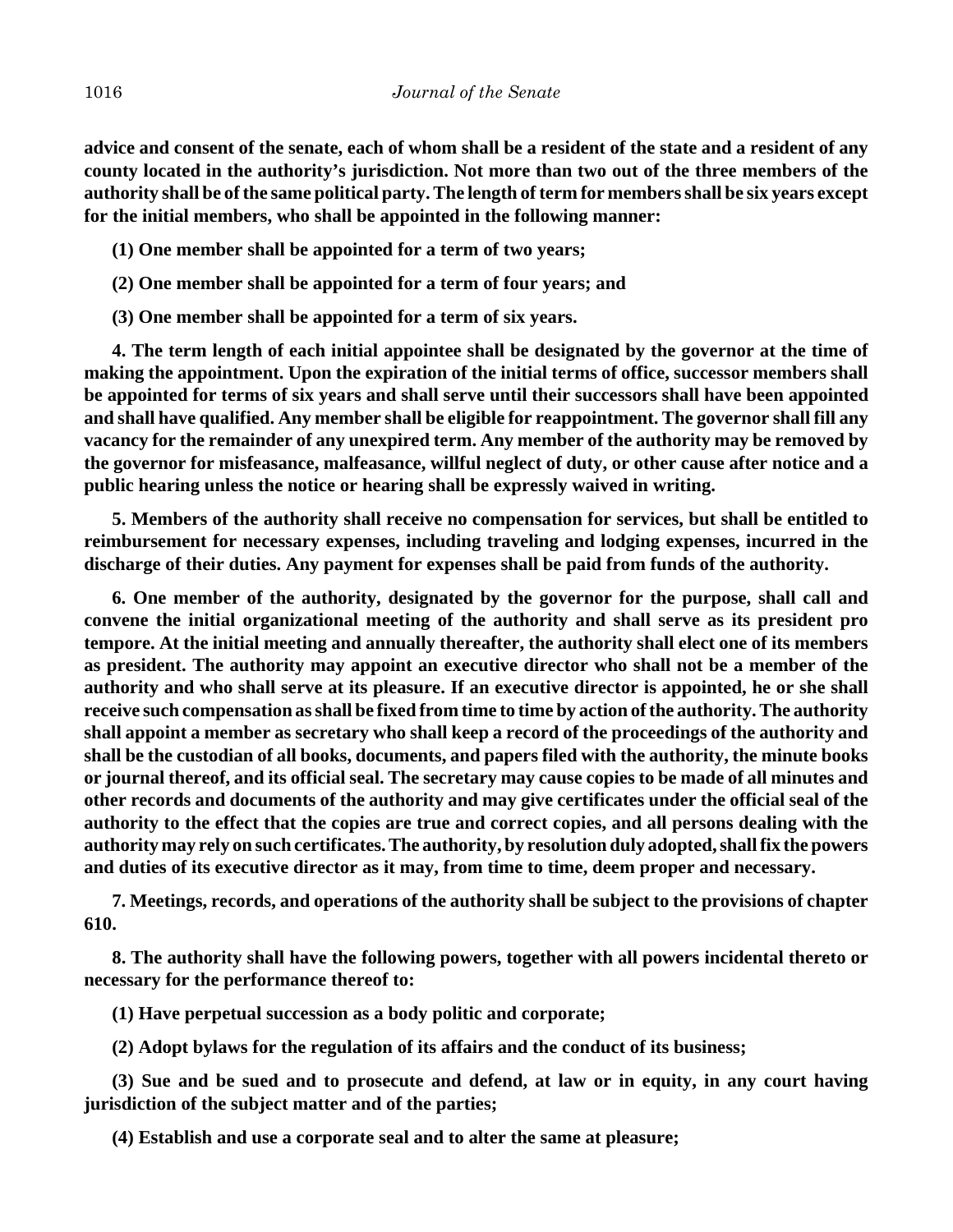**(5) Maintain an office at such place or places in the state of Missouri as it may designate;**

**(6) Employ an executive director and other staff as needed, with compensation fixed by the authority;**

**(7) Coordinate student transfers from unaccredited districts located in the jurisdiction of the statewide education authority to accredited districts in the same or an adjoining county, as provided by law;**

**(8) Coordinate and collaborate with local districts and local governments for the transfer of students from unaccredited districts located in the jurisdiction of the statewide education authority to accredited districts in the same or an adjoining county, as provided by law.**

**167.845. 1. There is hereby created in the state treasury the "Statewide Education Authority Fund". The fund shall consist of any gifts, bequests, or public or private donations to such fund. Any moneys in the fund shall be used to fund the operations of the student transfer coordination authority. The state treasurer shall be custodian of the fund. In accordance with sections 30.170 and 30.180, the state treasurer may approve disbursements. The fund shall be a dedicated fund and, upon appropriation, money in the fund shall be used solely for the administration of sections 167.842 and 167.845.**

**2. Notwithstanding the provisions of section 33.080 to the contrary, any moneys remaining in the fund at the end of the biennium shall not revert to the credit of the general revenue fund.**

**3. The state treasurer shall invest moneys in the fund in the same manner as other funds are invested. Any interest and moneys earned on such investments shall be credited to the fund.**

**167.848. For purposes of sections 167.825 to 167.848, the following terms shall mean:**

**(1) "Accredited district", a school district that is accredited by the state board of education pursuant to the authority of the state board of education to classify schools as established in sections 161.086 and 161.092;**

**(2) "Accredited school", a school building that is accredited by the state board of education pursuant to the authority of the state board of education to classify schools as established in sections 161.086, 161.092, and 161.238;**

**(3) "Education authority" or "authority", an education authority established under sections 167.830 to 167.845;**

**(4) "Provisionally accredited district", a school district that is classified as provisionally accredited by the state board of education pursuant to the authority of the state board of education to classify schools as established in sections 161.086 and 161.092;**

**(5) "Provisionally accredited school", a school building that is classified as provisionally accredited by the state board of education pursuant to the authority of the state board of education to classify schools as established in sections 161.086, 161.092, and 161.238;**

**(6) "Unaccredited district", a school district classified as unaccredited by the state board of education pursuant to the authority of the state board of education to classify schools as established in sections 161.086 and 161.092;**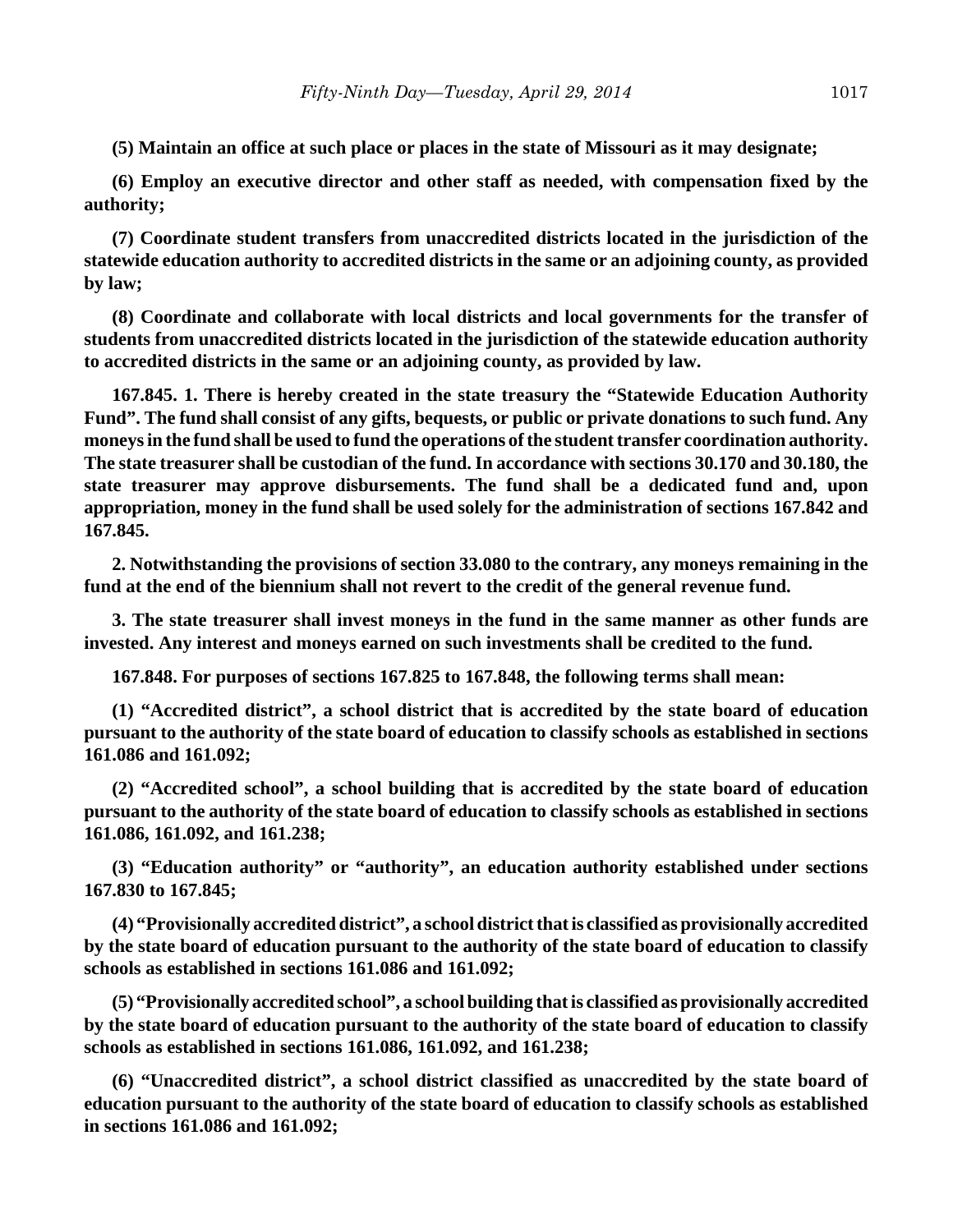**(7) "Unaccredited school", a school building that is classified as unaccredited by the state board of education pursuant to the authority of the state board of education to classify schools as established in sections 161.086, 161.092, and 161.238.**

**168.205. Notwithstanding any provision of law to the contrary, two or more school districts may share a superintendent who possesses a valid Missouri superintendent's license. If any school districts choose to share a superintendent, they shall not be required to receive approval from the department of elementary and secondary education but may notify the department.**

171.031. 1. Each school board shall prepare annually a calendar for the school term, specifying the opening date and providing a minimum term of at least one hundred seventy-four days for schools with a five-day school week or one hundred forty-two days for schools with a four-day school week, and one thousand forty-four hours of actual pupil attendance. In addition, such calendar shall include six make-up days for possible loss of attendance due to inclement weather as defined in subsection 1 of section 171.033.

2. Each local school district may set its opening date each year, which date shall be no earlier than ten calendar days prior to the first Monday in September. No public school district shall select an earlier start date unless the district follows the procedure set forth in subsection 3 of this section.

3. A district may set an opening date that is more than ten calendar days prior to the first Monday in September only if the local school board first gives public notice of a public meeting to discuss the proposal of opening school on a date more than ten days prior to the first Monday in September, and the local school board holds said meeting and, at the same public meeting, a majority of the board votes to allow an earlier opening date. If all of the previous conditions are met, the district may set its opening date more than ten calendar days prior to the first Monday in September. The condition provided in this subsection must be satisfied by the local school board each year that the board proposes an opening date more than ten days before the first Monday in September.

4. If any local district violates the provisions of this section, the department of elementary and secondary education shall withhold an amount equal to one quarter of the state funding the district generated under section 163.031 for each date the district was in violation of this section.

5. The provisions of subsections 2 to 4 of this section shall not apply to school districts in which school is in session for twelve months of each calendar year.

6. The state board of education may grant an exemption from this section to a school district that demonstrates highly unusual and extenuating circumstances justifying exemption from the provisions of subsections 2 to 4 of this section. Any exemption granted by the state board of education shall be valid for one academic year only.

7. No school day for schools with a five-day school week shall be longer than seven hours except for**:**

**(1)** Vocational schools which may adopt an eight-hour day in a metropolitan school district and a school district in a first class county adjacent to a city not within a county**[**, and**];**

**(2)** Any school that adopts a four-day school week in accordance with section 171.029**; and**

**(3) A school district that increases the length of the school day for an unaccredited school or provisionally accredited school by following the procedure established in subsection 8 of this section**.

**8. The school board of any school district in this state, upon adoption of a resolution by a majority**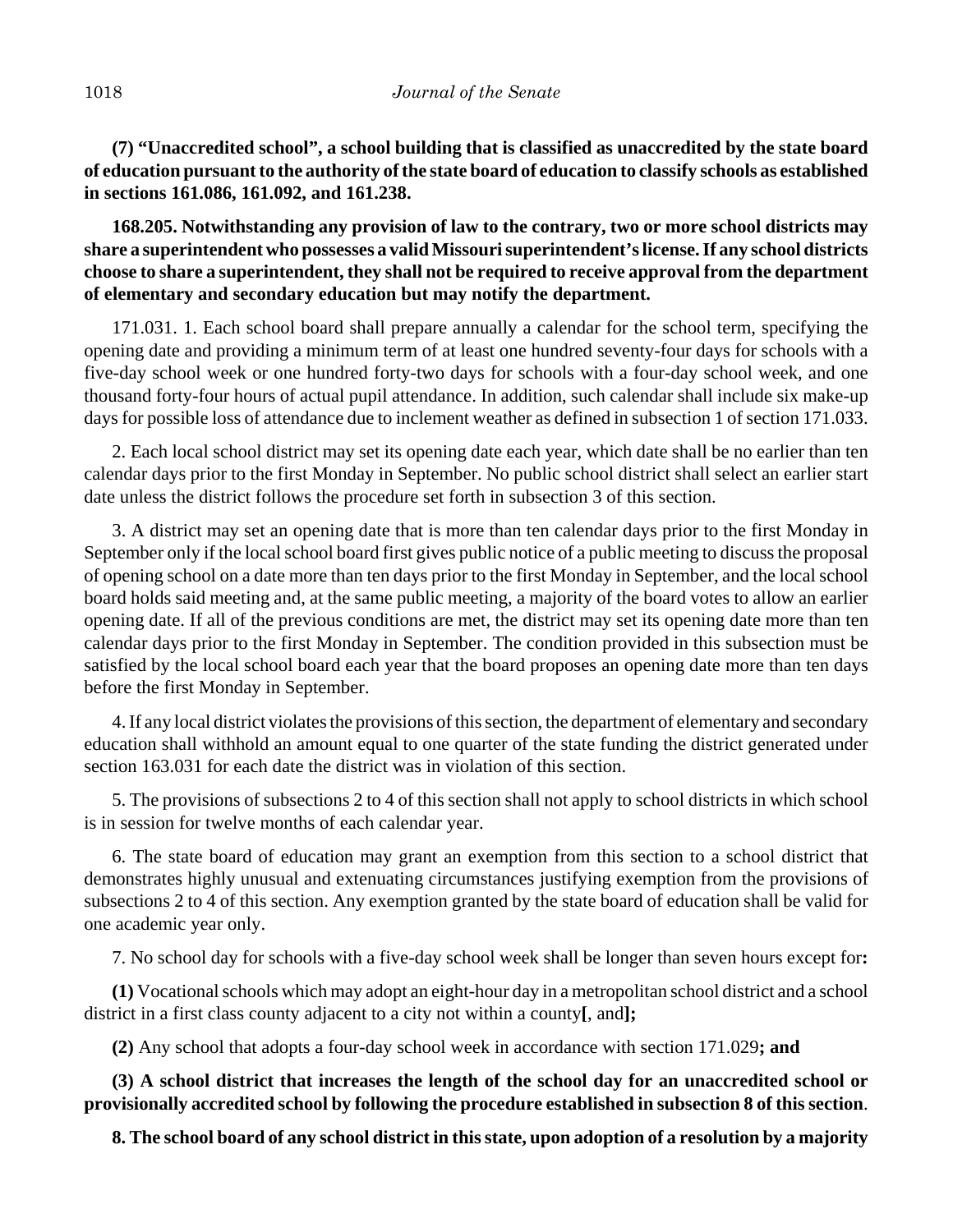**vote to authorize such action, may increase the length of the school day by ten percent for any provisionally accredited school or unaccredited school that has a student population, seventy-five percent of which is eligible for free and reduced lunch or seventy-five percent of which has been eligible in any of the three previous school years. Such a school district may also, by the adoption of a resolution by a majority vote to authorize such action, increase the annual hours of instruction above the required number of hours in subsection 1 of this section.** 

**9. (1) There is hereby created in the state treasury the "Extended Learning Time Fund". The fund shall consist of any moneys that may be appropriated by the general assembly from general revenue to such fund, any moneys paid into the state treasury and required by law to be credited to such fund and any gifts, bequests or public or private donations to such fund.**

**(2) The state treasurer shall be custodian of the fund. In accordance with sections 30.170 and 30.180, the state treasurer may approve disbursements. The fund shall be a dedicated fund and, upon appropriation, money in the fund shall be used solely for the administration of subsection 8 of this section.**

**(3) Notwithstanding the provisions of section 33.080 to the contrary, any moneys remaining in the fund at the end of the biennium shall not revert to the credit of the general revenue fund.**

**(4) The state treasurer shall invest moneys in the fund in the same manner as other funds are invested. Any interest and moneys earned on such investments shall be credited to the fund.**

**10. For purposes of this section, the following terms shall mean:**

**(1) "Provisionally accredited school", a school building that is classified as provisionally accredited by the state board of education pursuant to the authority of the state board of education to classify schools as established in sections 161.086, 161.092, and 161.238;**

**(2) "Unaccredited school", a school building that is classified as unaccredited by the state board of education pursuant to the authority of the state board of education to classify schools as established in sections 161.086, 161.092, and 161.238.**"; and

Further amend the title and enacting clause accordingly.

Senator Sifton moved that the above amendment be adopted, which motion failed.

Senator Pearce offered **SA 4**:

#### SENATE AMENDMENT NO. 4

Amend Senate Substitute for Senate Committee Substitute for House Bill No. 1490, Page 15, Section 161.092, Lines 6-10, by striking all of the underlined language on said lines; and

Further amend line 14, by inserting after the word "law" the following: "**. Such rules shall include a process to allow any district that is accredited without provision that does not meet the state board's promulgated criteria for a classification designation of accredited with distinction to propose alternative criteria to the state board to be classified as accredited with distinction.**".

Senator Pearce moved that the above amendment be adopted, which motion prevailed.

Senator Munzlinger offered **SA 5**: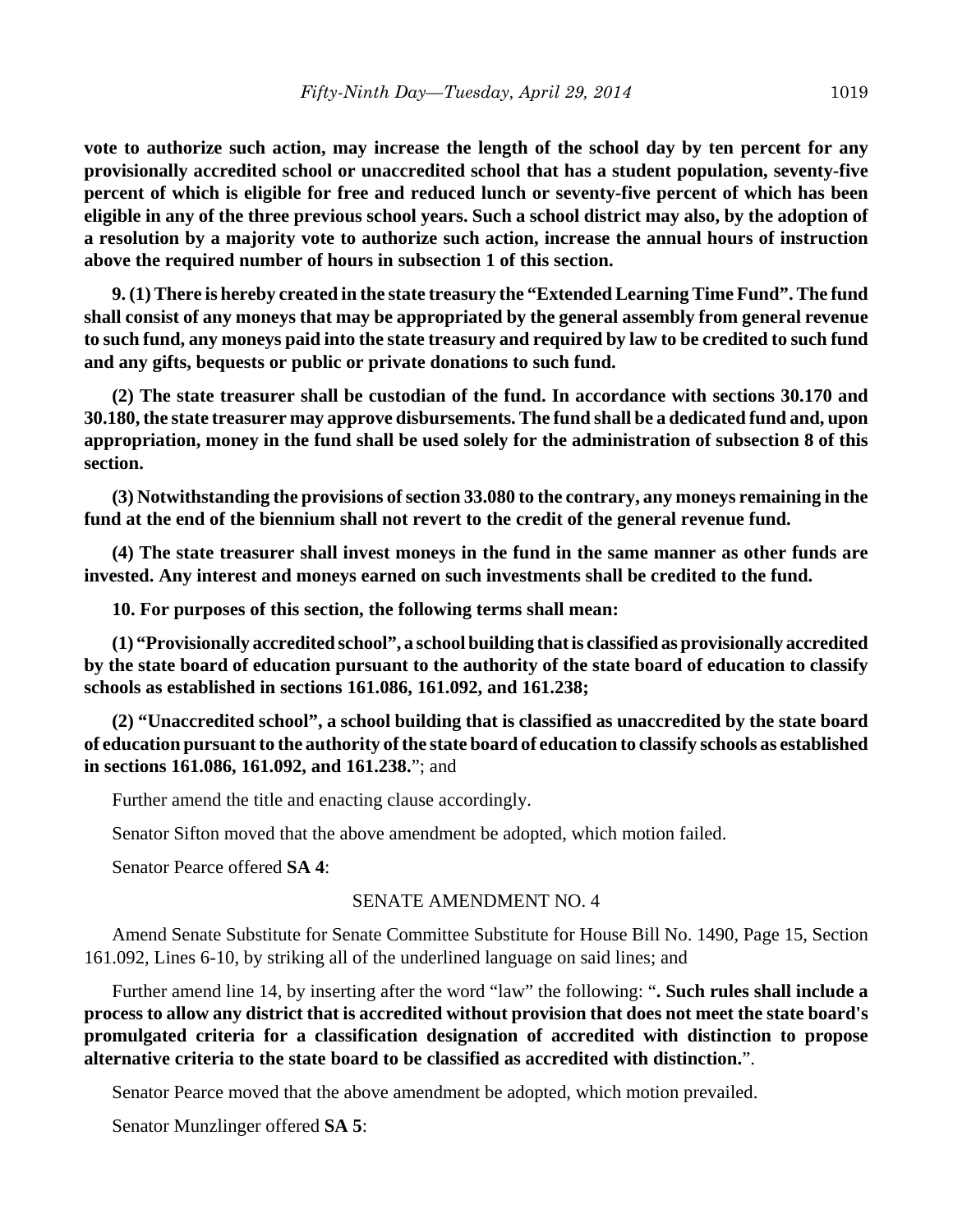#### SENATE AMENDMENT NO. 5

Amend Senate Substitute for Senate Committee Substitute for House Bill No. 1490, Page 2, Section 160.514, Line 25 of said page, by inserting after "group" the following: "**for grades kindergarten through five**"; and further amend said line by inserting after "members." the following: "**Each work group for grades six through twelve shall be composed of twenty-one members.**"; and

Further amend said bill and section, Page 3, Line 6 of said page, by inserting immediately after "representatives." the following: "**The state board of education shall appoint to each work group for grades six through twelve two current or retired career and technical education teachers who also serve or served as an advisor to any of the nationally recognized career and technical education student organizations identified in subdivision (4) of subsection 2 of section 178.550. The state board of education shall appoint to each work group for grades six through twelve a member from State Technical College of Missouri and a member from the business community with a background in commerce, a business organization, association of businesses, or a business coalition. The state board of education shall also appoint to each work group for grades six through twelve an individual participating in an apprenticeship recognized by the department of labor and industrial relations or approved by the United States Department of Labor's Office of Apprenticeship.**".

Senator Munzlinger moved that the above amendment be adopted.

At the request of Senator Emery, **HB 1490**, with **SCS**, **SS** for **SCS** and **SA 5** (pending), was placed on the Informal Calendar.

#### **MESSAGES FROM THE HOUSE**

The following messages were received from the House of Representatives through its Chief Clerk:

Mr. President: I am instructed by the House of Representatives to inform the Senate that the House has taken up and passed **SS** for **SCS** for **SB 510**.

Bill ordered enrolled.

Also,

Mr. President: I am instructed by the House of Representatives to inform the Senate that the House has taken up and passed **SB 689**.

Bill ordered enrolled.

Also,

Mr. President: I am instructed by the House of Representatives to inform the Senate that the House has taken up and passed **HCS** for **SS** for **SB 525**, entitled:

An Act to amend chapter 196, RSMo, by adding thereto two new sections relating to food safety.

With House Amendment No. 1

#### HOUSE AMENDMENT NO. 1

Amend House Committee Substitute for Senate Substitute for Senate Bill No. 525, Page 1, Section 196.056, Line 3, by deleting the word, "**shall**" and inserting in lieu thereof the word, "**may**"; and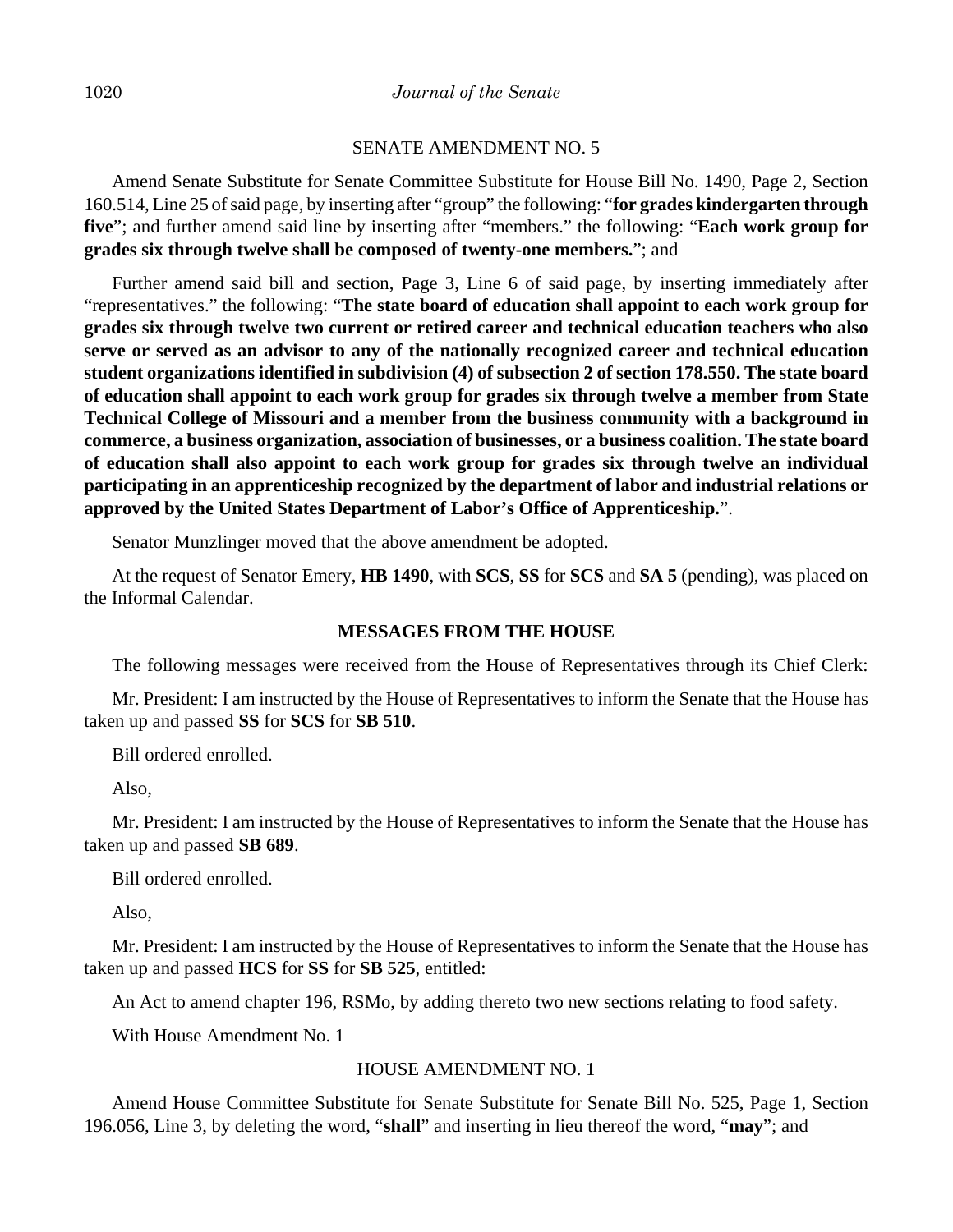Further amend said section and page, Line 18, by deleting the second occurrence of the word, "**and**"; and

Further amend said section, Page 2, Line 20, by inserting immediately after the word, "**inhabitants**" the words, "**, any county of the first classification with more than two hundred thousand but fewer than two hundred sixty thousand inhabitants, and any county of the first classification with more than one hundred fifty thousand but fewer than two hundred thousand inhabitants**"; and

Further amend said bill, Page 2, Section 196.298, Line 30, by inserting after all of said line the following:

"**6. Nothing in this section shall be construed to prohibit the authority of the department of health and senior services or local health departments to conduct an investigation of a foodborne disease or outbreak.**"; and

Further amend said bill by amending the title, enacting clause, and intersectional references accordingly.

In which the concurrence of the Senate is respectfully requested.

Also,

Mr. President: I am instructed by the House of Representatives to inform the Senate that the House has taken up and passed **SCS** for **SB 529**.

Bill ordered enrolled.

Also,

Mr. President: I am instructed by the House of Representatives to inform the Senate that the House has taken up and passed **HCS** for **SB 606**, entitled:

An Act to repeal section 379.901, RSMo, and to enact in lieu thereof one new section relating to prepaid legal service plans.

In which the concurrence of the Senate is respectfully requested.

Also,

Mr. President: I am instructed by the House of Representatives to inform the Senate that the House has taken up and passed **SB 610**.

Bill ordered enrolled.

Also,

Mr. President: I am instructed by the House of Representatives to inform the Senate that the House has taken up and passed **SB 609**.

Bill ordered enrolled.

Also,

Mr. President: I am instructed by the House of Representatives to inform the Senate that the House has taken up and passed **SCS** for **SB 675**.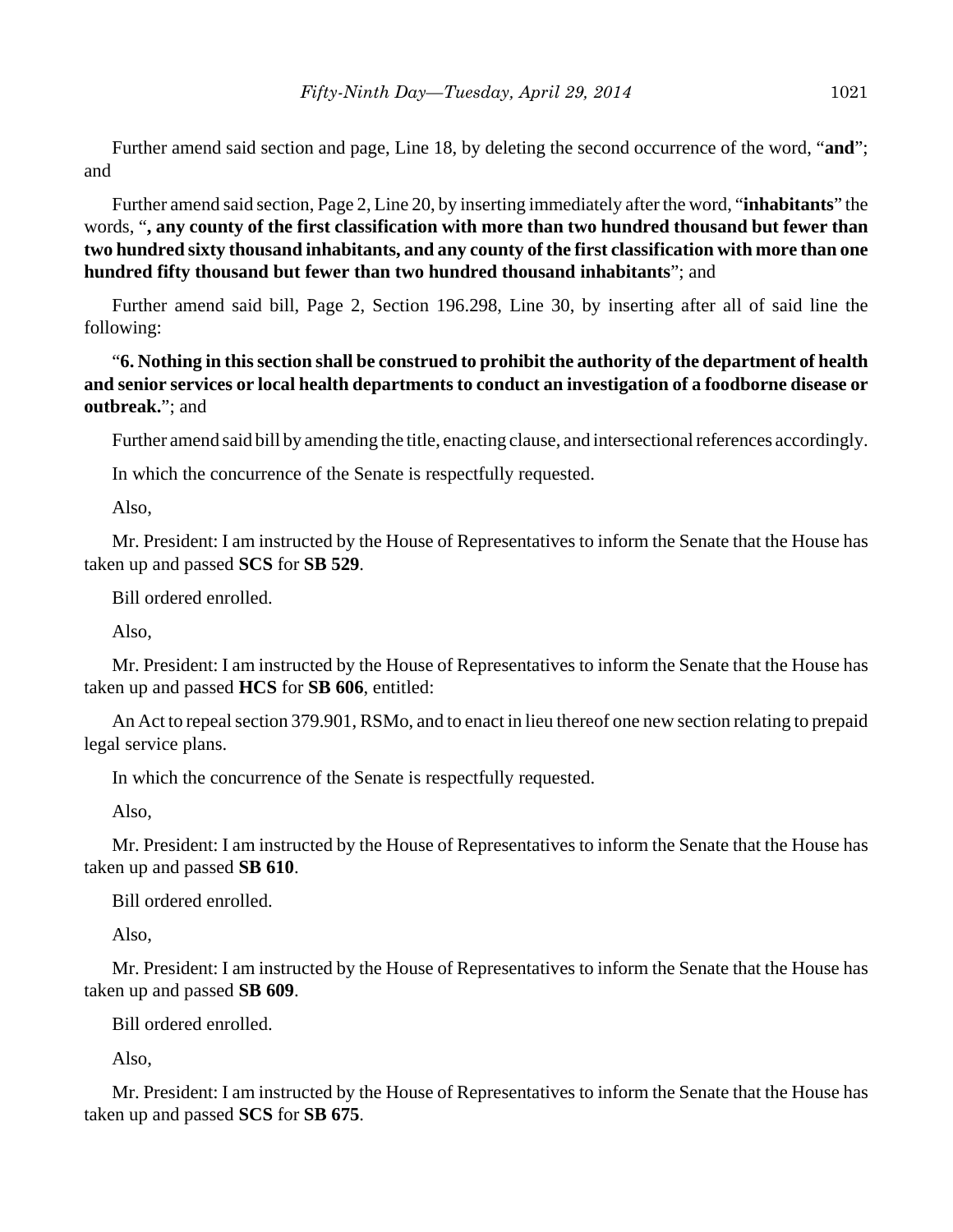Bill ordered enrolled.

Also,

Mr. President: I am instructed by the House of Representatives to inform the Senate that the House has taken up and passed **SCS** for **SB 526**.

With House Amendment Nos. 1, 2, House Amendment No. 1 to House Amendment No. 3, House Amendment No. 3, as amended, House Amendment No. 1 to House Amendment No. 4, House Amendment No. 4, as amended, House Amendment Nos. 5 and 6.

## HOUSE AMENDMENT NO. 1

Amend Senate Committee Substitute for Senate Bill No. 526, Page 1, in the Title, Lines 2-3, by deleting "a database for workers' compensation claims" and inserting in lieu thereof "workers' compensation"; and

Further amend said bill and page, Section A, Line 2, by inserting after all of said line the following:

"287.140. 1. In addition to all other compensation paid to the employee under this section, the employee shall receive and the employer shall provide such medical, surgical, chiropractic, and hospital treatment, including nursing, custodial, ambulance and medicines, as may reasonably be required after the injury or disability, to cure and relieve from the effects of the injury. If the employee desires, he shall have the right to select his own physician, surgeon, or other such requirement at his own expense. Where the requirements are furnished by a public hospital or other institution, payment therefor shall be made to the proper authorities. Regardless of whether the health care provider is selected by the employer or is selected by the employee at the employee's expense, the health care provider shall have the affirmative duty to communicate fully with the employee regarding the nature of the employee's injury and recommended treatment exclusive of any evaluation for a permanent disability rating. Failure to perform such duty to communicate shall constitute a disciplinary violation by the provider subject to the provisions of chapter 620. When an employee is required to submit to medical examinations or necessary medical treatment at a place outside of the local or metropolitan area from the employee's principal place of employment, the employer or its insurer shall advance or reimburse the employee for all necessary and reasonable expenses; except that an injured employee who resides outside the state of Missouri and who is employed by an employer located in Missouri shall have the option of selecting the location of services provided in this section either at a location within one hundred miles of the injured employee's residence, place of injury or place of hire by the employer. The choice of provider within the location selected shall continue to be made by the employer. In case of a medical examination if a dispute arises as to what expenses shall be paid by the employer, the matter shall be presented to the legal advisor, the administrative law judge or the commission, who shall set the sum to be paid and same shall be paid by the employer prior to the medical examination. In no event, however, shall the employer or its insurer be required to pay transportation costs for a greater distance than two hundred fifty miles each way from place of treatment.

2. If it be shown to the division or the commission that the requirements are being furnished in such manner that there is reasonable ground for believing that the life, health, or recovery of the employee is endangered thereby, the division or the commission may order a change in the physician, surgeon, hospital or other requirement.

3. All fees and charges under this chapter shall be fair and reasonable, shall be subject to regulation by the division or the commission, or the board of rehabilitation in rehabilitation cases. A health care provider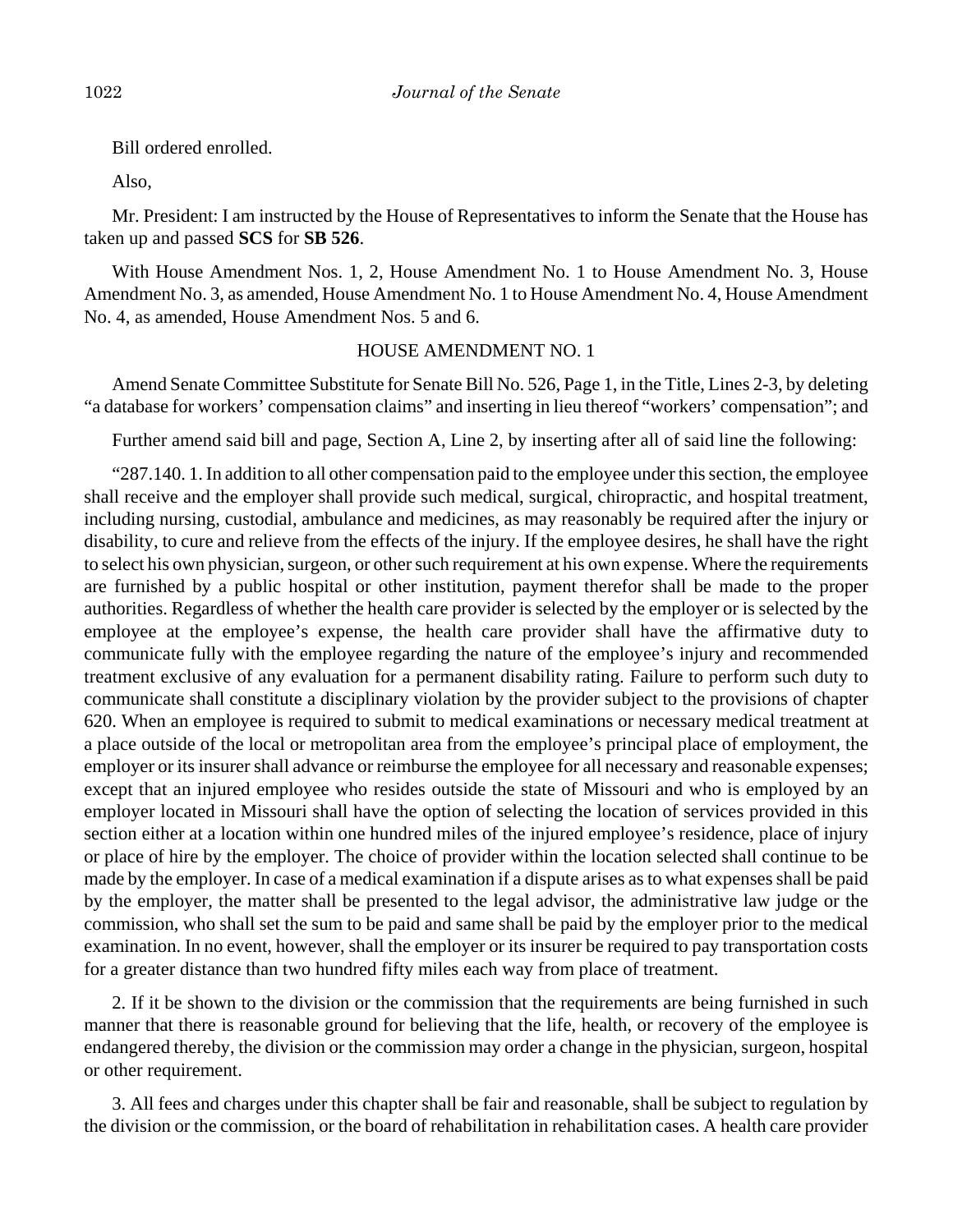shall not charge a fee for treatment and care which is governed by the provisions of this chapter greater than the usual and customary fee the provider receives for the same treatment or service when the payor for such treatment or service is a private individual or a private health insurance carrier. The division or the commission, or the board of rehabilitation in rehabilitation cases, shall also have jurisdiction to hear and determine all disputes as to such charges. A health care provider is bound by the determination upon the reasonableness of health care bills.

4. The division shall, by regulation, establish methods to resolve disputes concerning the reasonableness of medical charges, services, or aids. This regulation shall govern resolution of disputes between employers and medical providers over fees charged, whether or not paid, and shall be in lieu of any other administrative procedure under this chapter. The employee shall not be a party to a dispute over medical charges, nor shall the employee's recovery in any way be jeopardized because of such dispute. Any application for payment of additional reimbursement, as such term is used in 8 CSR 50-2.030, as amended, shall be filed not later than:

(1) Two years from the date the first notice of dispute of the medical charge was received by the health care provider if such services were rendered before July 1, 2013; and

(2) One year from the date the first notice of dispute of the medical charge was received by the health care provider if such services were rendered after July 1, 2013.

Notice shall be presumed to occur no later than five business days after transmission by certified United States mail. **For the purposes of this section, the phrase "notice of dispute" shall include, but not be limited to, an explanation of benefits delivered with final payment of the medical fee or charge that evidences that the payment is considered to be the full payment of the fee or charge.**

5. No compensation shall be payable for the death or disability of an employee, if and insofar as the death or disability may be caused, continued or aggravated by any unreasonable refusal to submit to any medical or surgical treatment or operation, the risk of which is, in the opinion of the division or the commission, inconsiderable in view of the seriousness of the injury. If the employee dies as a result of an operation made necessary by the injury, the death shall be deemed to be caused by the injury.

6. The testimony of any physician or chiropractic physician who treated the employee shall be admissible in evidence in any proceedings for compensation under this chapter, subject to all of the provisions of section 287.210.

7. Every hospital or other person furnishing the employee with medical aid shall permit its record to be copied by and shall furnish full information to the division or the commission, the employer, the employee or his dependents and any other party to any proceedings for compensation under this chapter, and certified copies of the records shall be admissible in evidence in any such proceedings.

8. The employer may be required by the division or the commission to furnish an injured employee with artificial legs, arms, hands, surgical orthopedic joints, or eyes, or braces, as needed, for life whenever the division or the commission shall find that the injured employee may be partially or wholly relieved of the effects of a permanent injury by the use thereof. The director of the division shall establish a procedure whereby a claim for compensation may be reactivated after settlement of such claim is completed. The claim shall be reactivated only after the claimant can show good cause for the reactivation of this claim and the claim shall be made only for the payment of medical procedures involving life-threatening surgical procedures or if the claimant requires the use of a new, or the modification, alteration or exchange of an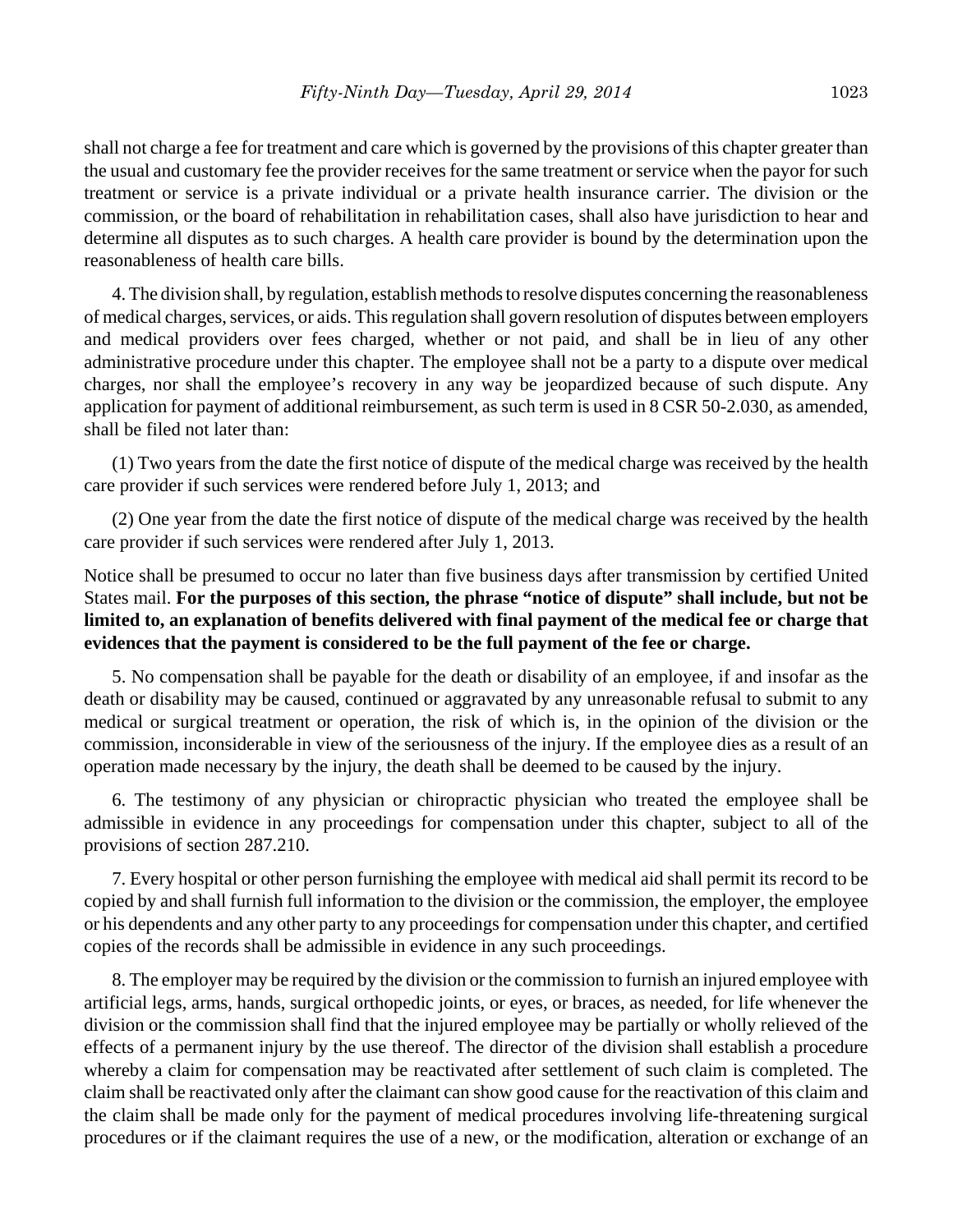existing, prosthetic device. For the purpose of this subsection, "life threatening" shall mean a situation or condition which, if not treated immediately, will likely result in the death of the injured worker.

9. Nothing in this chapter shall prevent an employee being provided treatment for his injuries by prayer or spiritual means if the employer does not object to the treatment.

10. The employer shall have the right to select the licensed treating physician, surgeon, chiropractic physician, or other health care provider; provided, however, that such physicians, surgeons or other health care providers shall offer only those services authorized within the scope of their licenses. For the purpose of this subsection, subsection 2 of section 287.030 shall not apply.

11. Any physician or other health care provider who orders, directs or refers a patient for treatment, testing, therapy or rehabilitation at any institution or facility shall, at or prior to the time of the referral, disclose in writing if such health care provider, any of his partners or his employer has a financial interest in the institution or facility to which the patient is being referred, to the following:

(1) The patient;

(2) The employer of the patient with workers' compensation liability for the injury or disease being treated;

(3) The workers' compensation insurer of such employer; and

(4) The workers' compensation adjusting company for such insurer.

12. Violation of subsection 11 of this section is a class A misdemeanor.

13. (1) No hospital, physician or other health care provider, other than a hospital, physician or health care provider selected by the employee at his own expense pursuant to subsection 1 of this section, shall bill or attempt to collect any fee or any portion of a fee for services rendered to an employee due to a workrelated injury or report to any credit reporting agency any failure of the employee to make such payment, when an injury covered by this chapter has occurred and such hospital, physician or health care provider has received actual notice given in writing by the employee, the employer or the employer's insurer. Actual notice shall be deemed received by the hospital, physician or health care provider five days after mailing by certified mail by the employer or insurer to the hospital, physician or health care provider.

(2) The notice shall include:

- (a) The name of the employer;
- (b) The name of the insurer, if known;
- (c) The name of the employee receiving the services;
- (d) The general nature of the injury, if known; and
- (e) Where a claim has been filed, the claim number, if known.

(3) When an injury is found to be noncompensable under this chapter, the hospital, physician or other health care provider shall be entitled to pursue the employee for any unpaid portion of the fee or other charges for authorized services provided to the employee. Any applicable statute of limitations for an action for such fees or other charges shall be tolled from the time notice is given to the division by a hospital, physician or other health care provider pursuant to subdivision (6) of this subsection, until a determination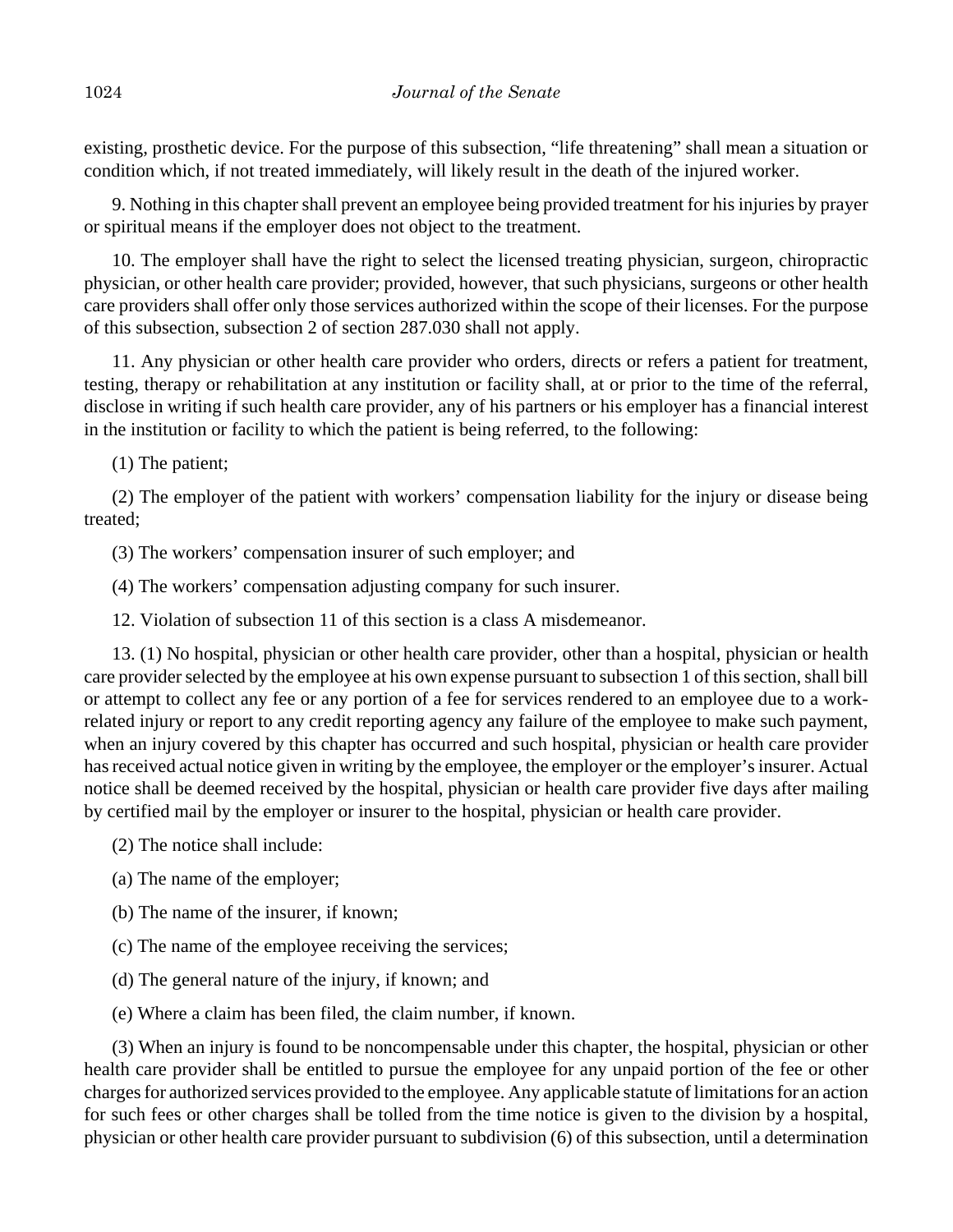of noncompensability in regard to the injury which is the basis of such services is made, or in the event there is an appeal to the labor and industrial relations commission, until a decision is rendered by that commission.

(4) If a hospital, physician or other health care provider or a debt collector on behalf of such hospital, physician or other health care provider pursues any action to collect from an employee after such notice is properly given, the employee shall have a cause of action against the hospital, physician or other health care provider for actual damages sustained plus up to one thousand dollars in additional damages, costs and reasonable attorney's fees.

(5) If an employer or insurer fails to make payment for authorized services provided to the employee by a hospital, physician or other health care provider pursuant to this chapter, the hospital, physician or other health care provider may proceed pursuant to subsection 4 of this section with a dispute against the employer or insurer for any fees or other charges for services provided.

(6) A hospital, physician or other health care provider whose services have been authorized in advance by the employer or insurer may give notice to the division of any claim for fees or other charges for services provided for a work-related injury that is covered by this chapter, with copies of the notice to the employee, employer and the employer's insurer. Where such notice has been filed, the administrative law judge may order direct payment from the proceeds of any settlement or award to the hospital, physician or other health care provider for such fees as are determined by the division. The notice shall be on a form prescribed by the division.

14. The employer may allow or require an employee to use any of the employee's accumulated paid leave, personal leave, or medical or sick leave to attend to medical treatment, physical rehabilitation, or medical evaluations during work time. The intent of this subsection is to specifically supercede and abrogate any case law that contradicts the express language of this section."; and

Further amend said bill by amending the title, enacting clause, and intersectional references accordingly.

#### HOUSE AMENDMENT NO. 2

Amend Senate Committee Substitute for Senate Bill No. 526, Page 1, in the Title, Lines 2 through 3, by deleting the words "a database for workers' compensation claims" and inserting in lieu thereof the words "workers' compensation"; and

Further amend said bill and page, Section A, Line 2, by inserting immediately after all of said line the following:

"287.040. 1. Any person who has work done under contract on or about his premises which is an operation of the usual business which he there carries on shall be deemed an employer and shall be liable under this chapter to such contractor, his subcontractors, and their employees, when injured or killed on or about the premises of the employer while doing work which is in the usual course of his business.

 2. The provisions of this section shall not apply to the owner of premises upon which improvements are being erected, demolished, altered or repaired by an independent contractor but such independent contractor shall be deemed to be the employer of the employees of his subcontractors and their subcontractors when employed on or about the premises where the principal contractor is doing work.

3. In all cases mentioned in the preceding subsections, the immediate contractor or subcontractor shall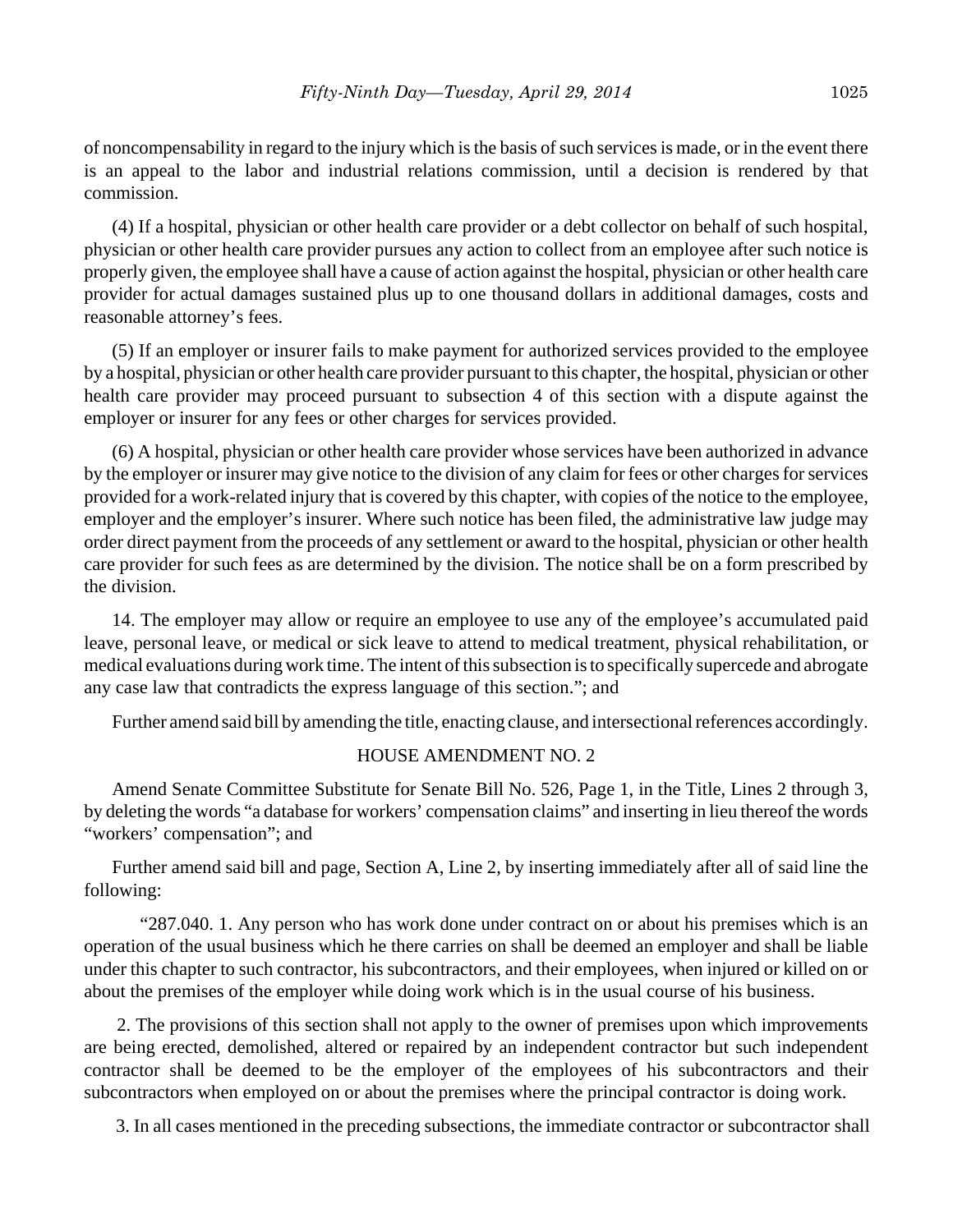be liable as an employer of the employees of his subcontractors. All persons so liable may be made parties to the proceedings on the application of any party. The liability of the immediate employer shall be primary, and that of the others secondary in their order, and any compensation paid by those secondarily liable may be recovered from those primarily liable, with attorney's fees and expenses of the suit. Such recovery may be had on motion in the original proceedings. No such employer shall be liable as in this section provided, if the employee was insured by his immediate or any intermediate employer.

4. The provisions of this section shall not apply to**:**

**(1)** The relationship between a for-hire motor carrier operating within a commercial zone as defined in section 390.020 or 390.041 or operating under a certificate issued by the Missouri department of transportation or by the United States Department of Transportation, or any of its subagencies, and an owner, as defined in subdivision (43) of section 301.010, and operator of a motor vehicle**; or**

## (2) **An independent contractor providing application of agricultural materials used in crop dusting, seeding, spraying or fertilizing operations from an aircraft**."; and

Further amend said bill by amending the title, enacting clause, and intersectional references accordingly.

 HOUSE AMENDMENT NO. 1 TO HOUSE AMENDMENT NO. 3

Amend House Amendment No. 3 to Senate Committee Substitute for Senate Bill No. 526, Page 1, Line 11, by deleting all of said line and inserting in lieu thereof the following:

"loss benefits under subsection 11 of section 287.220.

287.957. The experience rating plan shall contain reasonable eligibility standards, provide adequate incentives for loss prevention, and shall provide for sufficient premium differentials so as to encourage safety. The uniform experience rating plan shall be the exclusive means of providing prospective premium adjustment based upon measurement of the loss-producing characteristics of an individual insured. An insurer may submit a rating plan or plans providing for retrospective premium adjustments based upon an insured's past experience. Such system shall provide for retrospective adjustment of an experience modification and premiums paid pursuant to such experience modification where a prior reserved claim produced an experience modification that varied by greater than fifty percent from the experience modification that would have been established based on the settlement amount of that claim. The rating plan shall prohibit an adjustment to the experience modification of an employer if the total medical cost does not exceed **[**one thousand dollars**] twenty percent of the current split point of primary and excess losses under the uniform experience rating plan,** and the employer pays all of the total medical costs and there is no lost time from the employment, other than the first three days or less of disability under subsection 1 of section 287.160, and no claim is filed. An employer opting to utilize this provision maintains an obligation to report the injury under subsection 1 of section 287.380.

287.975. 1. The advisory organization shall file with the director every pure premium rate, every manual of rating rules, every rating schedule and every change or amendment, or modification of any of the foregoing, proposed for use in this state no more than thirty days after it is distributed to members, subscribers or others.

2. The advisory organization which makes a uniform classification system for use in setting rates in this state shall collect data for two years after January 1, 1994, on the payroll differential between employers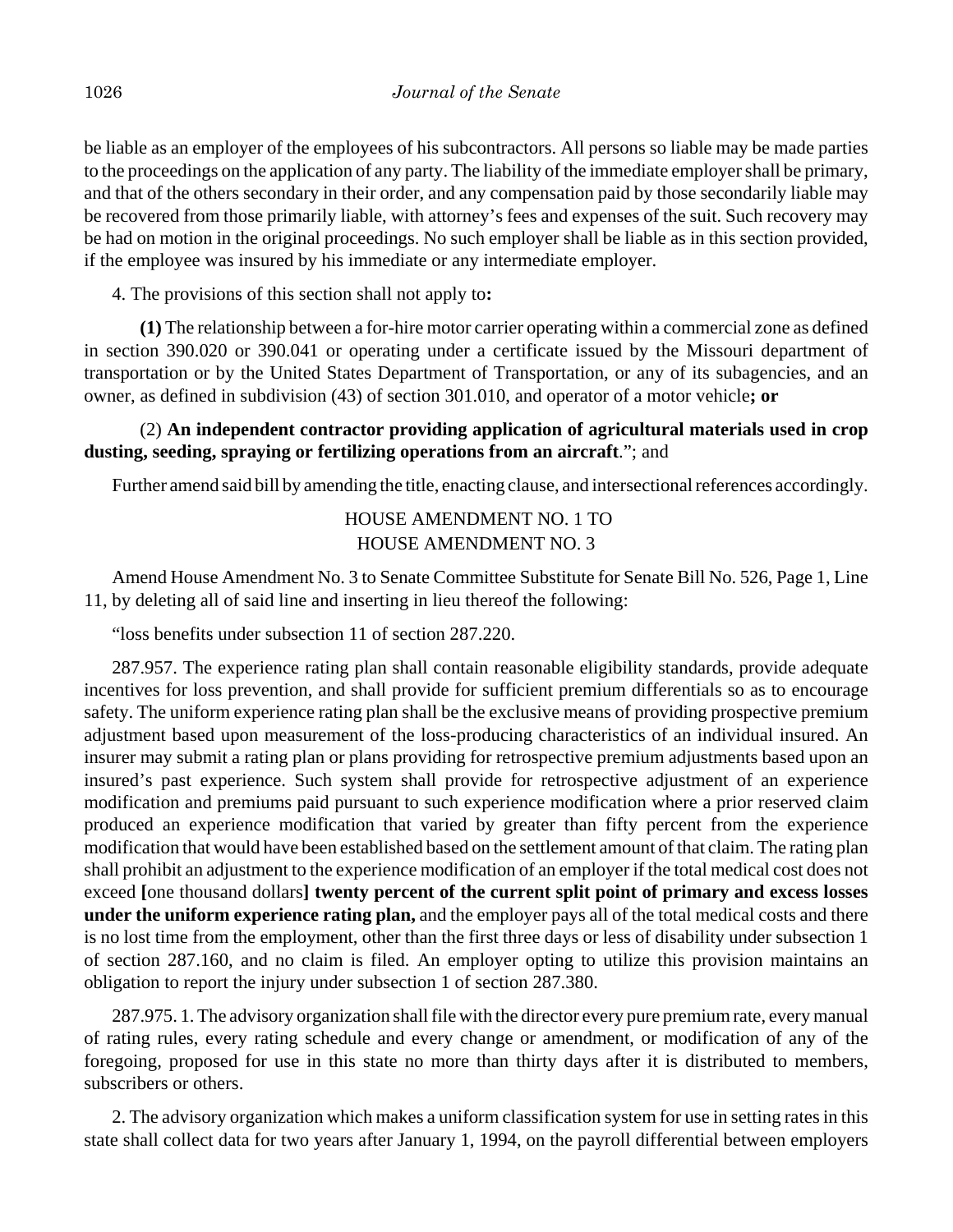within the construction group of code classifications, including, but not limited to, payroll costs of the employer and number of hours worked by all employees of the employer engaged in construction work. Such data shall be transferred to the department of insurance, financial institutions and professional registration in a form prescribed by the director of the department of insurance, financial institutions and professional registration, and the department shall compile the data and develop a formula to equalize premium rates for employers within the construction group of code classifications based on such payroll differential within three years after the data is submitted by the advisory organization.

3. The formula to equalize premium rates for employers within the construction group of code classifications established under subsection 2 of this section shall be the formula in effect on January 1, 1999. This subsection shall become effective on January 1, 2014.

**4. For the purposes of calculating the premium credit under the Missouri contracting classification premium adjustment program, an employer within the construction group of code classifications may submit to the advisory organization the required payroll record information for the first, second, third, or fourth calendar quarter of the year prior to the workers' compensation policy beginning or renewal date, provided that the employer clearly indicates for which quarter the payroll information** is being submitted."; and"; and

Further amend said bill by amending the title, enacting clause, and intersectional references accordingly.

## HOUSE AMENDMENT NO. 3

Amend Senate Committee Substitute for Senate Bill No. 526, Page 1, in the Title , Lines 2-3, by deleting "a database for workers' compensation claims" and inserting in lieu thereof "workers' compensation"; and

Further amend said bill and page, Section A, Line 2, by inserting the following after all of said line:

"**287.221. Notwithstanding the provisions of subsection 15 of section 287.220 to the contrary, the division shall be authorized to pay second injury fund liabilities for physical rehabilitation payments under subsection 3 of section 287.141, medical expenses under subsection 7 of section 287.220 incurred after a temporary or final award of future medical benefits, and wage loss benefits under subsection 11 of section 287.220.**"; and

Further amend said bill by amending the title, enacting clause, and intersectional references accordingly.

## HOUSE AMENDMENT NO. 1 TO HOUSE AMENDMENT NO. 4

Amend House Amendment No. 4 to Senate Committee Substitute for Senate Bill No. 526, Page 1, Line 25, by deleting the words, "**[**fifteen**] twenty-five**" and inserting in lieu thereof the word, "fifteen"; and

Further amend said page, Line 29, by deleting the number "**twenty-five**" and inserting in lieu thereof the number, "**fifteen**"; and

Further amend said bill by amending the title, enacting clause, and intersectional references accordingly.

## HOUSE AMENDMENT NO. 4

Amend Senate Committee Substitute for Senate Bill No. 526, Page 1, in the Title, Line 3, by deleting all of said line and inserting in lieu thereof "workers' compensation."; and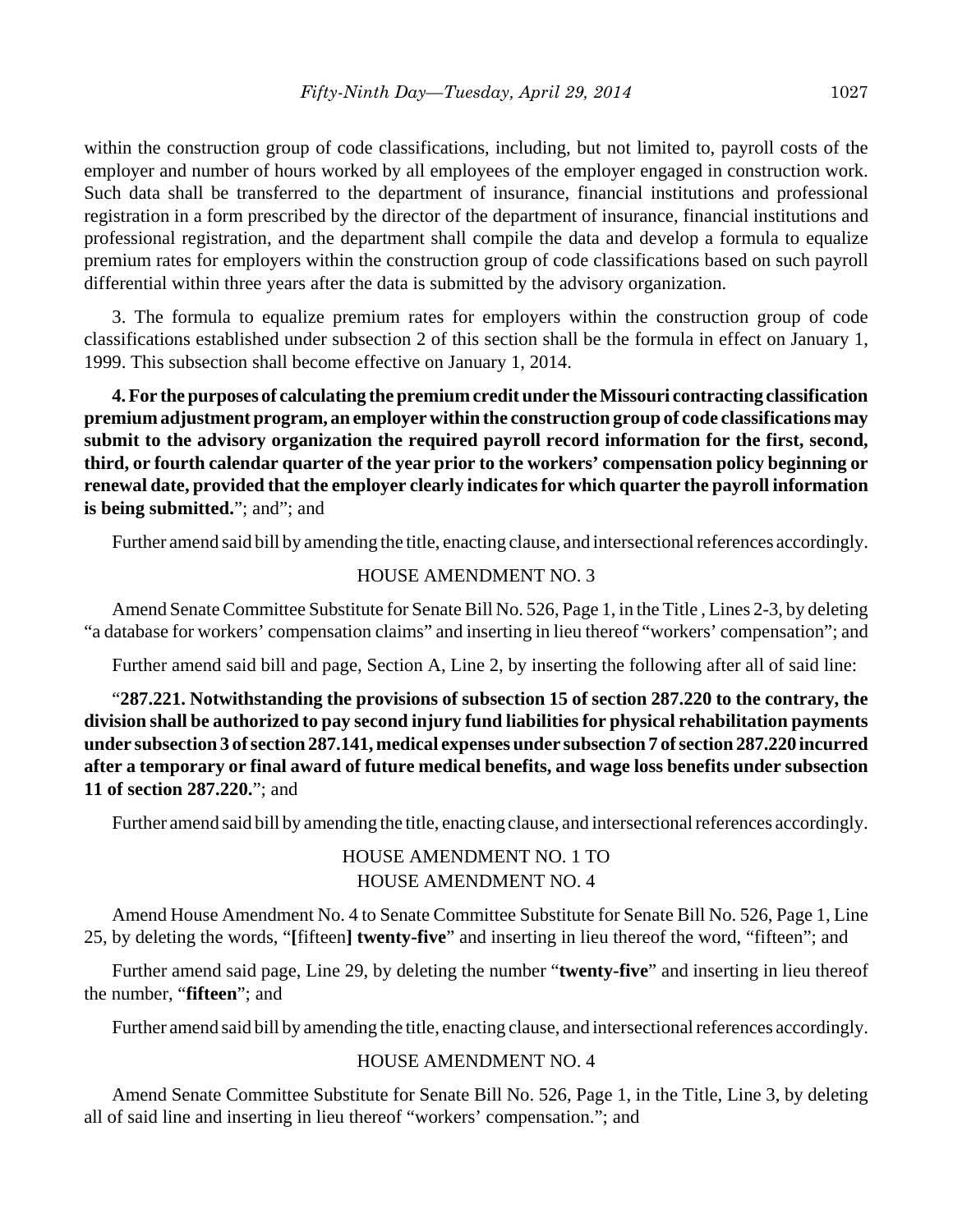Further amend said bill and page, Section A, Line 2, by inserting the following after all of said line:

"287.120. 1. Every employer subject to the provisions of this chapter shall be liable, irrespective of negligence, to furnish compensation under the provisions of this chapter for personal injury or death of the employee by accident or occupational disease arising out of and in the course of the employee's employment. Any employee of such employer shall not be liable for any injury or death for which compensation is recoverable under this chapter and every employer and employees of such employer shall be released from all other liability whatsoever, whether to the employee or any other person, except that an employee shall not be released from liability for injury or death if the employee engaged in an affirmative negligent act that purposefully and dangerously caused or increased the risk of injury. The term "accident" as used in this section shall include, but not be limited to, injury or death of the employee caused by the unprovoked violence or assault against the employee by any person.

2. The rights and remedies herein granted to an employee shall exclude all other rights and remedies of the employee, his wife, her husband, parents, personal representatives, dependents, heirs or next kin, at common law or otherwise, on account of such injury or death by accident or occupational disease, except such rights and remedies as are not provided for by this chapter.

3. No compensation shall be allowed under this chapter for the injury or death due to the employee's intentional self-inflicted injury, but the burden of proof of intentional self-inflicted injury shall be on the employer or the person contesting the claim for allowance.

4. Where the injury is caused by the failure of the employer to comply with any statute in this state or any lawful order of the division or the commission, the compensation and death benefit provided for under this chapter shall be increased **[**fifteen**] twenty-five** percent.

5. Where the injury is caused by the failure of the employee to use safety devices where provided by the employer, or from the employee's failure to obey any reasonable rule adopted by the employer for the safety of employees, the compensation and death benefit provided for herein shall be reduced **[**at least twenty-five but not more than fifty**] twenty-five** percent; provided, that it is shown that the employee had actual knowledge of the rule so adopted by the employer; and provided, further, that the employer had, prior to the injury, made a reasonable effort to cause his or her employees to use the safety device or devices and to obey or follow the rule so adopted for the safety of the employees.

6. (1) Where the employee fails to obey any rule or policy adopted by the employer relating to a drugfree workplace or the use of alcohol or nonprescribed controlled drugs in the workplace, the compensation and death benefit provided for herein shall be reduced fifty percent if the injury was sustained in conjunction with the use of alcohol or nonprescribed controlled drugs.

(2) If, however, the use of alcohol or nonprescribed controlled drugs in violation of the employer's rule or policy is the proximate cause of the injury, then the benefits or compensation otherwise payable under this chapter for death or disability shall be forfeited.

(3) The voluntary use of alcohol to the percentage of blood alcohol sufficient under Missouri law to constitute legal intoxication shall give rise to a rebuttable presumption that the voluntary use of alcohol under such circumstances was the proximate cause of the injury. A preponderance of the evidence standard shall apply to rebut such presumption. An employee's refusal to take a test for alcohol or a nonprescribed controlled substance, as defined by section 195.010, at the request of the employer shall result in the forfeiture of benefits under this chapter if the employer had sufficient cause to suspect use of alcohol or a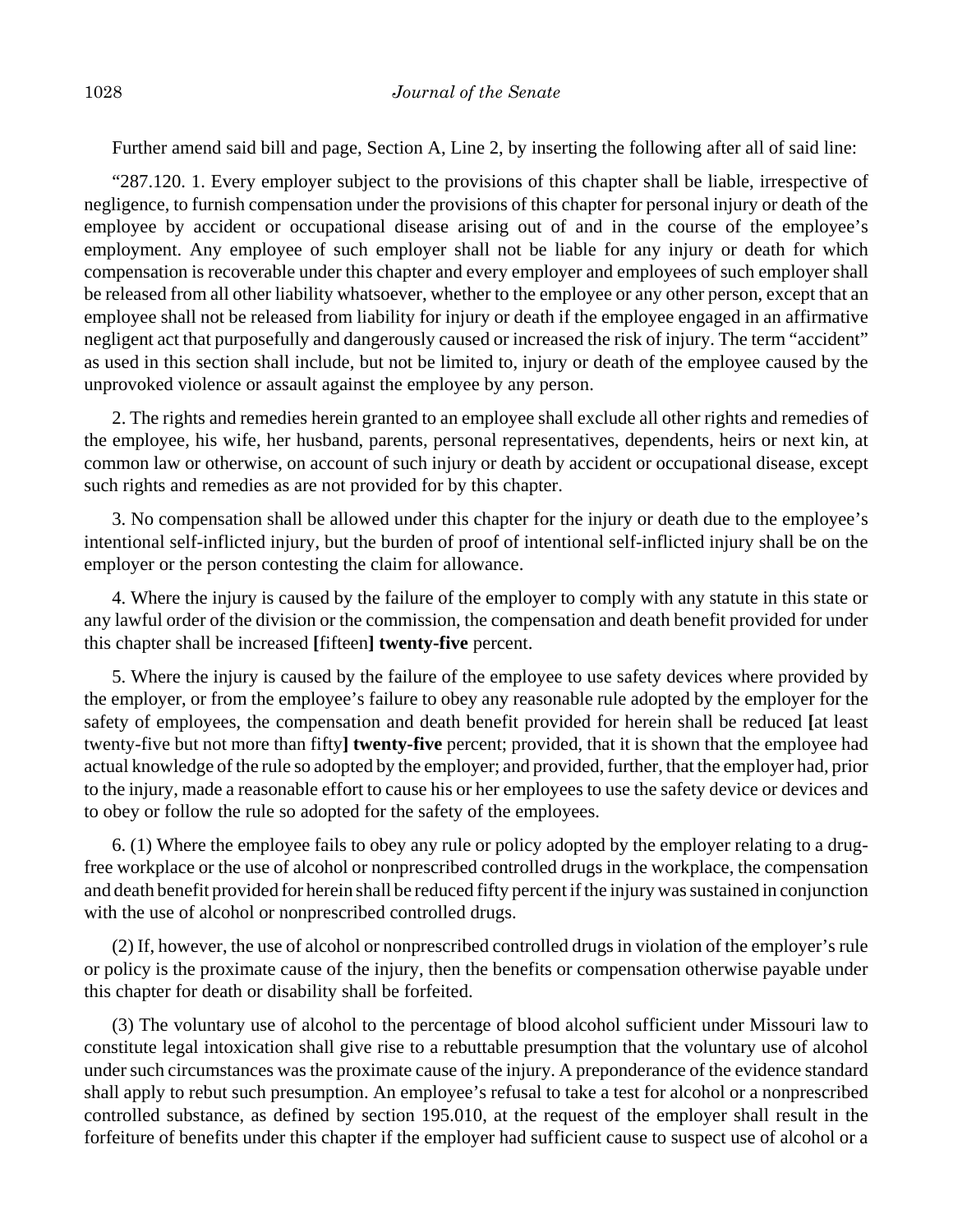nonprescribed controlled substance by the claimant or if the employer's policy clearly authorizes post-injury testing.

7. Where the employee's participation in a recreational activity or program is the prevailing cause of the injury, benefits or compensation otherwise payable under this chapter for death or disability shall be forfeited regardless that the employer may have promoted, sponsored or supported the recreational activity or program, expressly or impliedly, in whole or in part. The forfeiture of benefits or compensation shall not apply when:

(1) The employee was directly ordered by the employer to participate in such recreational activity or program;

(2) The employee was paid wages or travel expenses while participating in such recreational activity or program; or

(3) The injury from such recreational activity or program occurs on the employer's premises due to an unsafe condition and the employer had actual knowledge of the employee's participation in the recreational activity or program and of the unsafe condition of the premises and failed to either curtail the recreational activity or program or cure the unsafe condition.

8. Mental injury resulting from work-related stress does not arise out of and in the course of the employment, unless it is demonstrated that the stress is work related and was extraordinary and unusual. The amount of work stress shall be measured by objective standards and actual events.

9. A mental injury is not considered to arise out of and in the course of the employment if it resulted from any disciplinary action, work evaluation, job transfer, layoff, demotion, termination or any similar action taken in good faith by the employer.

10. The ability of a firefighter to receive benefits for psychological stress under section 287.067 shall not be diminished by the provisions of subsections 8 and 9 of this section."; and

Further amend said bill by amending the title, enacting clause, and intersectional references accordingly.

## HOUSE AMENDMENT NO. 5

Amend Senate Committee Substitute for Senate Bill No. 526, Page 1, Section A, Line 2, by inserting after said line the following:

"287.090. 1. This chapter shall not apply to:

(1) Employment of farm labor, domestic servants in a private home, including family chauffeurs, or occasional labor performed for and related to a private household;

(2) Qualified real estate agents and direct sellers as those terms are defined in Section 3508 of Title 26 United States Code;

(3) Employment where the person employed is an inmate confined in a state prison, penitentiary or county or municipal jail, or a patient or resident in a state mental health facility, and the labor or services of such inmate, patient, or resident are exclusively on behalf of the state, county or municipality having custody of said inmate, patient, or resident. Nothing in this subdivision is intended to exempt employment where the inmate, patient or resident was hired by a state, county or municipal government agency after direct competition with persons who are not inmates, patients or residents and the compensation for the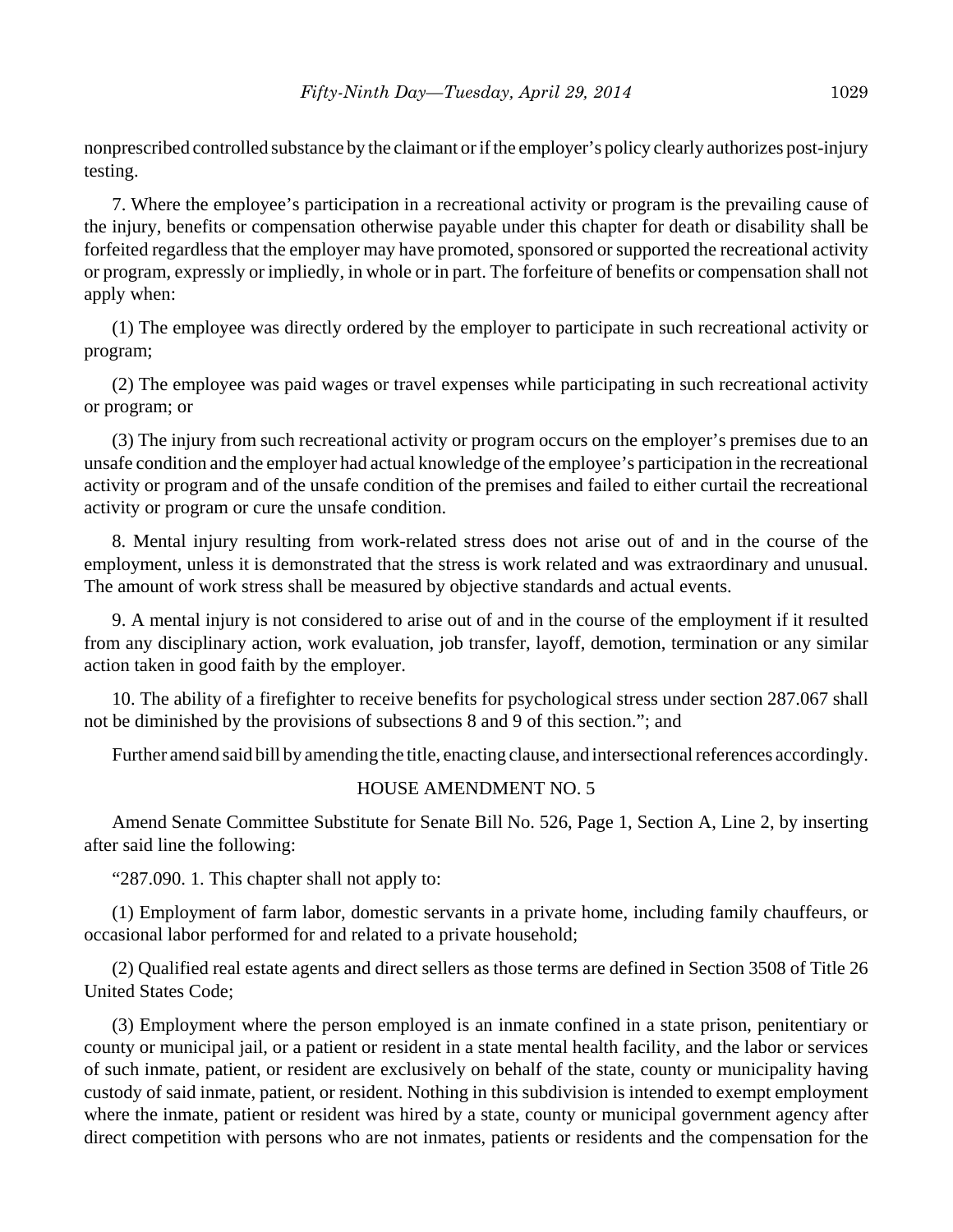position of employment is not contingent upon or affected by the worker's status as an inmate, patient or resident;

(4) Except as provided in section 287.243, volunteers of a tax-exempt organization which operates under the standards of Section 501(c)(3) **or Section 501(c)(19)** of the federal Internal Revenue Code, where such volunteers are not paid wages, but provide services purely on a charitable and voluntary basis;

(5) Persons providing services as adjudicators, sports officials, or contest workers for interscholastic activities programs or similar amateur youth programs who are not otherwise employed by the sponsoring school, association of schools or nonprofit tax-exempt organization sponsoring the amateur youth programs.

2. Any employer exempted from this chapter as to the employer or as to any class of employees of the employer pursuant to the provisions of subdivision (3) of subsection 1 of section 287.030 or pursuant to subsection 1 of this section may elect coverage as to the employer or as to the class of employees of that employer pursuant to this chapter by purchasing and accepting a valid workers' compensation insurance policy or endorsement, or by written notice to the group self-insurer of which the employer is a member. The election shall take effect on the effective date of the workers' compensation insurance policy or endorsement, or by written notice to the group self-insurer of which the employer is a member, and continue while such policy or endorsement remains in effect or until further written notice to the group self-insurer of which the employer is a member. Any such exempt employer or employer with an exempt class of employees may withdraw such election by the cancellation or nonrenewal of the workers' compensation insurance policy or endorsement, or by written notice to the group self-insurer of which the employer is a member. In the event the employer is electing out of coverage as to the employer, the cancellation shall take effect on the later date of the cancellation of the policy or the filing of notice pursuant to subsection 3 of this section.

3. Any insurance company authorized to write insurance under the provisions of this chapter in this state shall file with the division a memorandum on a form prescribed by the division of any workers' compensation policy issued to any employer and of any renewal or cancellation thereof.

4. The mandatory coverage sections of this chapter shall not apply to the employment of any member of a family owning a family farm corporation as defined in section 350.010 or to the employment of any salaried officer of a family farm corporation organized pursuant to the laws of this state, but such family members and officers of such family farm corporations may be covered under a policy of workers' compensation insurance if approved by a resolution of the board of directors. Nothing in this subsection shall be construed to apply to any other type of corporation other than a family farm corporation.

5. A corporation may withdraw from the provisions of this chapter, when there are no more than two owners of the corporation who are also the only employees of the corporation, by filing with the division notice of election to be withdrawn. The election shall take effect and continue from the date of filing with the division by the corporation of the notice of withdrawal from liability under this chapter. Any corporation making such an election may withdraw its election by filing with the division a notice to withdraw the election, which shall take effect thirty days after the date of the filing, or at such later date as may be specified in the notice of withdrawal."; and

Further amend said bill by amending the title, enacting clause, and intersectional references accordingly.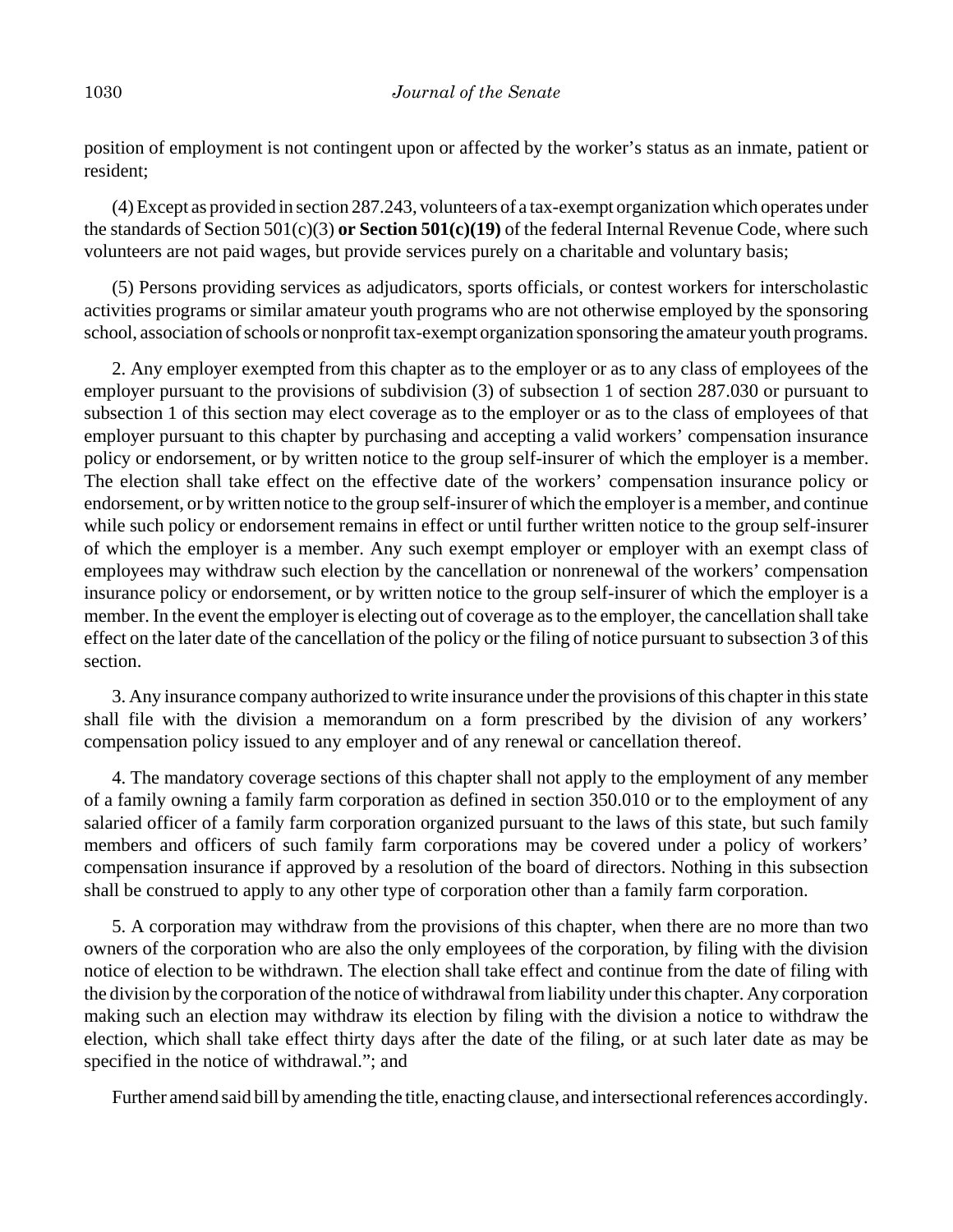#### HOUSE AMENDMENT NO. 6

Amend Senate Committee Substitute for Senate Bill No. 526, Page 1, in the Title, Line 2-3, by deleting the phrase "a database for"; and

Further amend said bill and said page, Section A, Line 2, by inserting immediately after said line the following:

"287.037. **1.** Notwithstanding any other provision of law to the contrary, beginning January 1, 1997, those insurance companies providing coverage pursuant to chapter 287, to a limited liability company, as defined in section 347.015, shall provide coverage for the employees of the limited liability company who are not members of the limited liability company. Members of the limited liability company, as defined in section 347.015, shall also be provided coverage pursuant to chapter 287, but such members may individually elect to reject such coverage by providing a written notice of such rejection on a form developed by the department of insurance, financial institutions and professional registration to the limited liability company and its insurer. Failure to provide notice to the limited liability company shall not be grounds for any member to claim that the rejection of such coverage is not legally effective. A member who elects to reject such coverage shall not thereafter be entitled to workers' compensation benefits under the policy, even if serving or working in the capacity of an employee of the limited liability company, at least until such time as said member provides the limited liability company and its insurer with a written notice which rescinds the prior rejection of such coverage. The written notice which rescinds the prior rejection of such coverage shall be on a form developed by the department of insurance, financial institutions and professional registration. Any rescission shall be prospective in nature and shall entitle the member only to such benefits which accrue on or after the date the notice of rescission form is received by the insurance company.

**2. Notwithstanding any other provision of law to the contrary, beginning January 1, 2015, a shareholder of an S corporation, as defined in subsection 1 of section 143.471, with at least forty percent or greater interest in the S corporation may individually elect to reject coverage under this chapter by providing a written notice of such rejection to the S corporation and its insurer. Failure to provide notice to the S corporation shall not be grounds for any shareholder to claim that the rejection of such coverage is not legally effective. A shareholder who elects to reject such coverage shall not thereafter be entitled to workers' compensation benefits under the policy, even if serving or working in the capacity of an employee of the S corporation, at least until such time as such shareholder provides the S corporation and its insurer with a written notice which rescinds the prior rejection of such coverage. Any rescission shall be prospective in nature and shall entitle the shareholder only to such benefits which accrue on or after the date the notice of rescission is received by the insurance company.**"; and

Further amend said bill by amending the title, enacting clause, and intersectional references accordingly.

In which the concurrence of the Senate is respectfully requested.

Also,

Mr. President: I am instructed by the House of Representatives to inform the Senate that the House refuses to adopt **SS** for **HB 1361**, as amended, and requests the Senate to recede from its position and failing to do so grant the House a conference thereon.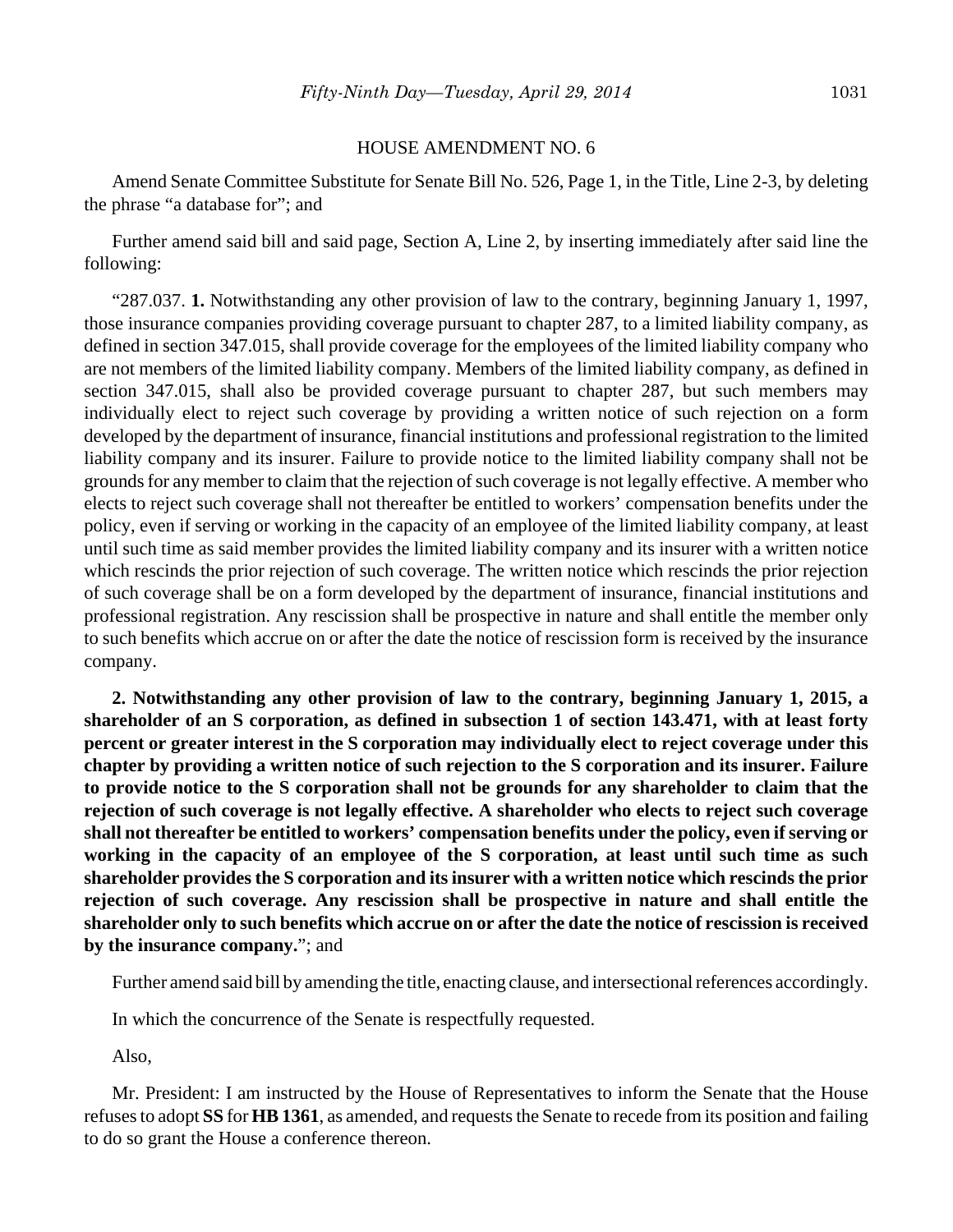#### **RESOLUTIONS**

Senator Romine offered Senate Resolution No. 1968, regarding Bart A. Mitchell, which was adopted.

Senator Romine offered Senate Resolution No. 1969, regarding Frances Haug, which was adopted.

Senator Romine offered Senate Resolution No. 1970, regarding Arleen Crews, which was adopted.

Senator Pearce offered Senate Resolution No. 1971, regarding Dayna Marinan, which was adopted.

Senator Schmitt offered Senate Resolution No. 1972, regarding Zachary David McWhorter Plocek, Valley Park, which was adopted.

Senator Nieves offered Senate Resolution No. 1973, regarding the Gateway Blue Star Mothers, which was adopted.

Senator Brown offered Senate Resolution No. 1974, regarding the Fiftieth Wedding Anniversary of Mr. and Mrs. James Baker, Salem, which was adopted.

Senator Romine offered Senate Resolution No. 1975, regarding Gary Mims, which was adopted.

Senator Richard offered Senate Resolution No. 1976, regarding Tobin Schultz, which was adopted.

Senator Cunningham offered Senate Resolution No. 1977, regarding Tom Poindexter, Mountain View, which was adopted.

Senator Sater offered Senate Resolution No. 1978, regarding the Fiftieth Wedding Anniversary of Mr. and Mrs. Joe Holder, Cassville, which was adopted.

Senator Lamping offered Senate Resolution No. 1979, regarding Ilion Lou Miller, Saint Louis, which was adopted.

## **INTRODUCTIONS OF GUESTS**

Senator Schaefer introduced to the Senate, Miss Missouri 2013 Shelby Ringdahl, Randy Boehm, Ryan Bross, Jay MacLellan, Mark Schlemper, Becca Nowlin, Marissa Peterson and Susan Reeves.

Senator Keaveny introduced to the Senate, Caleb Cavarretta.

Senator Brown introduced to the Senate, teachers, sponsors and students from Camdenton High School.

Senator Keaveny introduced to the Senate, the Physician of the Day, Matt Casey, M.D., Brentwood.

Senator Richard introduced to the Senate, Lynda Holverson and Susie Tomlin, Neosho.

Senator Romine introduced to the Senate, Donna Hickman, Bonne Terre.

Senator Dixon introduced to the Senate, teacher Tammy Ames and fourteen eighth grade students from St. Joseph Catholic Academy, Springfield.

On behalf of Senator Lager, the President introduced to the Senate, students from South Nodaway School, Barnard.

Senator Richard introduced to the Senate, students from Avila School.

Senator Curls introduced to the Senate, Evie Craig and representatives from ReStart; and Christine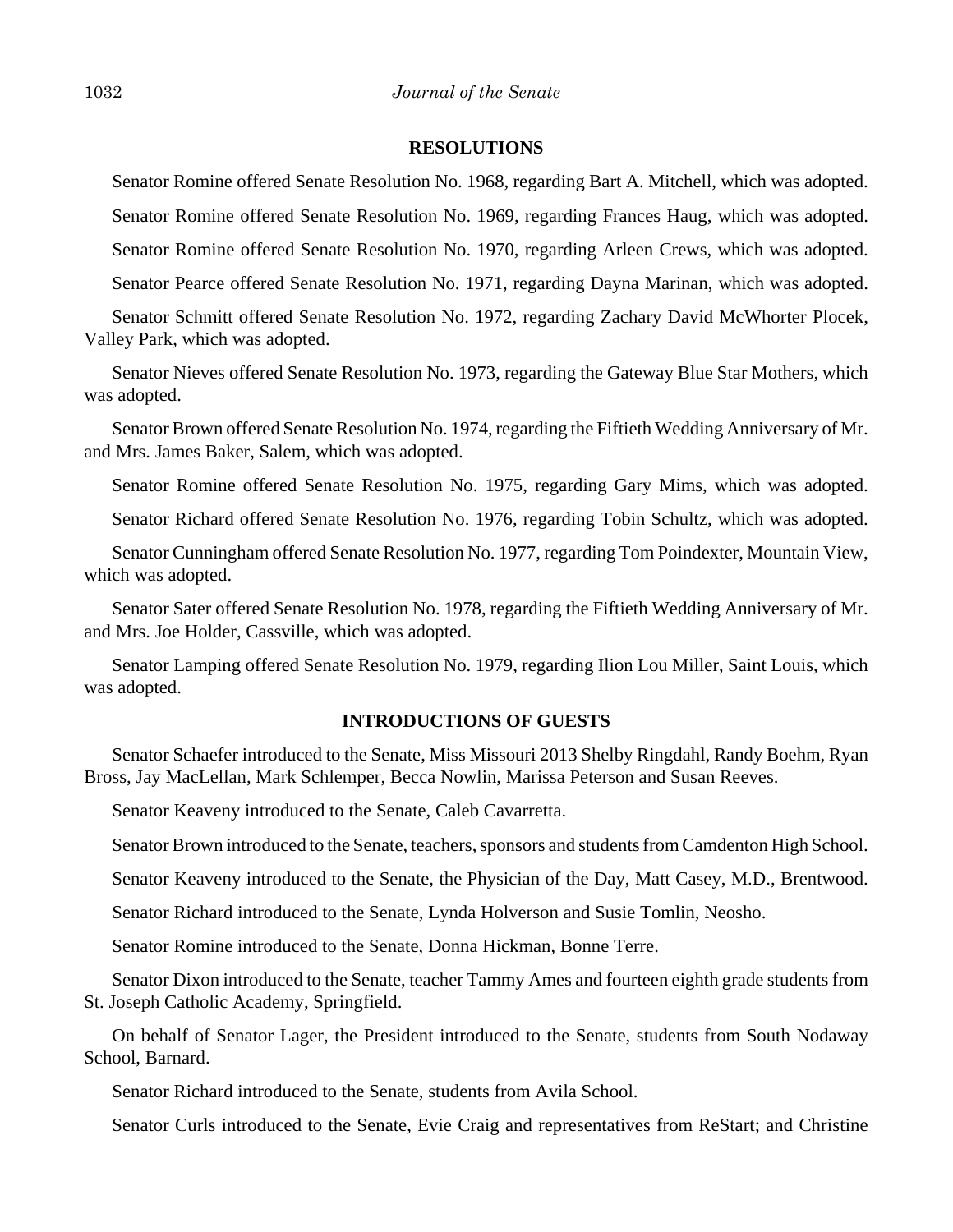McDonald and Susan Sneed, Kansas City.

On behalf of Senator Nieves, the President introduced to the Senate, his wife, Julie Nieves, Phil Wall, Sue and Jessica Bailey, Zach and Kathy Fuchs, Steve Kendrick and Luis Santiago.

Senator Walsh introduced to the Senate, teacher Jane Zappia and twenty seventh grade students from Christ, Light of the Nations Catholic School, St. Louis; and Emmanuel Akpan, Grace Gerhart, Miya Ward and Zac Tiberghien were made honorary pages.

Senator Chappelle-Nadal introduced to the Senate, Kathy Bell, Dawn Chapman and Debi Disser.

Senator Pearce introduced to the Senate, Dayna Marinan.

Senator Dixon introduced to the Senate, Angela Burlison and her daughters, Reese and Aubrey, Springfield; and Reese and Aubrey were made honorary pages.

Senator Keaveny introduced to the Senate, former State Representatives Tom Villa, St. Louis; and Phil Barry, St. Louis County.

Senator Nasheed introduced to the Senate, Ahmad Jordan, Jefferson City.

On motion of Senator Richard, the Senate adjourned under the rules.

## SENATE CALENDAR \_\_\_\_\_\_

## SIXTIETH DAY–WEDNESDAY, APRIL 30, 2014 \_\_\_\_\_\_

#### FORMAL CALENDAR

#### THIRD READING OF SENATE BILLS

SS for SCS for SB 666-Schmitt (In Fiscal Oversight) SS for SCS for SB 850-Munzlinger (In Fiscal Oversight)

SB 958-Nieves SS for SB 866-Wasson SB 964-Lager (In Fiscal Oversight)

#### SENATE BILLS FOR PERFECTION

 1. SB 858-Kraus 2. SB 669-Schaaf 3. SB 821-Schaefer 4. SB 823-Dixon, et al, with SCS

5. SB 973-Brown

- 6. SB 815-Pearce, with SCS
- 7. SBs 798 & 514-Emery, with SCS
- 8. SB 865-Nieves
- 9. SB 619-Nieves, with SCS
- 10. SB 531-Nasheed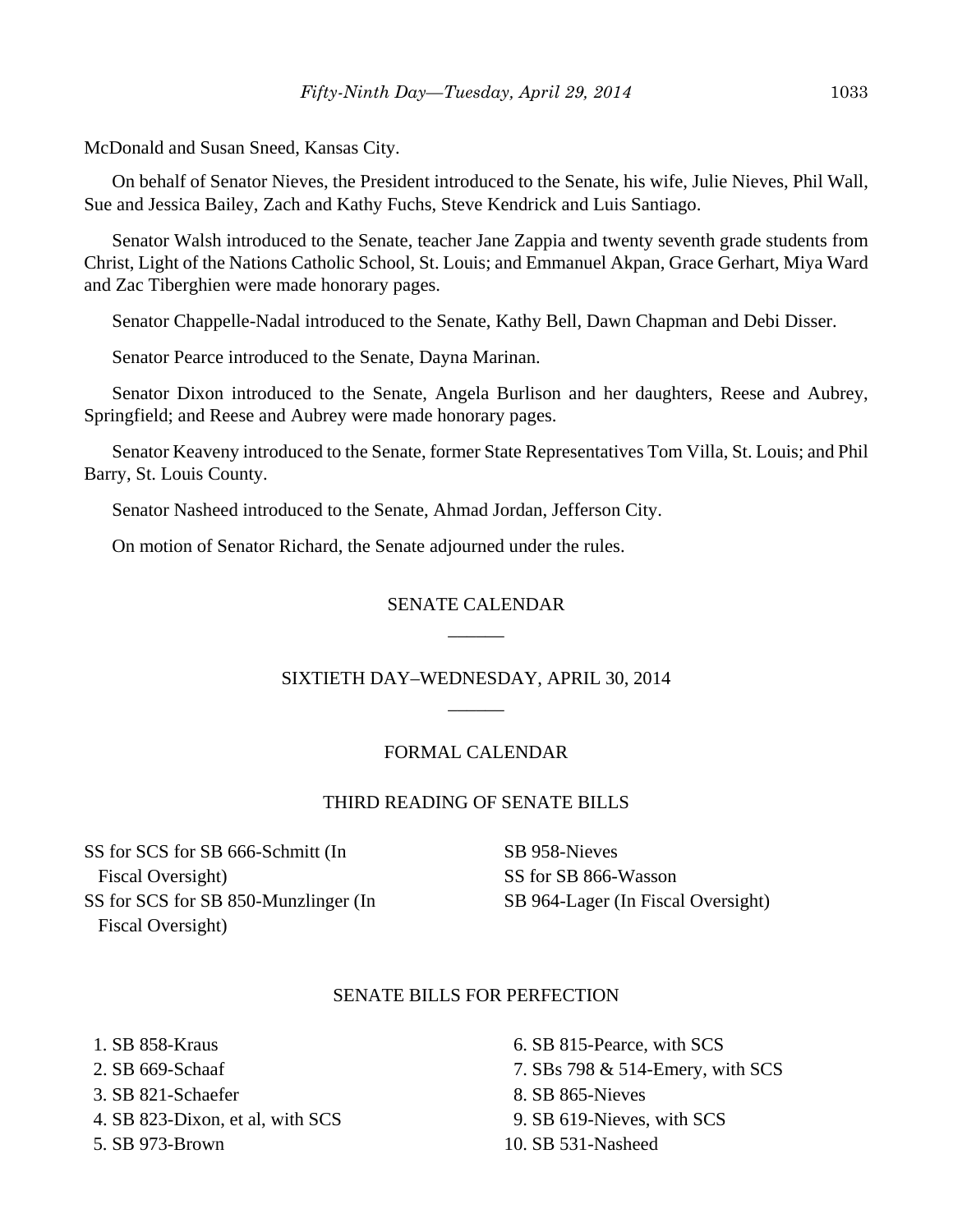## HOUSE BILLS ON THIRD READING

- 1. HCS for HB 1729 (Parson) (In Fiscal Oversight)
- 2. HB 1132-Engler, et al, with SCS (Romine) (In Fiscal Oversight)
- 3. HCS for HB 1459 (Romine)
- 4. HCS for HB 1439, with SCS (Nieves)
- 5. HB 1126-Dugger and Entlicher, with SCS (Kraus)
- 6. HB 1238-Hinson, with SCS (Dixon)
- 7. HCS for HB 1710 (Kraus)
- 8. HCS for HB 1237 (Schaaf) (In Fiscal Oversight)
- 9. HCS for HB 2040 (Brown)
- 10. HB 1430-Jones (110), et al
- 11. HB 1092-Lant, et al, with SCS (Dixon)
- 12. HB 1184-Grisamore (Justus)
- 13. HCS for HB 1217, with SCS (Cunningham)
- 14. HCS for HRB 1299, with SCS (Lager)
- 15. HB 1359-Flanigan (Kehoe)
- 16. HCS for HB 1631, with SCS (Lager)
- 17. HB 1390-Thomson, et al, with SCS (Pearce)
- 18. HB 1506-Franklin, et al (Brown) (In Fiscal Oversight)
- 19. HCS for HBs 1307 & 1313, with SCS (Sater)
- 20. HB 1455-Hoskins and Fraker (Kraus)
- 21. HCS for HB 1779, with SCS (Schaaf)
- 22. HB 1603-Conway and Kratky (Schaaf)
- 23. HCS for HB 1557 (Munzlinger)
- 24. HCS for HB 1514, with SCS (Parson)
- 25. HB 1791-Fitzwater, et al, with SCS (Romine)

# INFORMAL CALENDAR

# SENATE BILLS FOR PERFECTION

SB 490-Lager and Kehoe, with SCS SB 494-Pearce, with SS (pending) SB 501-Keaveny SB 518-Sater, with SCS, SA 2 & SA 1 to SA 2 (pending) SB 519-Sater, with SS & SA 1 (pending) SB 538-Keaveny and Holsman SS for SB 543-Munzlinger SB 550-Sater, with SCS SB 553-Emery, with SCS, SS for SCS & SA 1 (pending) SB 555-Nasheed, with SS & SA 1 (pending) SB 566-Sifton SB 573-Munzlinger, with SCS SB 578-Kraus

| SB 589-Brown, with SCS, SA $2 \& S A 1$ to |
|--------------------------------------------|
| SA 2 (pending)                             |
| SB 617-Parson, with SCS, SS for SCS & SA 1 |
| (pending)                                  |
| SB 634-Parson, with SCS                    |
| SB 641-Emery                               |
| SB 644-LeVota                              |
| SB 659-Wallingford, with SCS               |
| SB 663-Munzlinger, with SCS                |
| SB 671-Sater                               |
| SB 712-Walsh, with SCS & SS for SCS        |
| (pending)                                  |
| SB 724-Parson                              |
| SB 739-Romine, with SCS, SS for SCS, SA 1  |
| $&$ SA 1 to SA 1 (pending)                 |
|                                            |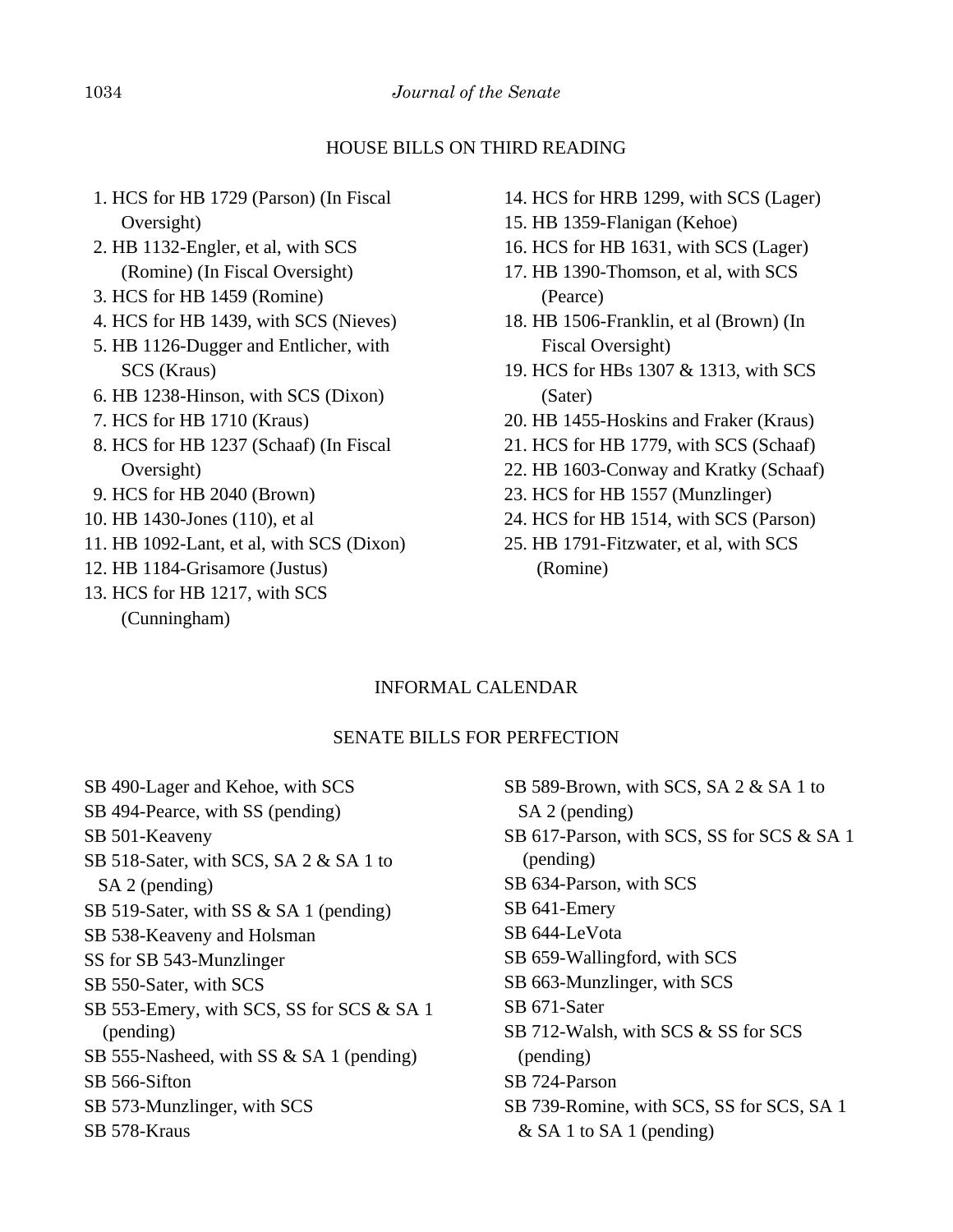SB 755-Wallingford SB 762-Schaefer, with SCS SB 769-Pearce, with SCS SB 770-Wallingford, with SCS SBs 787 & 804-Justus, with SCS SB 790-Dixon SB 814-Brown SB 819-Wallingford, with SCS SB 830-Parson SBs 836 & 800-Munzlinger, with SCS SB 846-Richard SB 848-LeVota, with SCS

SB 875-Sater, with SCS SB 887-Schaefer SB 888-Parson, with SCS SB 912-Wasson and Justus, with SCS (pending) SB 919-Justus SB 966-Lager SJR 25-Lager, with SS, SA 2 & SA 1 to SA 2 (pending) SJR 26-Lager, with SS & SA 1 (pending) SJR 34-Emery SJR 42-Schmitt, with SS (pending)

## HOUSE BILLS ON THIRD READING

HB 1173-Burlison, et al, with SA 1 & SA 1 to SA 1 (pending) (Brown) HCS for HB 1295, with SCS (Kraus) HB 1490-Bahr, et al, with SCS, SS for SCS & SA 5 (pending) (Emery)

HB 1495-Torpey and Hicks, with SCS & SS for SCS (pending) (Dixon) HCS for HB 1501, with SS (pending) (Schmitt) HCS for HJR 47 (Kraus) HJR 72-Richardson, et al (Silvey)

#### CONSENT CALENDAR

House Bills

Reported 4/15

HCS for HB 1510 (Brown) HB 1724-Davis and Lynch (Brown) HB 1081-McCaherty, et al (Romine)

## SENATE BILLS WITH HOUSE AMENDMENTS

SS for SB 525-Cunningham, with HCS, as amended SCS for SB 526-Cunningham, with HA 1, HA 2, HA 3, as amended, HA 4, as amended, HA 5 & HA 6

SB 600-Sater, with HCS, as amended SB 606-Dixon, with HCS SS for SB 694-Cunningham, with HCS